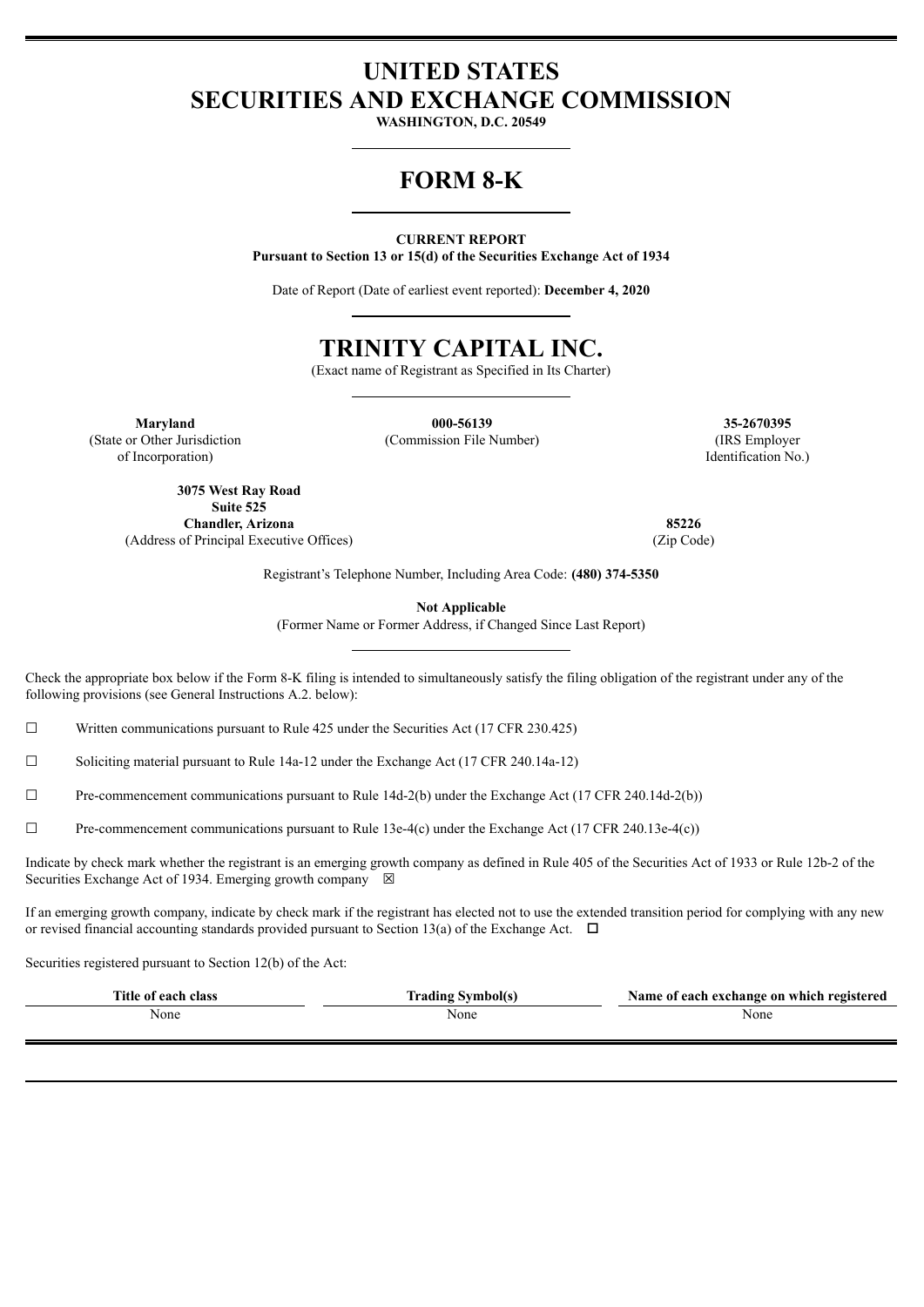#### **Item 1.01. Entry into a Material Definitive Agreement.**

On December 4, 2020, Trinity Capital Inc. (the "Company") entered into a purchase/placement agreement (the "Purchase/Placement Agreement") with Keefe, Bruyette & Woods, Inc., as initial purchaser and placement agent ("KBW"), in connection with the offer, issuance and sale (the "Offering") of \$50.0 million in aggregate principal amount of the Company's 6.00% Convertible Notes due 2025. The closing of the Offering is expected to occur on or about December 11, 2020, subject to customary closing conditions.

The Purchase/Placement Agreement includes customary representations, warranties, and covenants by each of the Company and KBW. It also provides for customary indemnification by each of the Company and KBW against certain liabilities and customary contribution provisions in respect of those liabilities.

The Offering was made in reliance on certain exemptions from the registration requirements of the Securities Act of 1933, as amended (the "Securities Act"), including Section  $4(a)(2)$  of the Securities Act, Regulation D under the Securities Act and Regulation S under the Securities Act. This Current Report on Form 8-K shall not constitute an offer to sell or a solicitation of an offer to buy any securities, nor shall there be any sale of these securities in any state or jurisdiction in which such an offer, solicitation or sale would be unlawful prior to registration or qualification under the securities laws of any such state or other jurisdiction.

The description above is only a summary of the material provisions of the Purchase/Placement Agreement and is qualified in its entirety by reference to a copy of the Purchase/Placement Agreement, which is filed as Exhibit 10.1 to this Current Report on Form 8-K and incorporated by reference herein.

#### **Item 9.01. Financial Statements and Exhibits**

#### (d) Exhibits

| <b>Exhibit Number</b> | <b>Description</b>                                                                                                          |  |  |
|-----------------------|-----------------------------------------------------------------------------------------------------------------------------|--|--|
| <u>10.1</u>           | Purchase/Placement Agreement, dated December 4, 2020, by and between Trinity Capital Inc. and Keefe, Bruyette & Woods, Inc. |  |  |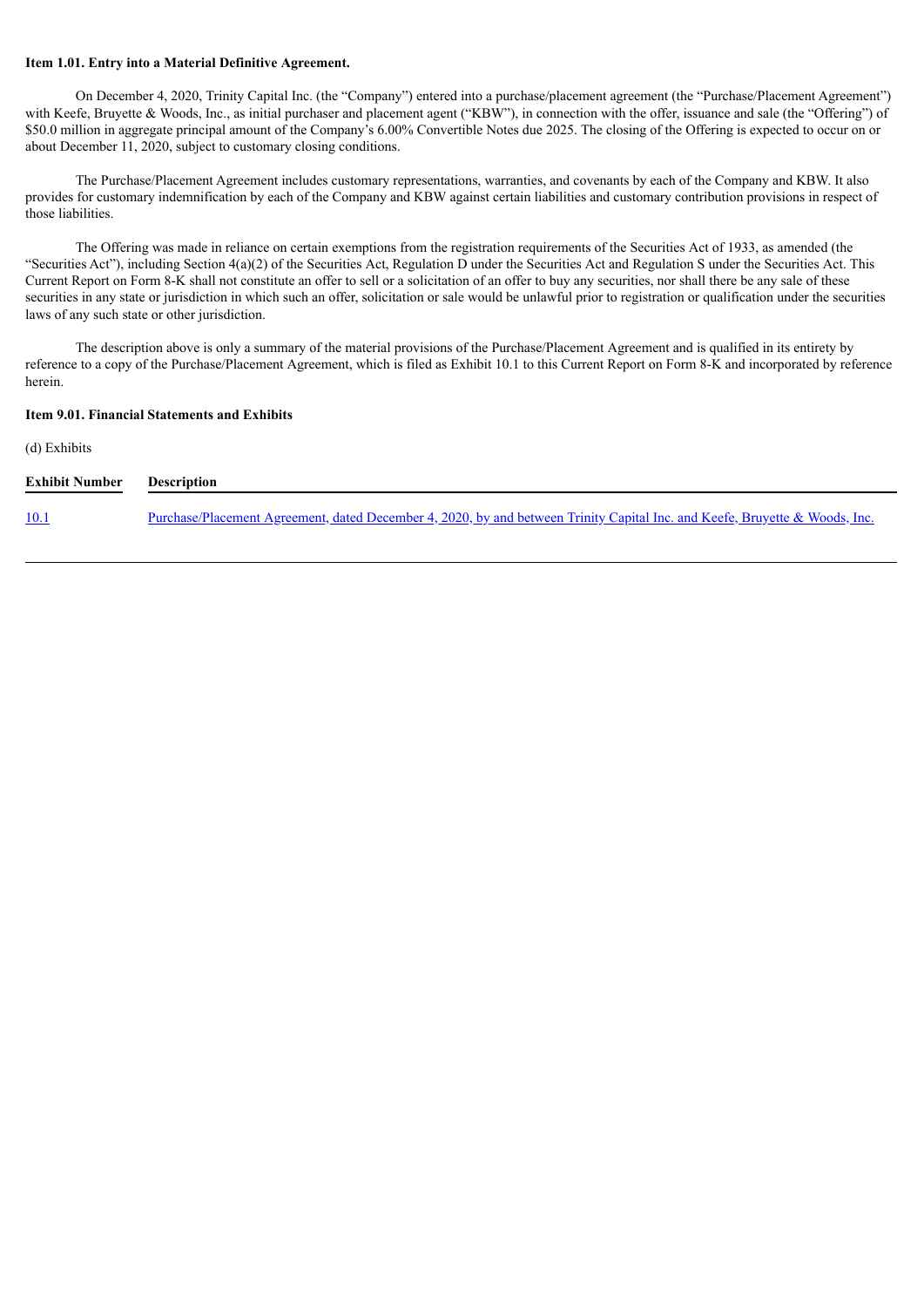# **SIGNATURES**

Pursuant to the requirements of the Securities Exchange Act of 1934, the registrant has duly caused this report to be signed on its behalf by the undersigned thereunto duly authorized.

# **Trinity Capital Inc.**

December 9, 2020 By: /s/ Steven L. Brown

Name: Steven L. Brown

Title: Chief Executive Officer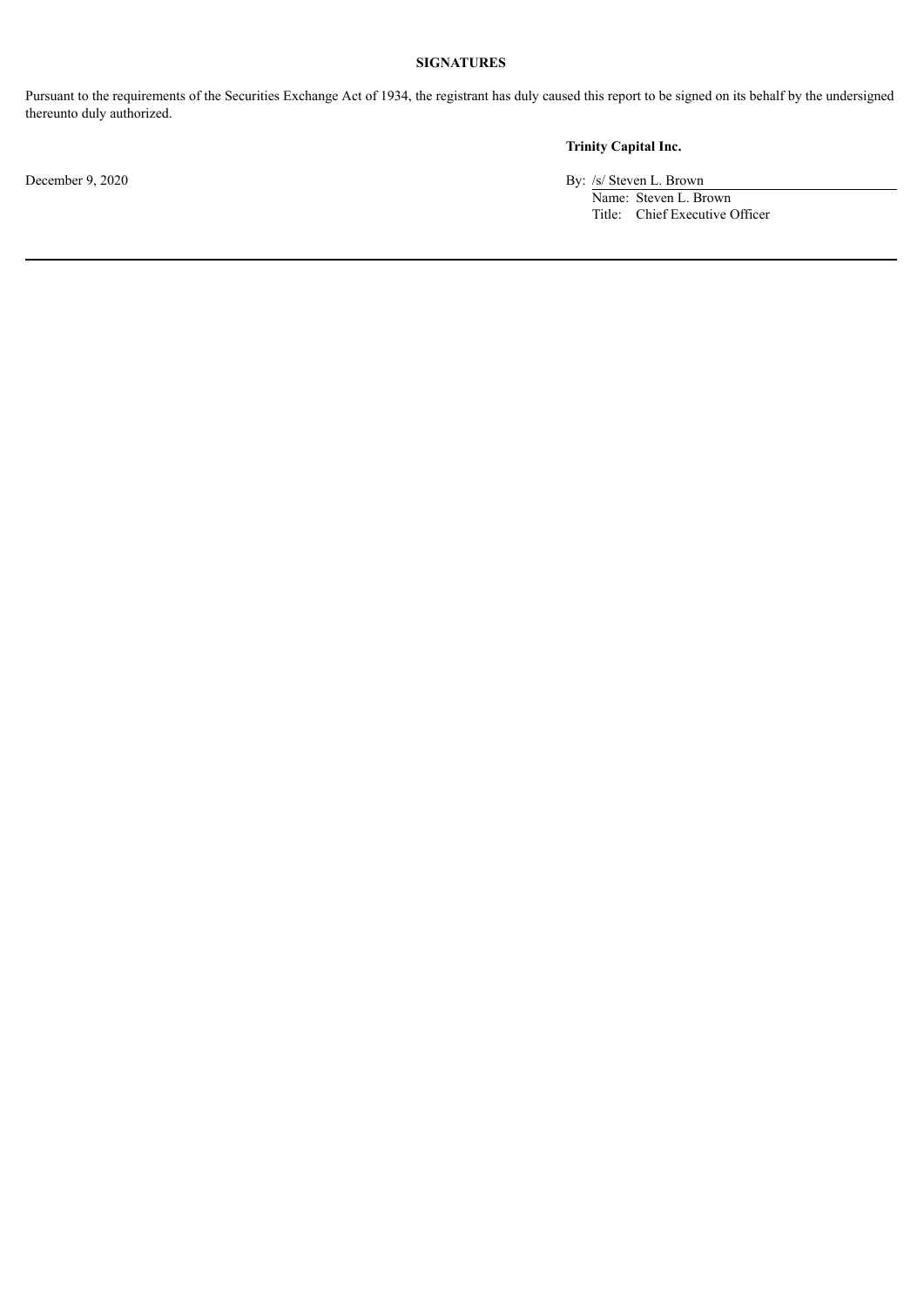# **TRINITY CAPITAL INC.**

### <span id="page-3-0"></span>**\$50,000,000 6.00% CONVERTIBLE NOTES DUE 2025**

# **PURCHASE/PLACEMENT AGREEMENT**

**December 4, 2020**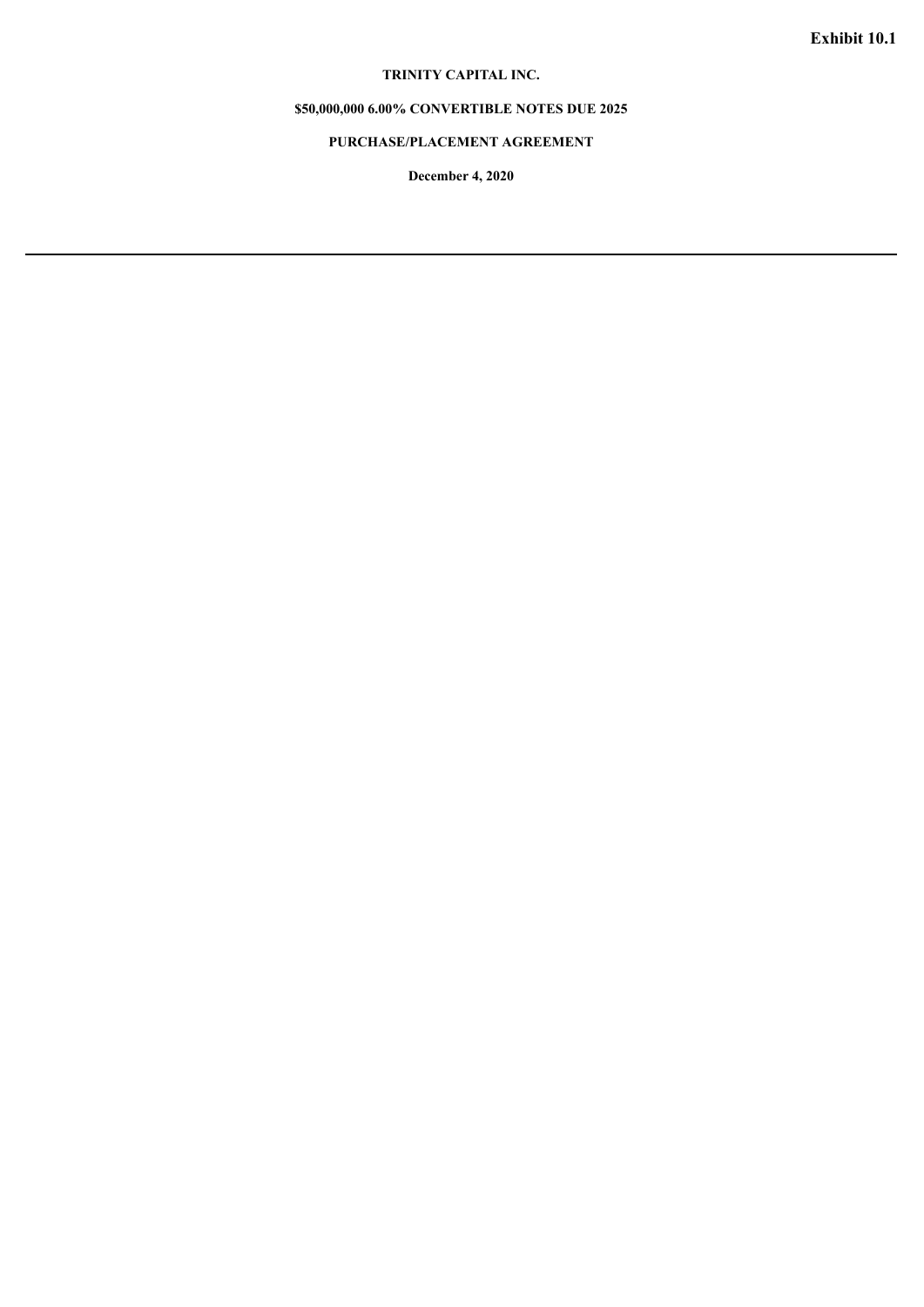#### **PURCHASE/PLACEMENT AGREEMENT**

KEEFE, BRUYETTE & WOODS, INC. *A Stifel Company* 787 Seventh Avenue, Fourth Floor New York, New York 10019

#### Dear Sirs and Madams:

Pursuant to the terms and conditions of this Purchase/Placement Agreement (this "Agreement"), Trinity Capital Inc., a Maryland corporation (the "Company"), proposes to sell and issue to you, Keefe, Bruyette & Woods, Inc. ("KBW"), as initial purchaser, an aggregate principal amount of the Company's 6.00% Convertible Notes due 2025 (the "Notes") set forth on Schedule A hereto and designated as 144A/Regulation S Notes (the "144A/Regulation S Notes").

KBW will also act as the Company's sole placement agent in connection with the Company's offer and sale to certain "accredited investors" (as such term is defined in Rule 501(a) under Regulation D ("Regulation D") promulgated under the Securities Act of 1933, as amended (the "Securities Act")) (each such investor, an "Accredited Investor," and collectively, the "Accredited Investors") of that aggregate principal amount of Notes set forth on Schedule A hereto and designated as Regulation D Notes (the "Regulation D Notes") as set forth in the Offering Memorandum (as defined below) under the headings "Plan of Distribution" and "Private Placement." The offer and sale of the Regulation D Notes is referred to herein as the "Private Placement."

The Notes will be issued pursuant to the provisions of an indenture, dated as of January 16, 2020 (the "Base Indenture"), by and between the Company and U.S. Bank National Association, a national banking association, as trustee (the "Trustee"), as supplemented by that certain second supplemental indenture thereto, to be entered into by and between the Company and the Trustee on the Closing Date (as defined below) (the "Second Supplemental Indenture," and, together with the Base Indenture, the "Indenture"). The Notes will be issued to Cede & Co. as nominee of the Depository Trust Company ("DTC") pursuant to a blanket letter of representations (the "DTC Agreement"), between the Company and DTC. The Notes will be convertible into shares (the "Underlying Securities") of common stock of the Company, par value \$0.001 per share (the "Common Stock"), cash, and/or a combination of cash and the Underlying Securities, as set forth in the Indenture and in accordance with the terms of the Notes.

The offer and sale of the 144A/Regulation S Notes to KBW and the Regulation D Notes to the Accredited Investors, respectively, will be made without registration of the Notes under the Securities Act and the rules and regulations promulgated thereunder (the "Securities Act Regulations") in reliance upon exemptions from the registration requirements of the Securities Act, including as provided by Section 4(a)(2) thereof and Regulation D thereunder. KBW has advised the Company that KBW will make offers and sales ("Exempt Resales") of the 144A/Regulation S Notes purchased by KBW hereunder (such Notes referred to collectively herein as "Resale Notes") in accordance with Section 3 hereof and on the terms set forth in the Offering Memorandum and the Indenture, as soon as KBW deems advisable after this Agreement has been executed and delivered.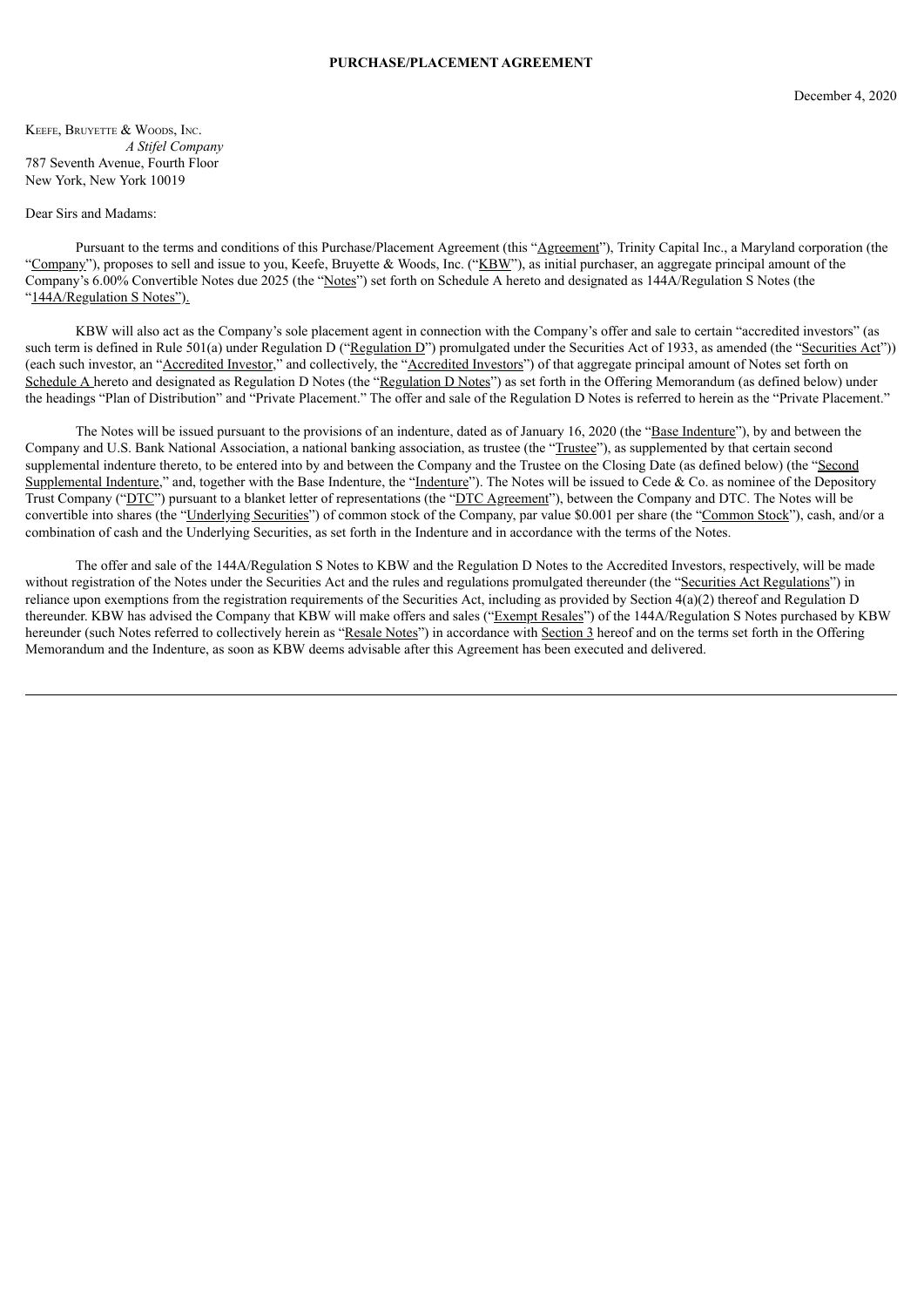In connection with the offer and sale of the Notes, the Company has prepared an offering memorandum, dated December 4, 2020 (as may be amended and/or supplemented, the "Offering Memorandum"). The Offering Memorandum sets forth certain information concerning the Company and the Notes. The Company hereby confirms that it has authorized the use of the Offering Memorandum in connection with Exempt Resales of the Resale Notes and the Private Placement of the Regulation D Notes by KBW and by all dealers to whom Resale Notes may be sold. Any references to the Offering Memorandum shall be deemed to include all exhibits and annexes thereto.

On January 16, 2020, the Company filed with the U.S. Securities and Exchange Commission (the "Commission") a registration statement on Form 10, covering the registration of the Company's Common Stock pursuant to Section 12(g) of the Securities Exchange Act of 1934, as amended, and the rules and regulations promulgated thereunder (the "Exchange Act").

It is understood and acknowledged that holders (including subsequent transferees) of the Notes and the Underlying Securities shall have the registration rights set forth in the registration rights agreement, to be dated as of the Closing Date, by and between the Company and KBW, for the benefit of KBW and the holders of the Notes and the Underlying Securities, which shall be in substantially the form attached hereto as Exhibit A (the "Registration") Rights Agreement"), for so long as such Notes and/or Underlying Securities constitute "Registrable Securities" (as defined in the Registration Rights Agreement).

The Company and KBW hereby agree as follows:

#### **1. Sale and Purchase.**

(a) *144A/Regulation S Notes*. Upon the basis of the representations and warranties and other terms and conditions set forth in this Agreement, the Company agrees to sell and issue to KBW, and KBW agrees to purchase from the Company, the aggregate principal amount of 144A/Regulation S Notes set forth in Schedule A at a purchase price of 94.876% of the aggregate principal amount thereof (the "144A/Regulation S Purchase Price").

(b) *Regulation D Notes*. Upon the basis of the representations and warranties and other terms and conditions set forth in this Agreement, the Company agrees to sell and issue the aggregate principal amount of Regulation D Notes set forth in  $S$ chedule  $A$  for which the Accredited Investors have subscribed pursuant to the terms and conditions set forth in subscription agreements substantially in the form attached to the Offering Memorandum as Annex III or Annex IV, as applicable (each a "Subscription Agreement"). The Regulation D Notes will be sold by the Company pursuant to this Agreement and the Subscription Agreements at a purchase price of 97.376% of the aggregate principal amount thereof (the "Regulation D Purchase Price"). KBW will be responsible for collecting a completed and executed Subscription Agreement from each Accredited Investor that subscribes for Regulation D Notes and will deliver each such Subscription Agreement to the Company prior to the Closing Time. As compensation for the services to be provided by KBW in connection with the Private Placement, at KBW's election, KBW may withhold from the applicable purchase price to be paid to the Company, or the Company shall pay to KBW, at the Closing Time an amount equal to 2.50% of the aggregate principal amount sold at such time (the "Placement Fee").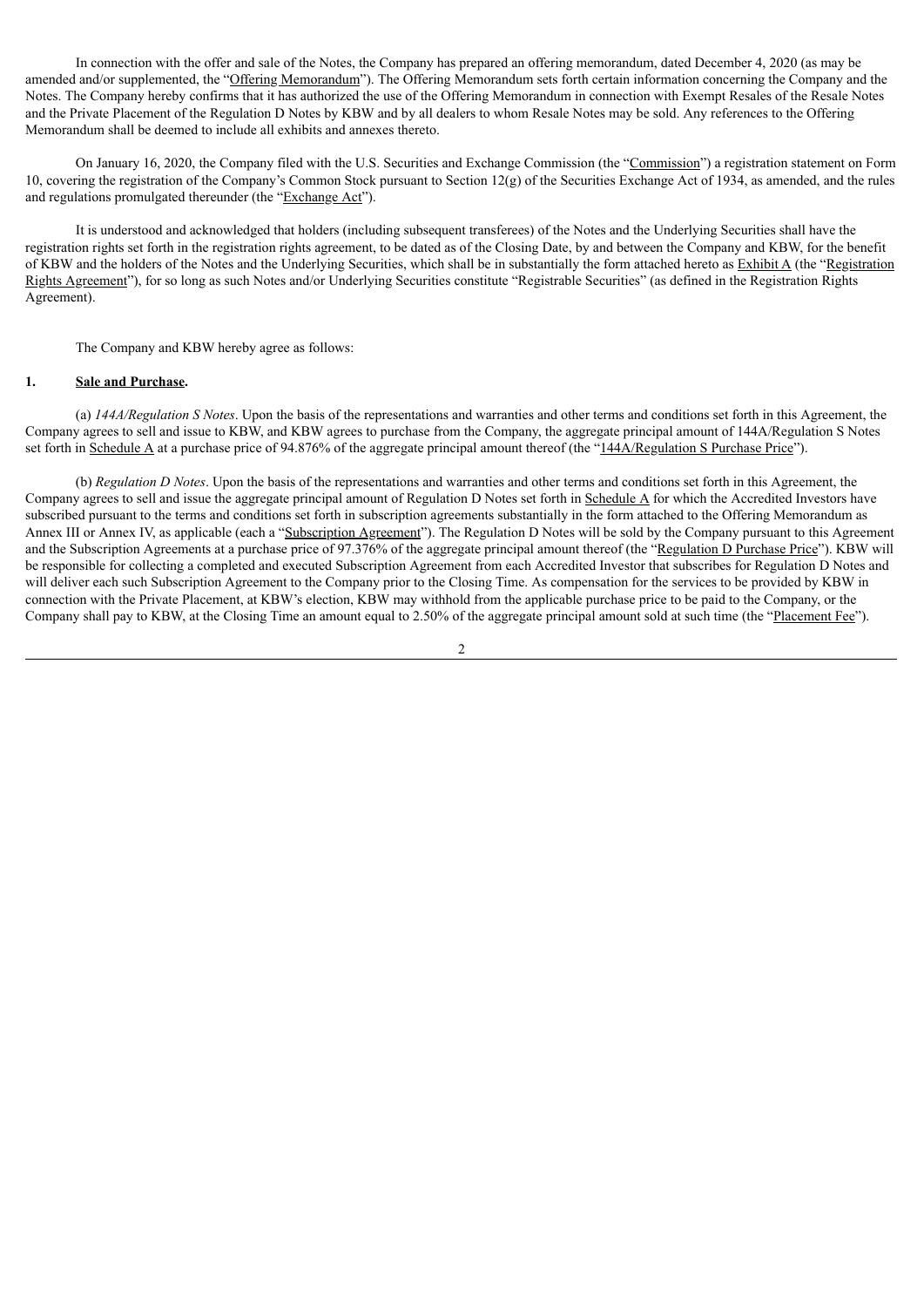### **2. Payment and Delivery.**

(a) *144A/Regulation S Notes.* The closing of KBW's purchase of the 144A/Regulation S Notes shall be held at the office of Dechert LLP, 1095 Avenue of the Americas, New York, New York 10036 (unless another place shall be agreed upon by KBW and the Company). At the closing, subject to the satisfaction or waiver of the closing conditions set forth in this Agreement, KBW shall pay to the Company the aggregate 144A/Regulation S Purchase Price for the 144A/Regulation S Notes sold by the Company hereunder by wire transfer of immediately available funds to an account previously designated by the Company in writing, against delivery by the Company of the 144A/Regulation S Notes to KBW for KBW's account through the facilities of DTC in such denominations and registered in such names as KBW shall specify. Such payment and delivery shall be made at 10:00 a.m., New York City time, on the fifth (5th) business day after the date hereof (unless another time, not later than ten (10) business days after such date, shall be agreed to by KBW and the Company) (the "Closing Date"). The time at which such payment and delivery are actually made on the Closing Date referred to herein as the "Closing Time."

(b) *Regulation D Notes*. At the Closing Time, subject to the satisfaction or waiver of the closing conditions set forth in this Agreement, KBW shall cause Truist Bank, as the escrow agent (the "Escrow Agent"), to pay to the Company the aggregate Regulation D Purchase Price for the Regulation D Notes placed by KBW at the Closing Time (net of any Placement Fee, if the Placement Fee is withheld by KBW as provided in the immediately following paragraph), against the Company's delivery of the Regulation D Notes to the purchasers thereof, in book-entry form through the facilities of DTC.

At the Closing Time, unless KBW has withheld such amount from the applicable purchase price paid (if applicable to the Company with respect to the Regulation D Notes placed by KBW on such date), the Company shall pay to KBW, by wire transfer of immediately available funds to an account or accounts designated by KBW, any Placement Fee amount payable with respect to the Regulation D Notes for which the Company shall have received the aggregate Regulation D Purchase Price.

## **3. Offering of the Notes; Restrictions on Transfer.**

(a) KBW represents and warrants to and agrees with the Company that: (i) it is an "accredited investor" within the meaning of Rule 501(a) of Regulation D; (ii) it has not solicited and will not solicit any offer to buy, and has not and will not make any offer to sell, the Notes by means of any form of general solicitation or general advertising (within the meaning of Regulation D), and, with respect to Resale Notes sold in reliance on Regulation S promulgated under the Securities Act ("Regulation S"), by means of any directed selling efforts (within the meaning of Regulation S) in the United States; and (iii) it has solicited and will solicit offers to buy the Resale Notes only from, and has offered and will offer, sell and deliver the Resale Notes only to, (A) persons whom KBW reasonably believes to be "qualified institutional buyers" (as defined in Rule 144A under the Securities Act ("Rule 144A")) ("QIBs") or, if any such person is buying for one or more institutional accounts for which such person is acting as fiduciary or agent, only when such person has represented to KBW that each such account is a QIB to whom notice has been given that such sale or delivery is being made in reliance on Rule 144A, and, in each case, in transactions under Rule 144A and who provide to it a fully completed and executed purchaser's letter substantially in the form of Annex I to the Offering Memorandum, and (B) persons (each a "Regulation S Purchaser") to whom, and under which circumstances, KBW reasonably believes offers and sales of Resale Notes may be made without registration under the Securities Act in reliance on Regulation S, and who provide to it a fully completed and executed purchaser's letter substantially in the form of Annex II to the Offering Memorandum (such persons specified in clauses (A) and  $(\underline{B})$  being referred to herein as the "Eligible Purchasers").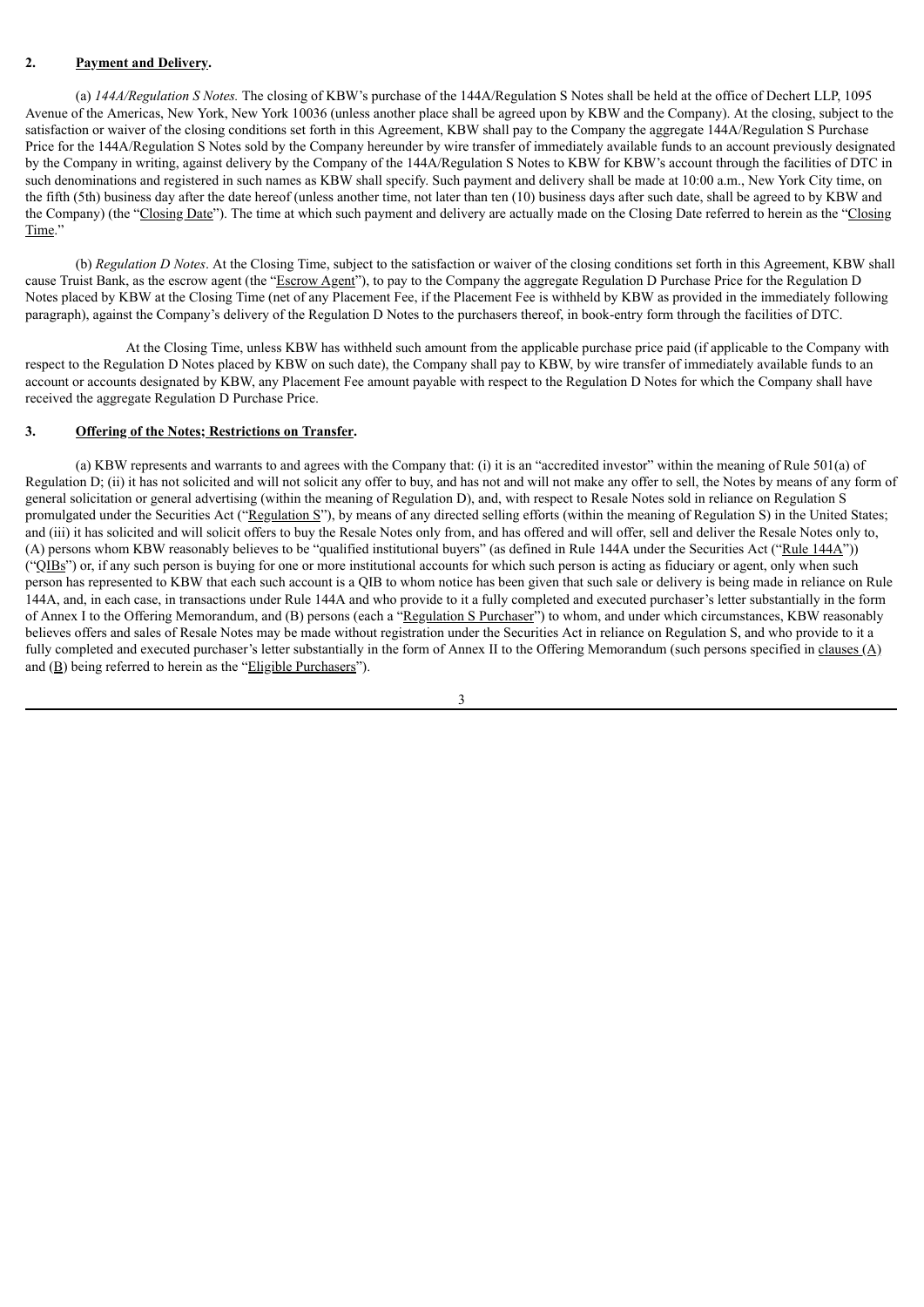(b) The Company represents and warrants to and agrees with KBW that, assuming the accuracy of KBW's representations and warranties and KBW's compliance with its obligations set forth in this Agreement, (i) none of the Company or its controlled affiliates or the other persons (if any) acting on behalf of it or any of its controlled affiliates (in each case, other than KBW, as to which no representation is made), has solicited or will solicit any offer to buy, or has offered or will offer to sell, the Notes by means of any form of general solicitation or general advertising (within the meaning of Regulation D), and (ii) (A) each of the Company and its controlled affiliates and any person acting on behalf of it or any of its controlled affiliates (in each case, other than KBW as to which no representation is made) has solicited and will solicit offers to buy the Regulation D Notes only from, and has offered and will offer, sell or deliver the Regulation D Notes only to, Accredited Investors, and (B) the Company will sell the Regulation D Notes only to Accredited Investors that have provided to the Company fully completed and executed Subscription Agreements substantially in the form of Annex III or Annex IV, as applicable, to the Offering Memorandum.

(c) The Company represents and warrants to and agrees with, KBW that, assuming the accuracy of KBW's representations and warranties and KBW's compliance with its obligations set forth in this Agreement, (i) none of the Company or its controlled affiliates or the other persons (if any) acting on behalf of it or any of its controlled affiliates (in each case, other than KBW as to which no representation is made), has engaged or will engage in any directed selling efforts (as that term is defined in Regulation S) in the United States with respect to the Notes, and (ii) each of the Company and its controlled affiliates, and any person acting on behalf of it or any of its controlled affiliates (in each case, other than KBW as to which no representation is made), has complied and will comply with the offering restrictions of Regulation S.

(d) KBW represents and warrants that it has not offered or sold, nor will it offer or sell, any Resale Notes in a jurisdiction outside of the United States except in material compliance with all applicable laws, regulations and rules of those jurisdictions.

(e) Each of KBW, on one hand, and the Company, on the other hand, represents and warrants to the other that no action has been or is being taken by it or is contemplated that would permit an offering or sale of the Notes, or possession or distribution of the Offering Memorandum or any other offering material relating to the Notes, in any jurisdiction where, or in any other circumstances in which, action for those purposes is required (other than in jurisdictions where such action has been duly taken by counsel for the Company or KBW).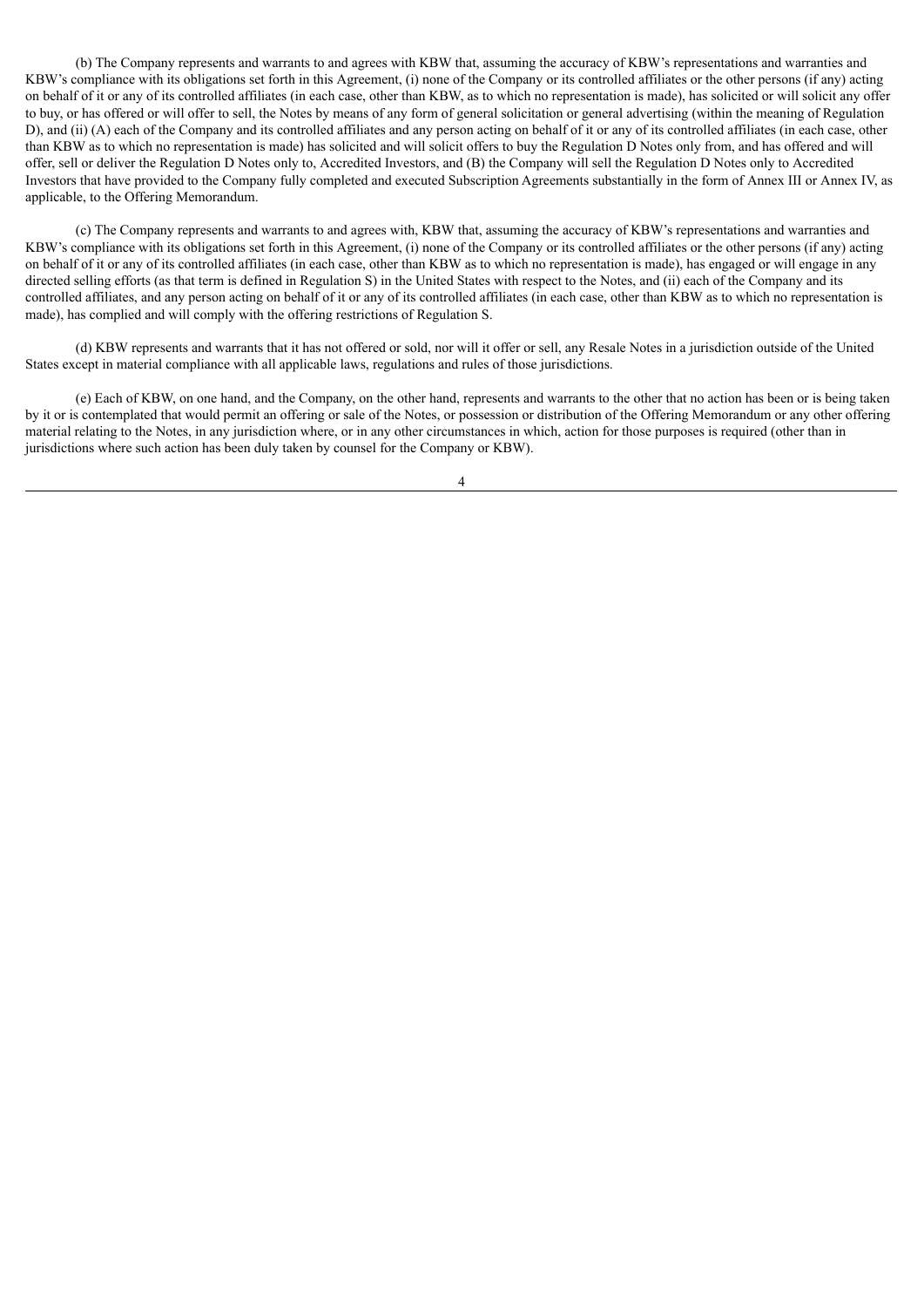(f) Each of KBW and the Company agrees that KBW may arrange for the private offer and sale of (i) a portion of the Resale Notes to a limited number of Eligible Purchasers (which may include affiliates of KBW), and (ii) the Regulation D Notes by the Company to Accredited Investors (which may include affiliates of KBW) in each case under restrictions and other circumstances designed to preclude a distribution of the Notes that would require registration of the Notes under the Securities Act.

(g) Each of KBW and the Company agrees that the Notes may be resold or otherwise transferred by the holders thereof only if the offer and sale of such Notes are registered under the Securities Act or if an exemption from registration thereunder is available, and in any case, in accordance with the procedures set forth in the Offering Memorandum and, with respect to the Regulation D Notes, the Subscription Agreements, and with respect to the 144A/Regulation S Notes, the purchaser's letters substantially in the form of Annex I and Annex II to the Offering Memorandum. KBW hereby establishes, represents, warrants and agrees that it has observed and will observe, the following procedures in connection with offers, sales and subsequent resales or other transfers of any Notes resold or placed by KBW:

(i) Sales only to Eligible Purchasers. Initial offers and sales of the Resale Notes will be made only in Exempt Resales by KBW to investors that KBW reasonably believes to be Eligible Purchasers and who have delivered to the Company and KBW fully completed and executed purchaser's letters substantially in the form of Annex I or Annex II, as applicable, to the Offering Memorandum.

(ii) No general solicitation. The Notes will be offered only by approaching prospective purchasers on an individual basis with whom KBW and/or the Company has an existing relationship. No general solicitation or general advertising within the meaning of Regulation D has been or will be used in connection with the offering of the Notes.

(iii) Delivery of Offering Memorandum. KBW will deliver to each purchaser of such Notes a copy of the Offering Memorandum, as amended and supplemented by the Company as of the date of such delivery, prior to or together with a confirmation of the sale of the Notes, in accordance with applicable law.

(iv) Restrictions on transfer. The Offering Memorandum shall state that the offer and sale of the Notes have not been, and will not be, registered (other than pursuant to the Registration Rights Agreement) under the Securities Act, and that no resale or other transfer of any Notes or of any interest therein prior to the date that is one year (or such shorter period as is prescribed by Rule 144 under the Securities Act as then in effect) after the later of the original issuance of such Notes and the last date on which the Company or any "affiliate" (as defined in Rule 144 under the Securities Act) of the Company was the owner of such Notes may be made by a purchaser of such Notes, except as follows: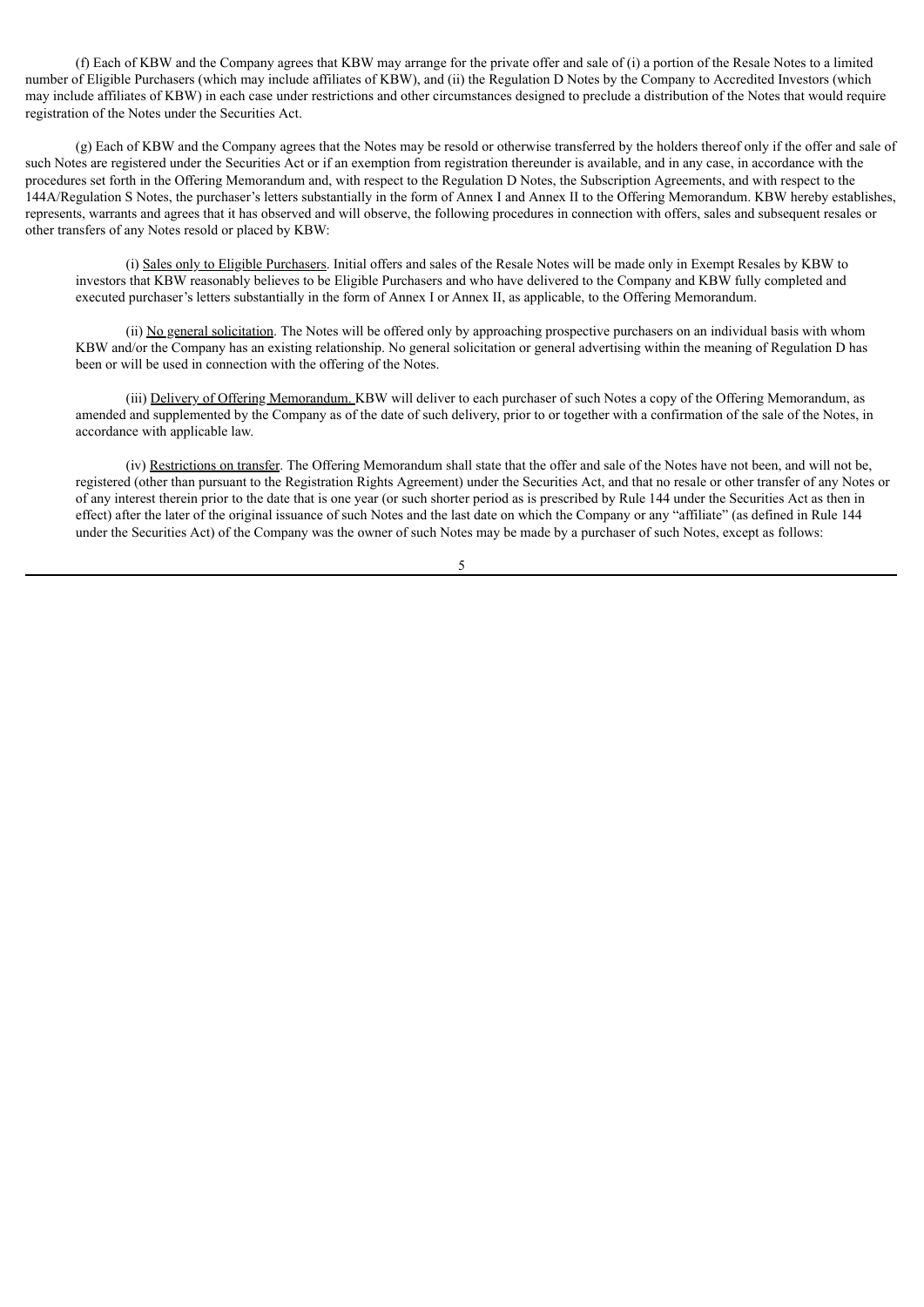(A) to the Company or any subsidiary thereof;

(B) pursuant to a registration statement that has been declared effective under the Securities Act;

(C) for so long as the Notes are eligible for resale pursuant to Rule 144A, in a transaction complying with the requirements of Rule 144A to a person who such purchaser reasonably believes is a QIB that purchases for its own account or for the account of a QIB and to whom notice is given that the offer, resale, pledge or transfer is being made in reliance on Rule 144A;

(D) pursuant to offers and sales to non-U.S. persons that occur outside the United States within the meaning of Regulation S; or

(E) pursuant to any other available exemption from the registration requirements of the Securities Act;

in each case (x) in accordance with any applicable federal securities laws and the securities laws of any state of the United States or other jurisdiction, the Indenture and the Company's Charter Documents (as defined below), and (y) with respect to (C), (D), and (E) above, only to those purchasers who deliver to the Company and KBW a fully completed and executed transferee's letter substantially in the form of Annex V to the Offering Memorandum.

(h) Each of KBW and the Company agrees that each purchase of Resale Notes by KBW from the Company, and each initial resale of Resale Notes by KBW in accordance with this Section 3 shall be deemed to have been made on the basis of and in reliance on the respective representations, warranties, covenants and agreements (including, without limitation, agreements with respect to indemnification and contribution) of KBW and the Company contained herein.

(i) KBW shall provide to the Company at the Closing Time, a copy of a "Blue Sky Survey" or other similar memorandum ("Blue Sky Memorandum") received by KBW from its legal counsel, which shall describe in all material respects the required qualifications or registrations (or exemptions from the qualification or registration) under the applicable state securities laws ("Blue Sky Laws") with respect to the Notes. KBW shall have complied in all material respects with all of such required qualifications or registrations (or qualified for any exemptions from the qualification or registration) set forth therein, other than such requirements as may be applicable to the Company.

(j) KBW represents and warrants to Company that none of KBW, its predecessors, affiliated issuers, directors, general partners, managing members, executive officers or other officers participating in the Private Placement, the beneficial owners of twenty percent (20%) or more of KBW's outstanding voting equity securities (calculated on the basis of voting power), or the promoters (as that term is defined in Rule 405 under the Securities Act) connected with KBW in any capacity at the time of sale (each, a "KBW Covered Person") is subject to any of the "Bad Actor" disqualifications described in Rule 506(d)(1)(i) to (viii) under the Securities Act (a "Disqualification Event"), except for a Disqualification Event covered by Rule 506(d)(2) or Rule 506(d)(3) under the Securities Act. KBW has exercised reasonable care to determine whether any KBW Covered Person is subject to a Disqualification Event. KBW has complied, to the extent applicable, with its disclosure obligations under Rule  $506(e)$  under the Securities Act, and has furnished to the Company a copy of any disclosures provided thereunder. KBW will notify the Company in writing, prior to the Closing Date, of any Disqualification Event relating to any KBW Covered Person not previously disclosed to the Company in accordance with this Section  $3(i)$ .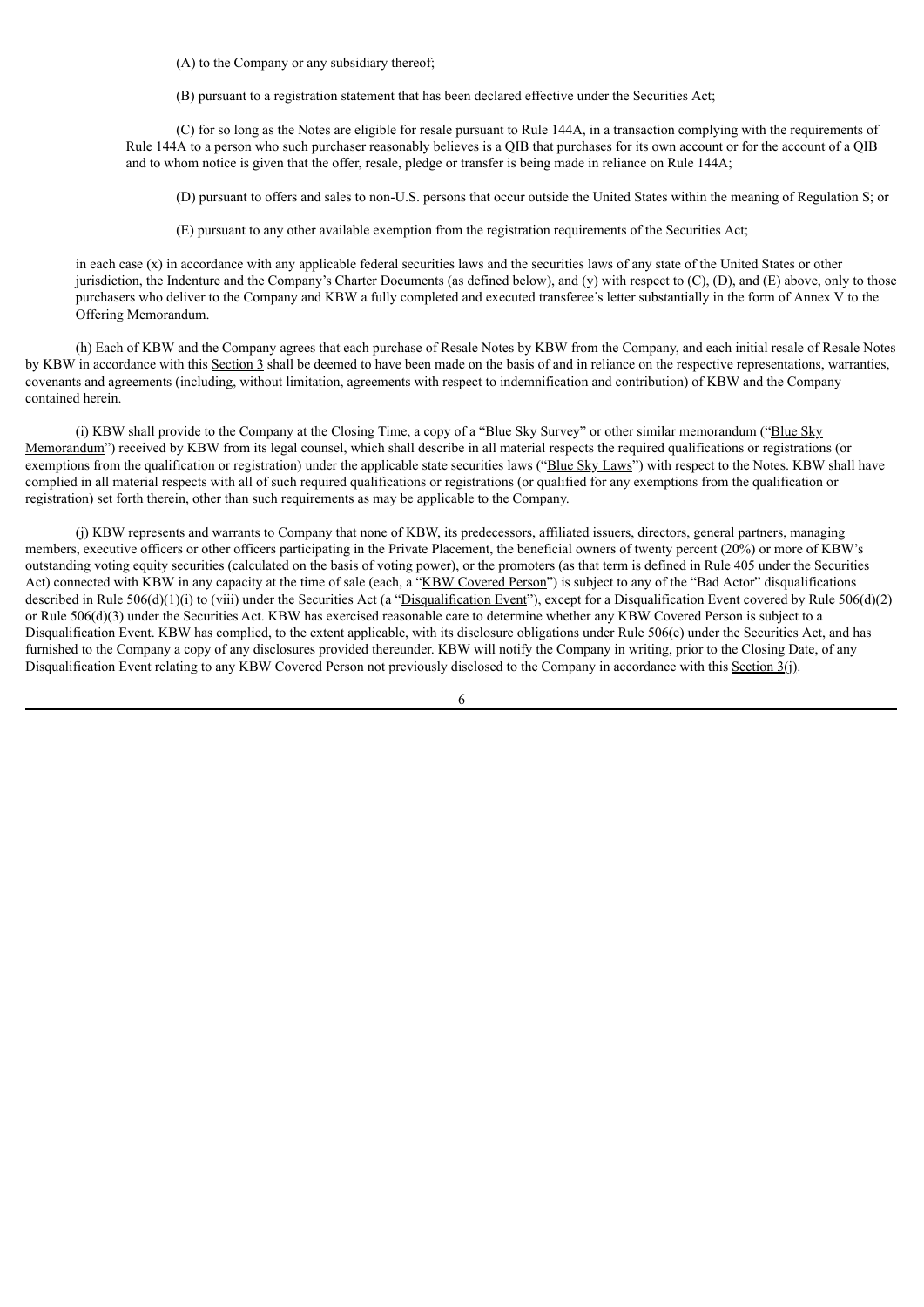(k) Upon the original issuance of the Notes, and until such time as the same is no longer required under the applicable requirements of the Securities Act, any global notes representing the Notes (and all securities issued in exchange therefor or in substitution thereof) shall bear the following legend (in addition to any other legends that may be required by DTC or deemed necessary by the Company to ensure compliance with the Securities Act or under Maryland law):

THIS SECURITY WAS ORIGINALLY ISSUED IN A TRANSACTION EXEMPT FROM REGISTRATION UNDER THE UNITED STATES SECURITIES ACT OF 1933, AS AMENDED (THE "SECURITIES ACT"), AND THIS SECURITY MAY NOT BE SOLD OR OTHERWISE TRANSFERRED IN THE ABSENCE OF SUCH REGISTRATION OR AN APPLICABLE EXEMPTION THEREFROM.

THE HOLDER OF THIS SECURITY AGREES FOR THE BENEFIT OF TRINITY CAPITAL INC. (THE "COMPANY") AND ITS AGENTS THAT, ABSENT AN EFFECTIVE REGISTRATION STATEMENT UNDER THE SECURITIES ACT, THIS SECURITY MAY BE OFFERED, RESOLD, PLEDGED OR OTHERWISE TRANSFERRED ONLY: (I) TO THE COMPANY OR A SUBSIDIARY THEREOF; (II) PURSUANT TO A REGISTRATION STATEMENT THAT HAS BEEN DECLARED EFFECTIVE UNDER THE SECURITIES ACT; (II) TO A "QUALIFIED INSTITUTIONAL BUYER" AS DEFINED IN, AND PURSUANT TO, RULE 144A UNDER THE SECURITIES ACT; (IV) TO A PERSON WHO IS NOT A UNITED STATES PERSON IN AN "OFFSHORE" TRANSACTION WITHIN THE MEANING OF, AND PURSUANT TO, REGULATION S; OR (V) PURSUANT TO ANOTHER EXEMPTION FROM REGISTRATION AS PERMITTED UNDER THE SECURITIES ACT AND APPLICABLE STATE SECURITIES LAWS, AS CONFIRMED TO THE COMPANY BY AN OPINION OF COUNSEL IF REQUESTED, SUBJECT IN EACH OF THE FOREGOING CASES TO COMPLIANCE WITH ANY APPLICABLE SECURITIES LAWS OF ANY JURISDICTION. THE HOLDER OF THIS SECURITY ACKNOWLEDGES THAT THE COMPANY SHALL REFUSE TO REGISTER ANY SALE OR TRANSFER OF THE SECURITY NOT MADE IN ACCORDANCE WITH THE FOREGOING PROVISIONS.

(I) Prior to the Closing Date, KBW may update  $\underline{\text{Scheduled}}$  to inform the Company of (i) the aggregate principal amount of Notes that are 144A/Regulation S Notes, and (ii) the aggregate principal amount of Notes that are Regulation D Notes; provided, in no event shall the aggregate principal amount of Notes to be sold under this Agreement be modified from the aggregate amount of Notes set forth on Schedule A as of the date hereof.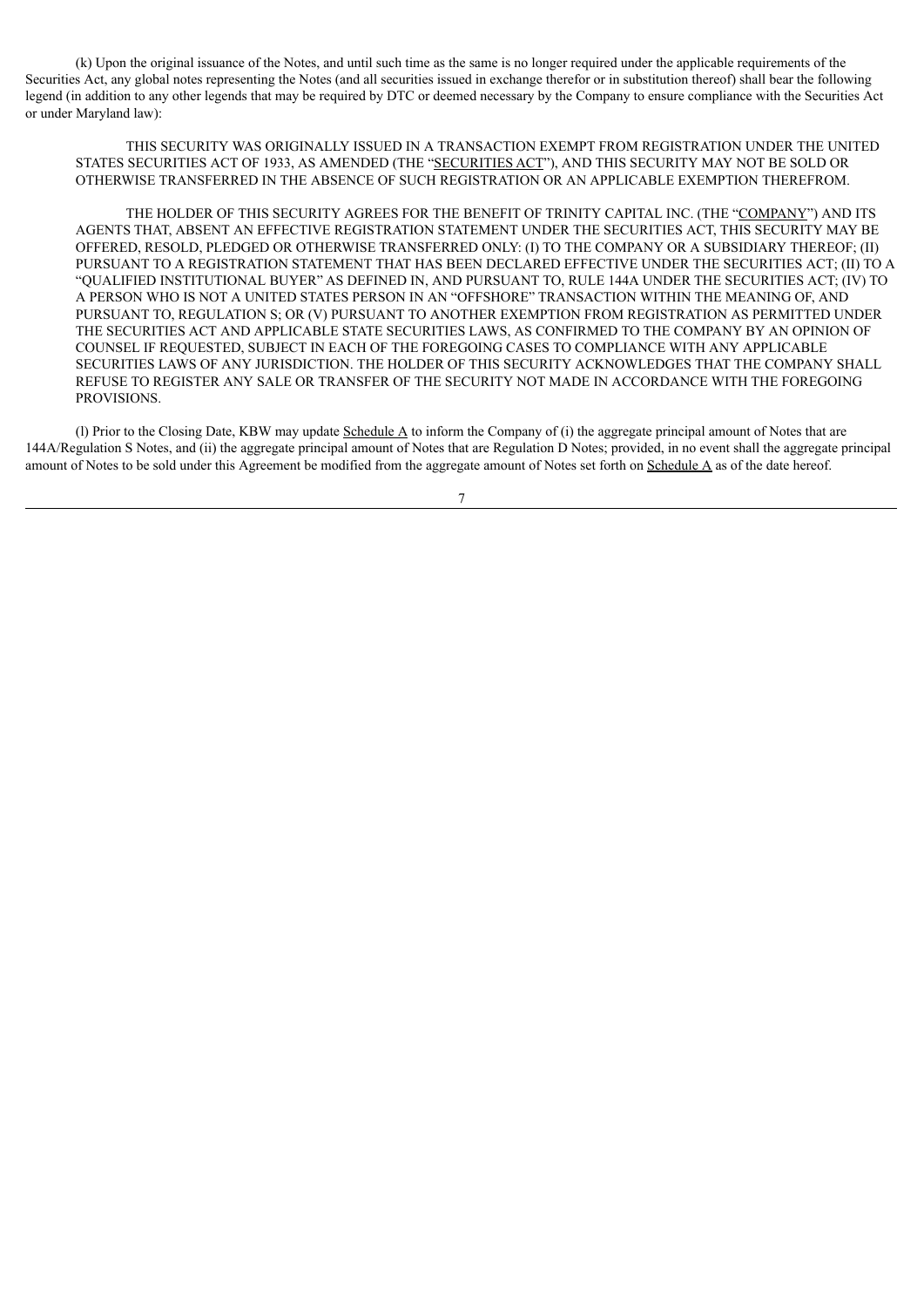(m) The execution and delivery of this Agreement and each other Transaction Agreement (as defined below) by KBW and the consummation by it of the transactions contemplated hereby and thereby have been duly authorized by all necessary action on the part of KBW and no further action is required by KBW in connection herewith or therewith. This Agreement and each other Transaction Agreement to KBW is a party have been (or upon delivery will have been) duly executed by KBW and, when delivered in accordance with the terms hereof and thereof, will constitute the valid and binding obligation of KBW enforceable against KBW in accordance with its terms, except as the enforcement thereof may be limited by bankruptcy, insolvency, reorganization, moratorium or other similar laws relating to or affecting the rights and remedies of creditors or by general equitable principles and except as rights to indemnity and contribution hereunder and thereunder may be limited by general equitable principles or federal or state securities laws or public policy underlying such laws.

## **4. Representations and Warranties of the Company.**

The Company hereby represents and warrants to KBW, as of the date of this Agreement and the Closing Time, and agrees with KBW, as follows:

(a) the Offering Memorandum does not and, at the Closing Time will not, contain an untrue statement of a material fact or omit to state a material fact necessary in order to make the statements therein, in the light of the circumstances under which they were made, not misleading; *provided, however*, that this representation and warranty shall not apply to any statement in or omission from the Offering Memorandum made in reliance upon, and in conformity with, information furnished to the Company in writing by KBW expressly for use therein (that information being limited to that described in the last sentence of <u>Section 8(b)</u> hereof);

(b) all required action has or will have been taken under the Securities Act and the Securities Act Regulations, the Investment Company Act of 1940, as amended, and the rules and regulations promulgated thereunder (the "Investment Company Act"), and any state securities laws and regulations to make the Private Placement and the issuance and sale of the Notes by the Company. The provisions of the Company's articles of incorporation and bylaws (collectively, the "Charter Documents"), and the investment objective, policies and restrictions described in the Offering Memorandum comply in all material respects with the requirements of the Investment Company Act;

(c) the Company is a corporation duly incorporated and validly existing and in good standing under the laws of the State of Maryland, with requisite corporate power and authority to (i) own, lease or operate its properties and conduct its business as described in the Offering Memorandum, and (ii) execute and deliver this Agreement, the Registration Rights Agreement, the Indenture and the Notes (collectively, the "Transaction Agreements"), and consummate the transactions contemplated hereby (including the sale, issuance, and delivery of the Notes) and thereby;

(d) the execution and delivery of this Agreement, the Registration Rights Agreement, the Indenture and the Notes by the Company and the consummation by it of the transactions contemplated hereby and thereby have been duly authorized by all necessary action on the part of the Company and no further action is required by the Company, the Company's board of directors or the Company's stockholders in connection herewith or therewith. This Agreement, the Registration Rights Agreement, the Indenture, the Notes have been (or upon delivery will have been) duly executed by the Company and, when delivered in accordance with the terms hereof and thereof, will constitute the valid and binding obligation of the Company enforceable against the Company in accordance with its terms, except as the enforcement thereof may be limited by bankruptcy, insolvency, reorganization, moratorium or other similar laws relating to or affecting the rights and remedies of creditors or by general equitable principles and except as rights to indemnity and contribution hereunder and thereunder may be limited by general equitable principles or federal or state securities laws or public policy underlying such laws;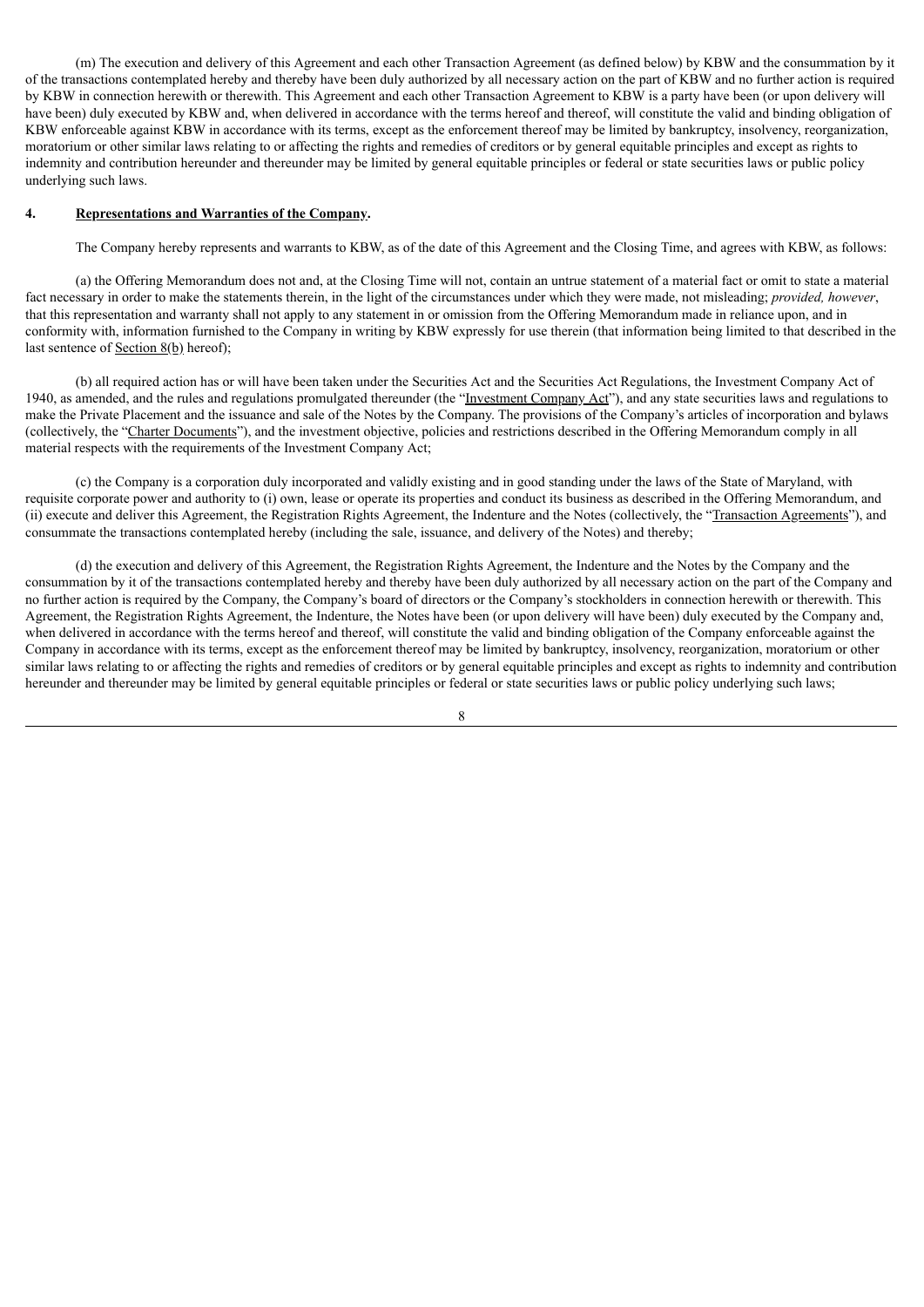(e) each subsidiary of the Company (a complete list of which is set forth in Exhibit B hereto) (each a "Subsidiary," and collectively, the "Subsidiaries") has been duly incorporated, formed or organized and is validly existing as a corporation, limited liability company, limited partnership or similar entity, in good standing under the laws of the jurisdiction of its incorporation, formation or organization, with requisite power and authority to own. lease or operate its properties and to conduct its business as described in the Offering Memorandum; the Subsidiaries are the only subsidiaries, direct or indirect, of the Company; other than Subsidiaries that are special purpose entities, no Subsidiary is currently prohibited, directly or indirectly, from paying any dividends or distributions to the Company, from repaying to the Company any loans or advances to such Subsidiary from the Company or from transferring any of such Subsidiary's property or assets to the Company or any other Subsidiary of the Company; the outstanding equity interests of each of the Subsidiaries have been duly authorized and validly issued, are fully paid, and only with respect to any Subsidiary which is a corporation, nonassessable, and are owned by the Company or another Subsidiary free and clear of any lien, encumbrance or claim (each, a "Lien"), other than statutory Liens created by state or federal securities laws restricting the transfer of such equity interests; no options, warrants or other rights to purchase, agreements or other obligations to issue, or other rights to convert any obligations into, shares of capital stock or ownership interests in the Subsidiaries are outstanding;

(f) the Company had, as of the applicable date indicated in the Offering Memorandum, and will have, as of the Closing Time, the duly authorized capitalization set forth in the Offering Memorandum under the caption "Capitalization," after giving effect to the adjustments set forth thereunder; all of the issued and outstanding shares of capital stock of the Company have been duly authorized and validly issued, are fully paid and non-assessable, and have not been issued in violation of, or subject to any preemptive right or other similar right of stockholders arising by operation of law, under the Charter Documents, under any agreement to which the Company is a party, or otherwise; except as disclosed in or contemplated by the Offering Memorandum, there are no outstanding (i) securities or obligations of the Company convertible into or exchangeable for any capital stock of the Company, (ii) warrants, rights or options to subscribe for or purchase from the Company any such capital stock or any such convertible or exchangeable securities or obligations or (iii) obligations of the Company to issue or sell any such capital stock, any such convertible or exchangeable securities or obligations, or any such warrants, rights or options;

(g) the Notes have been duly authorized for sale, issuance, and delivery pursuant to this Agreement, and, when issued and delivered by the Company against payment therefor in accordance with the terms of this Agreement, will be validly issued and fully paid and nonassessable, free and clear of any Lien (other than statutory Liens created by state or federal securities laws restricting the transfer of such equity interests), and the sale, issuance, and delivery of the Notes by the Company pursuant to this Agreement are not subject to any preemptive right, co-sale right, registration right, right of first refusal or other similar right of stockholders arising by operation of law, under the Charter Documents, under any agreement to which the Company is a party, or otherwise, except as provided in the Registration Rights Agreement; and the Notes will be in the form contemplated by, and entitled to the benefits of, the Indenture;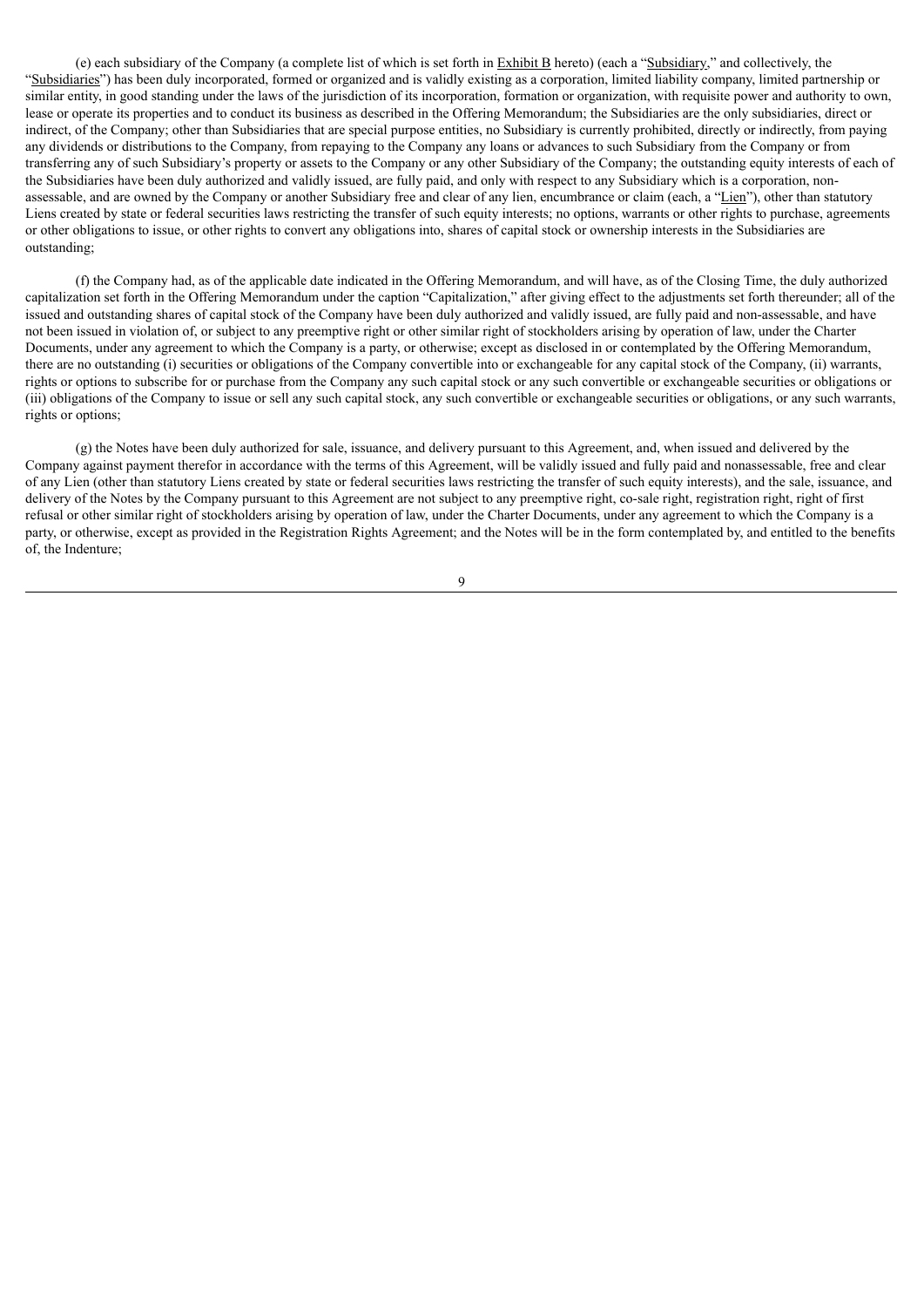(h) the Company and each of the Subsidiaries has good and valid title to all assets and properties reflected as owned by it in the Offering Memorandum (whether through fee ownership, mineral estates or similar rights of ownership), in each case free and clear of any Liens, except such as are disclosed in the Offering Memorandum; any real property or personal property held under lease by the Company or any Subsidiary is held under a lease that is valid, existing and enforceable by the Company or such Subsidiary, with such exceptions as are disclosed in the Offering Memorandum, and none of the Company or the Subsidiaries has received any notice of any claim of any sort that has been asserted by anyone adverse to the rights of the Company or any Subsidiary under any such lease;

(i) the Company and each Subsidiary owns or possesses such licenses or other rights to use all material patents, trademarks, service marks, trade names, copyrights, software and design licenses, trade secrets, other intangible property rights and know-how (collectively "Intangibles") as are necessary to conduct the Company's and/or such Subsidiary's respective business as described in the Offering Memorandum, except such as are disclosed in the Offering Memorandum, and none of the Company or the Subsidiaries has received written notice of any infringement of or conflict with (and none of the Company or the Subsidiaries knows of any such infringement of or conflict with) asserted rights of others with respect to any Intangibles, which would reasonably be expected to have a Material Adverse Effect (as defined below);

(j) the Company and the Subsidiaries have a valid right to access and use all computer systems, networks, hardware, software, databases, websites and equipment used to process, store, maintain and operate data, information and functions used in connection with the business of the Company and the Subsidiaries (the "IT Systems"); the IT Systems are reasonably adequate for, and operate and perform in all material respects as required in connection with, the operation of the business of the Company and the Subsidiaries as currently conducted, free and clear, to the Company's knowledge, of all bugs, errors, defects, Trojan horses, time bombs, malware and other corruptants, except, in each case, as would not reasonably be expected to, individually or in the aggregate, a have a material adverse effect on the business, condition (financial or otherwise), management, properties, net assets, results of operations or prospects of the Company and the Subsidiaries, taken as a whole, whether or not arising in the ordinary course of business (a "Material Adverse Effect"). The Company and the Subsidiaries have implemented and maintain commercially reasonable controls, policies, procedures, and safeguards to maintain and protect their material confidential information and the integrity, continuous operation, redundancy and security of all material IT Systems and data (including all personal, personally identifiable, sensitive, confidential or regulated data ("Personal Data")) used in connection with their businesses, and to the Company's knowledge there have been no breaches, violations, outages or unauthorized uses of or accesses to same, except, in each case, as would not reasonably be expected to, individually or in the aggregate, have a Material Adverse Effect. The Company and the Subsidiaries are presently in material compliance with all applicable laws or statutes and all judgments, orders, rules and regulations of any court or arbitrator or governmental or regulatory authority, internal policies and contractual obligations relating to the privacy and security of IT Systems and Personal Data and to the protection of such IT Systems and Personal Data from unauthorized use, access, misappropriation or modification, except, in each case, as would not reasonably be expected to, individually or in the aggregate, have a Material Adverse Effect;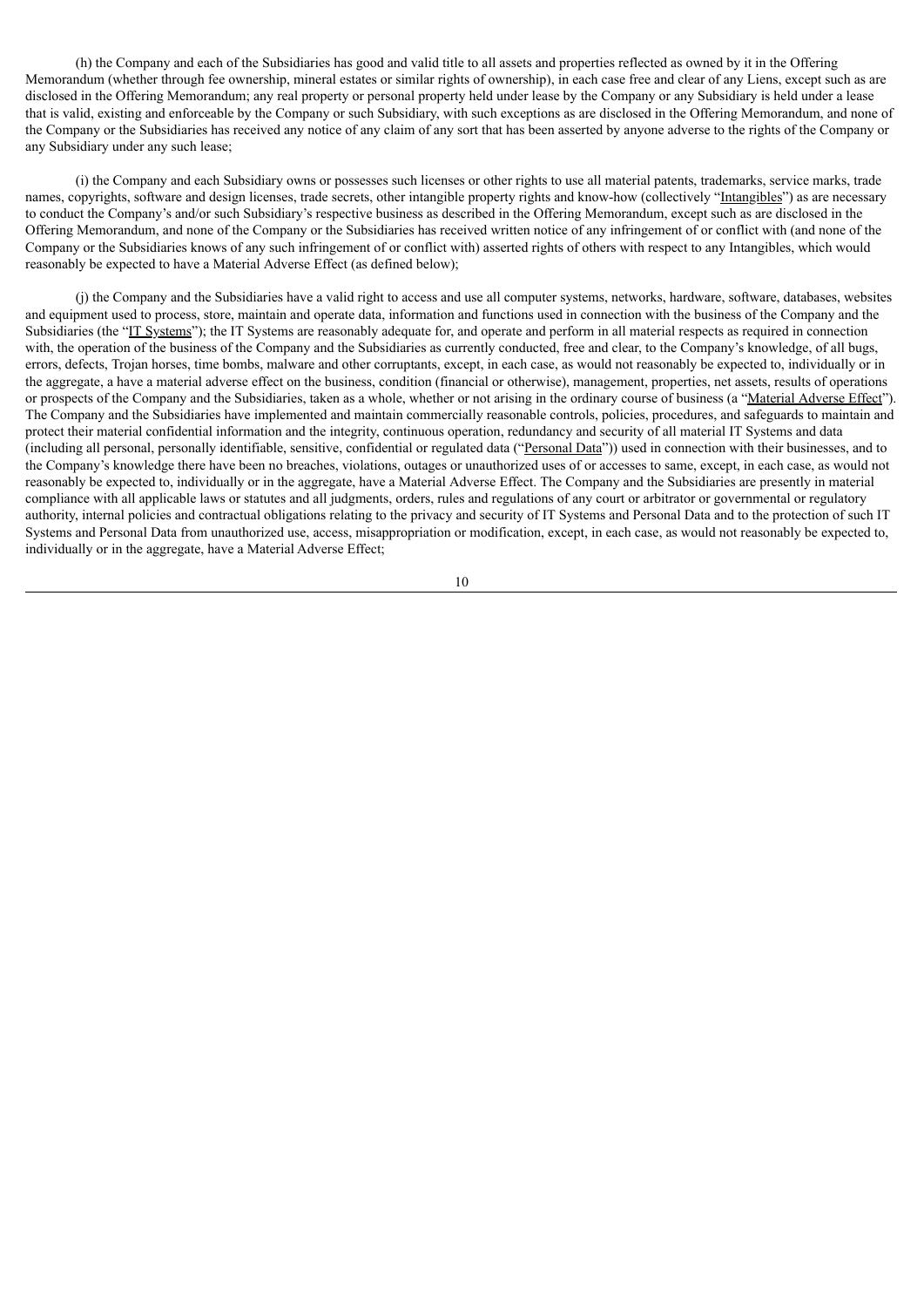(k) none of the Company or the Subsidiaries has violated, or received written notice of any violation with respect to, any law, rule, regulation, order, decree or judgment (each, a "Law") applicable to it and its business, including those relating to transactions with affiliates, lending, debt collection, notice, privacy, environmental, safety or similar Laws, federal or state Laws relating to discrimination in the hiring, promotion or pay of employees, federal or state wages and hours Laws, the Employee Retirement Income Security Act of 1974, as amended, and the rules and regulations promulgated thereunder ("ERISA"), except for those violations, in each case, as would not reasonably be expected to, individually or in the aggregate, have a Material Adverse Effect;

(l) neither the Company nor any Subsidiary, nor to the Company's knowledge, any director, officer, employee, or agent of the Company or any Subsidiary has (i) used any corporate funds for any unlawful contribution, gift, entertainment or other unlawful expense relating to political activity; (ii) made or taken an act in furtherance of an offer, promise or authorization of any direct or indirect unlawful payment or benefit to any foreign or domestic government official or employee, including of any government-owned or controlled entity or of a public international organization, or any person acting in an official capacity for or on behalf of any of the foregoing, or any political party or party official or candidate for political office; (iii) violated or is in violation of any provision of the Foreign Corrupt Practices Act of 1977, as amended, or any applicable law or regulation thereunder, the Bribery Act 2010 of the United Kingdom; (iv) made any bribe, rebate, payoff, influence payment, kickback or other unlawful payment or any other applicable anti-bribery or anti-corruption law; or (v) or made, offered, agreed, requested or taken an act in furtherance of any unlawful bribe or other unlawful benefit, including, without limitation, any rebate, payoff, influence payment, kickback or other unlawful or improper payment or benefit; to the knowledge of the Company, its affiliates have conducted their businesses in compliance with the FCPA and have instituted and maintain policies and procedures designed to ensure, and which are reasonably expected to continue to ensure, continued compliance therewith;

(m) as of the date hereof there are no outstanding loans or advances or guarantees of indebtedness by the Company or any Subsidiary to or for the benefit of any of the directors, officers, affiliates, or representatives of the Company or any Subsidiary, or any of the immediate family members of any of them;

(n) except with respect to KBW, none of the Company or the Subsidiaries has incurred any liability for any finder's fees or similar payments in connection with the transactions contemplated hereby;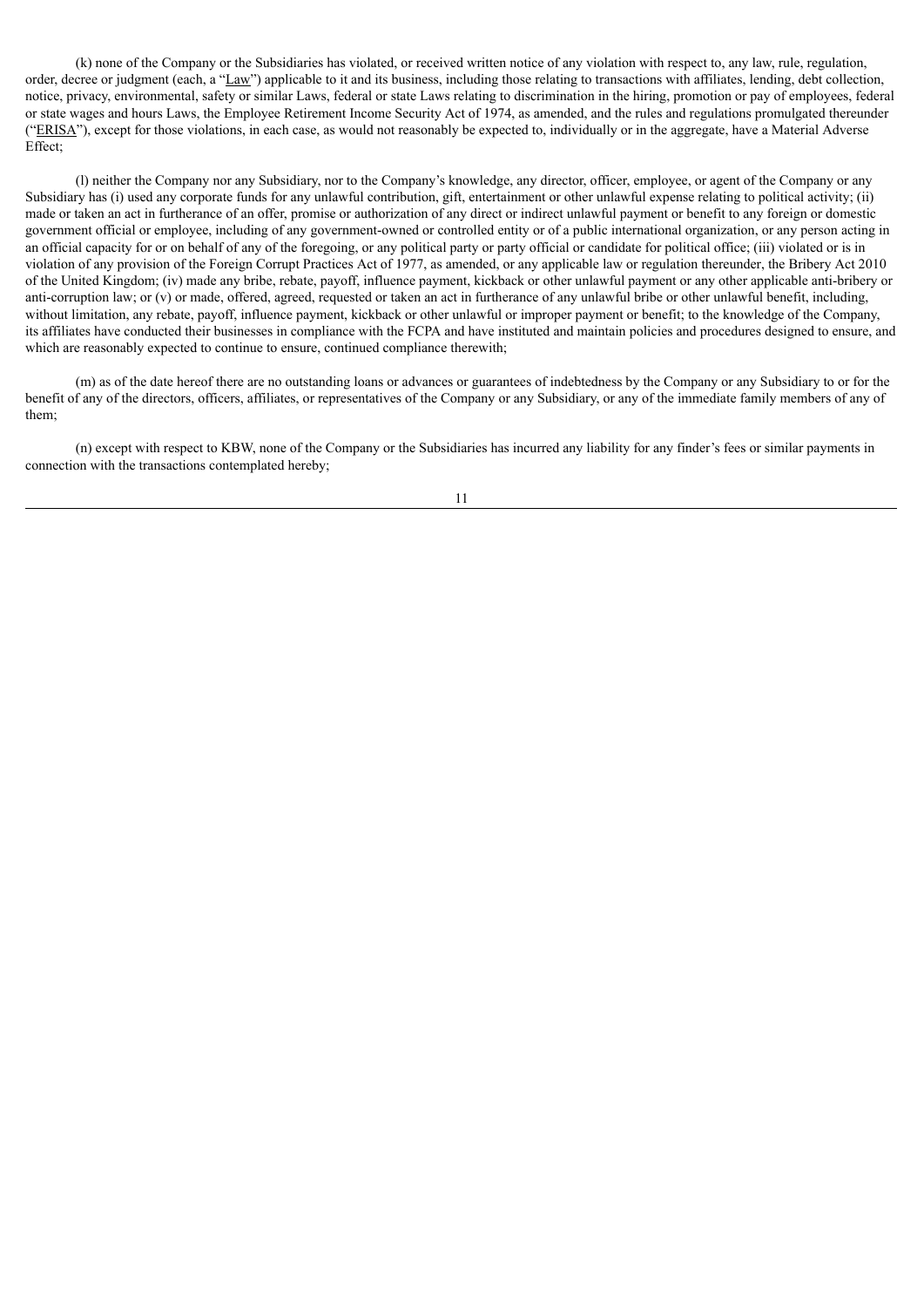(o) the Company is not in breach of, or in default under (nor has any event occurred which with notice, lapse of time, or both would constitute a breach of, or default under), (i) any of the Charter Documents, (ii) any obligation, agreement, covenant or condition contained in any material contract, license, indenture, mortgage, deed of trust, bank loan or credit agreement or other agreement or instrument to which the Company is a party or by which it or its assets may be bound or affected, or (iii) any Law applicable to the Company, except, in the case of clause (ii), for such breaches or defaults which would not, individually or in the aggregate, reasonably be expected to have a Material Adverse Effect;

(p) none of the Subsidiaries is in breach of, or in default under (nor has any event occurred which with notice, lapse of time, or both would constitute a breach of, or default under), (i) any of its charter documents, (ii) any obligation, agreement, covenant or condition contained in any material contract, license, indenture, mortgage, deed of trust, bank loan or credit agreement or other agreement or instrument to which such Subsidiary is a party or by which any of them or their respective assets may be bound or affected, or (iii) any Law applicable to such Subsidiary, except, in the case of clause (ii) for such breaches or defaults which would not, individually or in the aggregate, reasonably be expected to have a Material Adverse Effect;

(q) the execution, delivery and performance by the Company of the Transaction Agreements, the consummation by the Company of the transactions contemplated hereby and thereby, the compliance by the Company with the terms and provisions hereunder and thereunder, the sale, issuance, and delivery of the Notes by the Company, and the use of the proceeds from the sale of the Notes as described in the Offering Memorandum, will not conflict with, or result in any breach of or constitute a default under (nor constitute any event which with notice, lapse of time, or both would constitute a breach of, or default under), (i) any provision of any of the Charter Documents, (ii) any provision of any material contract, license, indenture, mortgage, deed of trust, bank loan or credit agreement or other agreement or instrument to which the Company or any Subsidiary is a party or by which it or its respective assets may be bound or affected, or (iii) any Law issued by any federal, state or local government, regulatory commission, court, administrative agency or commission, or other governmental body, board, agency, authority or instrumentality of competent jurisdiction (each, a "Governmental Authority") applicable to the Company or any Subsidiary, except in the case of clause (ii) for such conflicts, breaches or defaults which have been validly waived or would not, individually or in the aggregate, reasonably be expected to have a Material Adverse Effect or result in the creation or imposition of any material lien, charge, claim or encumbrance upon any property or asset of the Company or any Subsidiary;

(r) the Notes, the Registration Rights Agreement, the Indenture and this Agreement conform in all material respects to the descriptions thereof contained in the Offering Memorandum;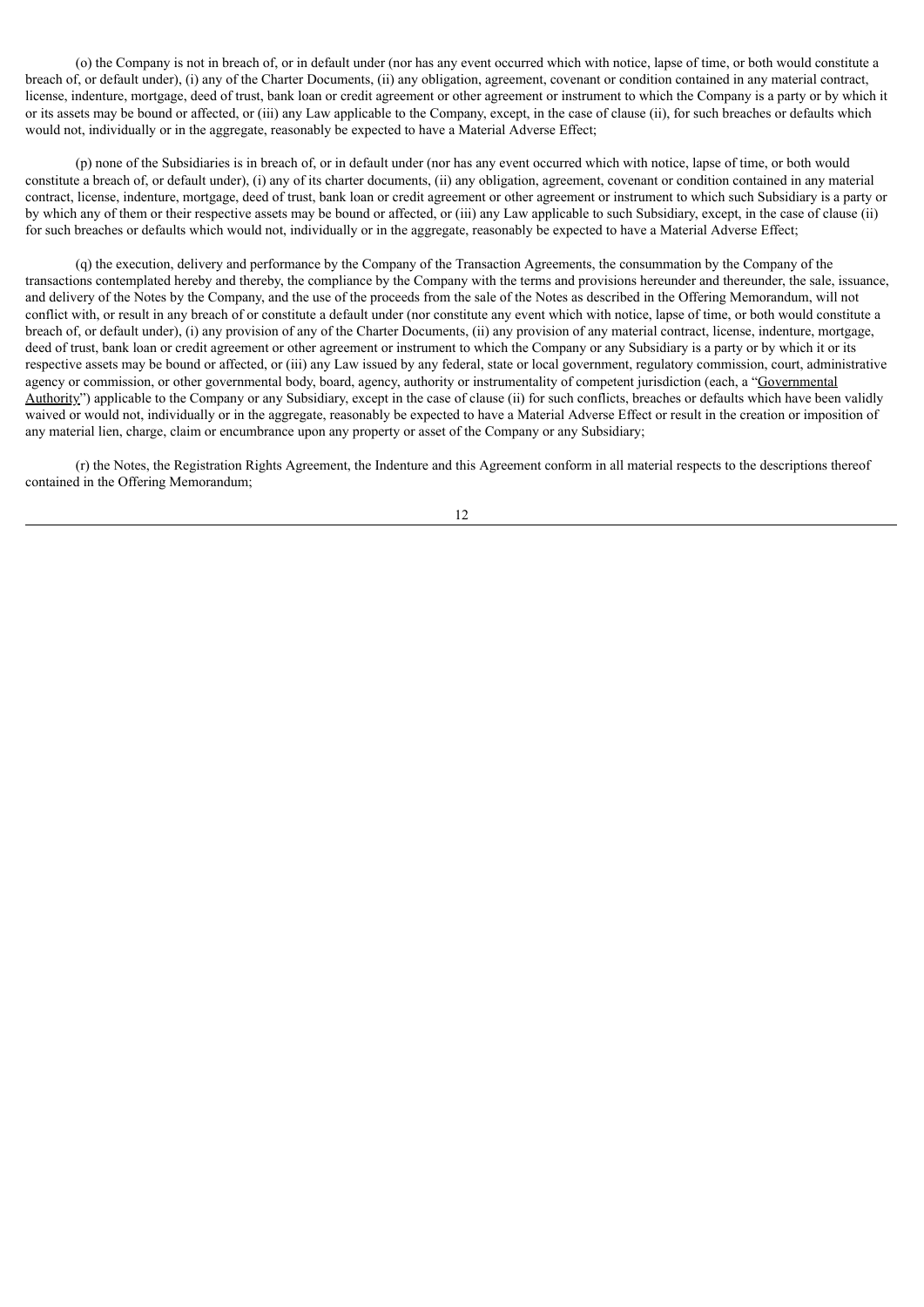(s) assuming (i) the accuracy of KBW's representations and warranties and the performance by KBW of its covenants and agreements set forth in Section 3 hereof, and the accuracy of the purchaser's representations and warranties and compliance with its undertakings set forth in the applicable executed purchaser's letter substantially in the form of Annexes I through IV included in the Offering Memorandum, as applicable, (ii) that the purchasers who buy the Resale Notes in Exempt Resales are Eligible Purchasers, and (iii) that the purchasers who buy the Regulation D Notes in the Private Placement are Accredited Investors: (A) it is not necessary in connection with the offer, sale and delivery of the Regulation D Notes to the Accredited Investors and the 144A/Regulation S Notes to KBW and the Resale Notes to each Eligible Purchaser in the manner contemplated by this Agreement and the Offering Memorandum to register such Notes under the Securities Act or to qualify the Indenture under the Trust Indenture Act of 1939, as amended; and (B) no approval, authorization, consent or order of or filing with any Governmental Authority is required in connection with the execution, delivery and performance by the Company of this Agreement, the Registration Rights Agreement, the Notes or the Indenture, or the consummation by the Company of the transactions contemplated hereby and thereby, or the sale, issuance, and delivery of the Notes as contemplated hereby, other than (w) such as have been obtained or made, or will have been obtained or made at the Closing Time, (x) any necessary qualification under the securities or blue sky laws of the various jurisdictions in which the Notes are being offered or placed by KBW, (y) with or by federal or state securities regulatory authorities in connection with or pursuant to the Registration Rights Agreement, including, without limitation, the filing of the registration statement(s) required thereby with the Commission, and (z) the filing of a Form D with the Commission and with the applicable state regulatory authorities;

(t) the Company and each of the Subsidiaries has all necessary licenses, permits, certificates, authorizations, consents and approvals and has made all necessary filings required under any Law (collectively, the "Authorizations") required in order to conduct its respective business as described in the Offering Memorandum; the Company and each of the Subsidiaries have complied with the terms of the necessary Authorizations and there are not pending modifications, amendments or revocations of the Authorizations; the Company and the Subsidiaries have paid all fees due to Governmental Authorities pursuant to the Authorizations; all reports required to be filed in connection with the Authorizations have been timely filed and are accurate and complete; and the Company and the Subsidiaries are not in violation of, or in default under, any such Authorizations or any Law issued by a Governmental Authority applicable to the Company or any such Subsidiary, except to the extent that any failure to have, comply with, pay any fees pursuant to, file any reports in connection with, or violate or default under any such Authorizations would not, individually or in the aggregate, reasonably be expected to have a Material Adverse Effect;

(u) there is no outstanding judgment, order, writ, injunction, decree or award of any Governmental Authority or arbitrator affecting the business of the Company or any of the Subsidiaries, which draws into question the validity of any action taken or to be taken pursuant to this Agreement or in which it is sought to restrain or prohibit or to obtain damages or other relief in connection with this Agreement; there is no litigation, arbitration, investigation or other proceeding of or before any Governmental Authority pending, or, to the knowledge of the Company, threatened in writing, against the Company, any Subsidiary, any stockholder of the Company, or any stockholder or member of any Subsidiary;

(v) the Offering Memorandum contains accurate summaries in all material respects of all material contracts, agreements, instruments and other documents of the Company that would be required to be described in a prospectus included in a registration statement on Form N-2 under the Securities Act if the offering of the Notes contemplated hereunder were a registered public offering of securities by the Company; the copies of all such contracts, agreements, instruments and other documents (including all amendments or waivers relating to any of the foregoing) that have been previously furnished to KBW or its counsel are complete and genuine and include all material collateral and supplemental agreements thereto;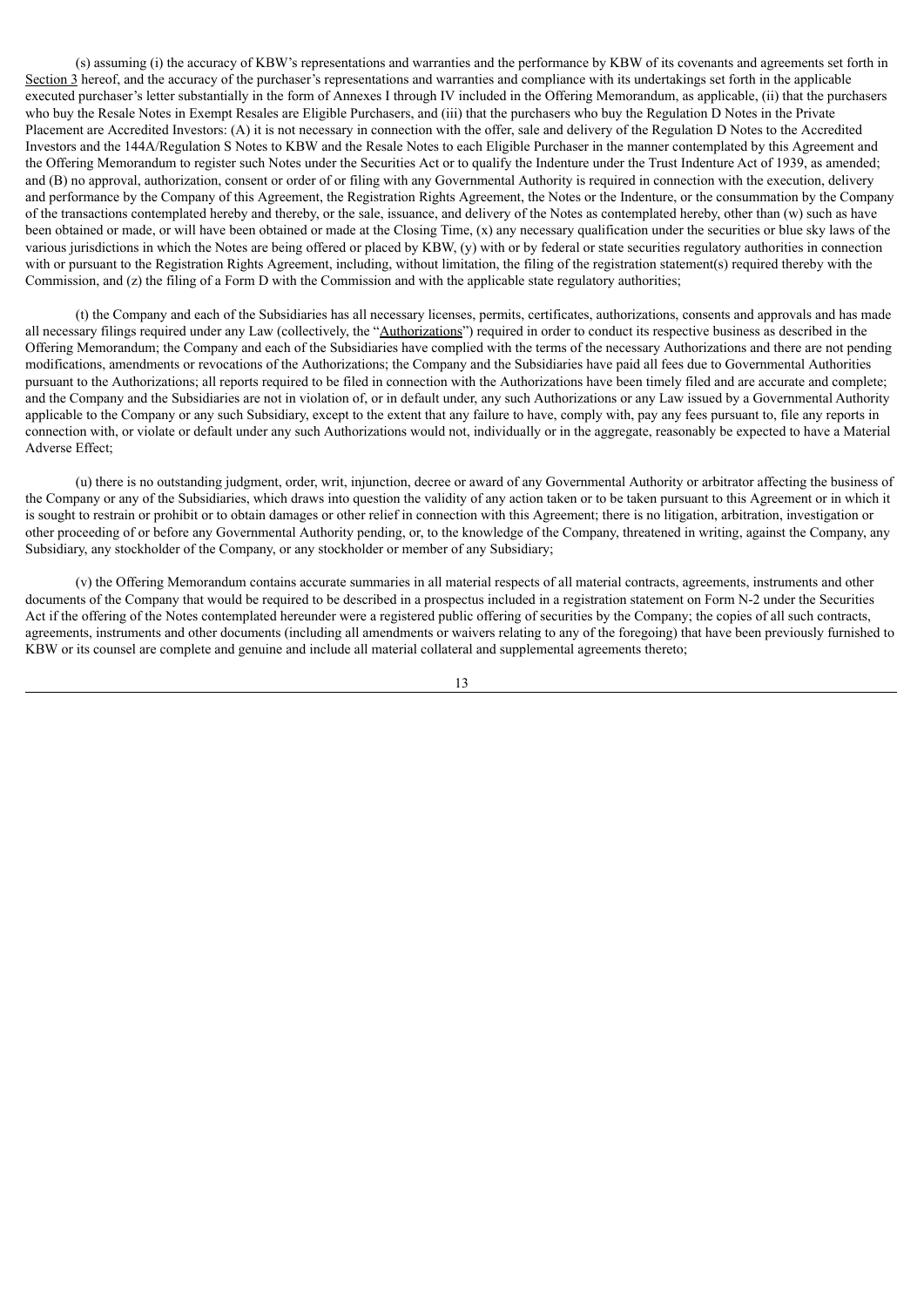(w) other than as set forth in the Offering Memorandum, there are no actions, suits, proceedings, inquiries or investigations (collectively, "Proceedings") pending or, to the knowledge of the Company, threatened against the Company or any Subsidiary, or any of their respective properties, directors, officers or employees at law or in equity, or before or by any Governmental Authority; other than KBW, the Company has not authorized anyone to make any representations regarding the offer and sale of the Notes, or regarding the Company or any Subsidiary in connection therewith; none of the Company or the Subsidiaries has received written notice of any order or decree preventing the use of the Offering Memorandum or any amendment or supplement thereto, or any order asserting that the transactions contemplated by this Agreement are subject to the registration requirements of the Securities Act, and no Proceeding for that purpose has commenced or is pending or, to the knowledge of the Company, is contemplated;

(x) no securities of the Company of the same class (within the meaning of Rule 144A) as the Notes are listed on a national securities exchange registered under Section 6 of the Exchange Act, or quoted in a U.S. automated inter-dealer quotation system; and the Offering Memorandum, as of its date, contains or will contain all the material information that, if requested by a prospective purchaser of the Notes, would be required to be provided to such prospective purchaser pursuant to Rule 144A(d)(4) under the Securities Act;

(y) none of the Company, its predecessors, its affiliated issuers, its directors, general partners, managing members, executive officers, other officers of the Company participating in the Private Placement, the beneficial owners of twenty percent (20%) or more of the Company's outstanding voting equity securities (calculated on the basis of voting power), or the promoters (as that term is defined in Rule 405 under the Securities Act) connected with the Company in any capacity at the time of sale (each, a "Company Covered Person," and collectively, the "Company Covered Persons") is subject to a Disqualification Event, except for a Disqualification Event covered by Rule  $506(d)(2)$  or Rule  $506(d)(3)$  under the Securities Act. The Company has exercised reasonable care to determine whether any Company Covered Person is subject to a Disqualification Event. The Company has complied, to the extent applicable, with its disclosure obligations under Rule 506 under the Securities Act, and has furnished to KBW a copy of any disclosures provided thereunder. The Company shall notify KBW in writing prior to the Closing Date of any Disqualification Event relating to any Company Covered Person not previously disclosed to KBW in accordance with this Section 4(y);

(z) subsequent to September 30, 2020 and except as may be otherwise disclosed in the Offering Memorandum, there has not been (i) any event, circumstance or change in circumstance that, individually or in the aggregate, has or would reasonably be expected to have a Material Adverse Effect, (ii) any transaction, other than in the ordinary course of business, contemplated in any substantive manner or entered into by the Company or any Subsidiary, (iii) any obligation, contingent or otherwise, directly or indirectly incurred by the Company or any Subsidiary, other than in the ordinary course of business, (iv) any dividend or distribution of any kind declared, paid or made by the Company or any Subsidiary on any class of its equity securities, or any purchase by the Company or any Subsidiary of any of its outstanding equity securities, or (v) any change of the equity securities or indebtedness of the Company or any Subsidiary;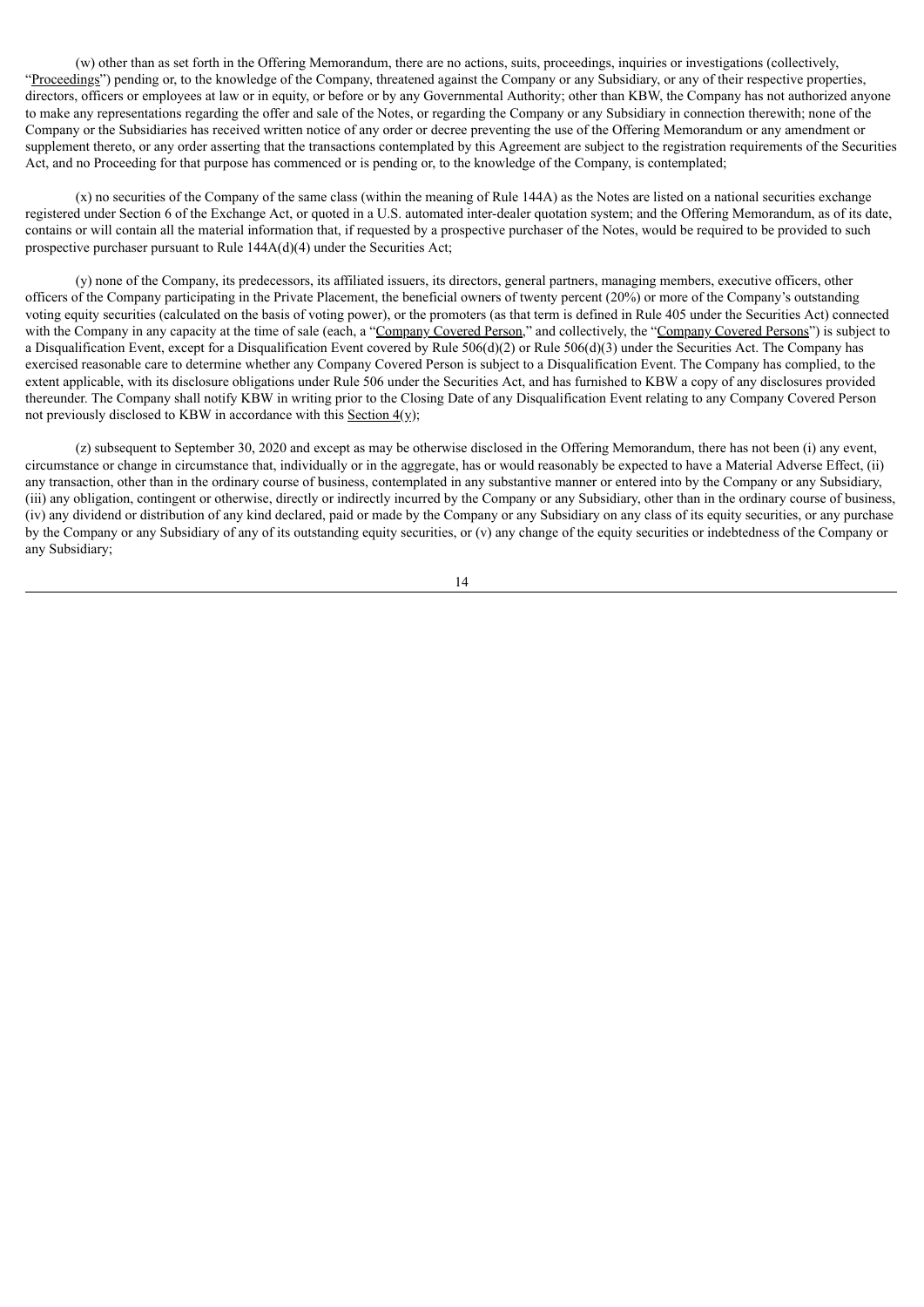(aa) except as disclosed in the Offering Memorandum, there are no persons with registration or other similar rights to have any securities registered by the Company under the Securities Act;

(bb) except with respect to the Blue Sky Laws, the Company has not relied upon KBW or legal counsel for KBW for any legal, tax or accounting advice in connection with the offering and sale of the Notes;

(cc) none of the independent directors named in the Offering Memorandum has, within the last five years, been employed by or affiliated, directly or indirectly, with the Company or any of the Subsidiaries, whether by ownership of, ownership interest in, employment by, any material business or professional relationship with, or serving as an officer or director of, the Company, any of the Subsidiaries, or any of their respective affiliates;

(dd) in connection with the offering of the Notes, none of the Company, the Subsidiaries, or their respective controlled affiliates (as defined in Section 501(b) of Regulation D) has, whether directly or through any agent or person acting on its behalf (other than KBW), (i) offered the Notes, Common Stock or any other securities convertible into or exchangeable or exercisable for the Notes or Common Stock in a manner in violation of the Securities Act or the Securities Act Regulations, (ii) distributed any other offering material in connection with the offer and sale of the Notes, other than as described in the Offering Memorandum, or (iii) sold, offered for sale, solicited offers to buy or otherwise negotiated in respect of any security (as defined in the Securities Act) which is or will be integrated with the offering and sale of the Notes in a manner that would require the registration of the Notes under the Securities Act;

(ee) none of the Company, the Subsidiaries, or their respective controlled affiliates (i) is required to register as a "broker" or "dealer" in accordance with the provisions of the Exchange Act, or (ii) directly, or indirectly through one or more intermediaries, controls or has any other association with (within the meaning of Article 1 of the Bylaws of the Financial Industry Regulatory Authority, Inc. ("FINRA")) any member firm of FINRA;

(ff) the Company is insured by insurers of recognized financial responsibility against such losses and risks and in such amounts as are prudent and customary in the businesses in which it is engaged and which the Company reasonably deems adequate; all policies of insurance insuring the Company or its business, assets, employees, officers and directors, including the Company's directors and officers errors and omissions insurance policy and its fidelity bond required by Rule 17g-1 of the Investment Company Act, are, or as of the Closing Date, will be in full force and effect; the Company is, or will be as of the Closing Date, in compliance with the terms of such policy and fidelity bond; and there are no claims by the Company under any such policy or fidelity bond as to which any insurance company is denying liability or defending under a reservation of rights clause; the Company has no reason to believe that it will not be able to renew its existing insurance coverage and fidelity bond as and when such coverage and fidelity bond expires or to obtain similar coverage and fidelity bond from similar insurers as may be necessary to continue its business;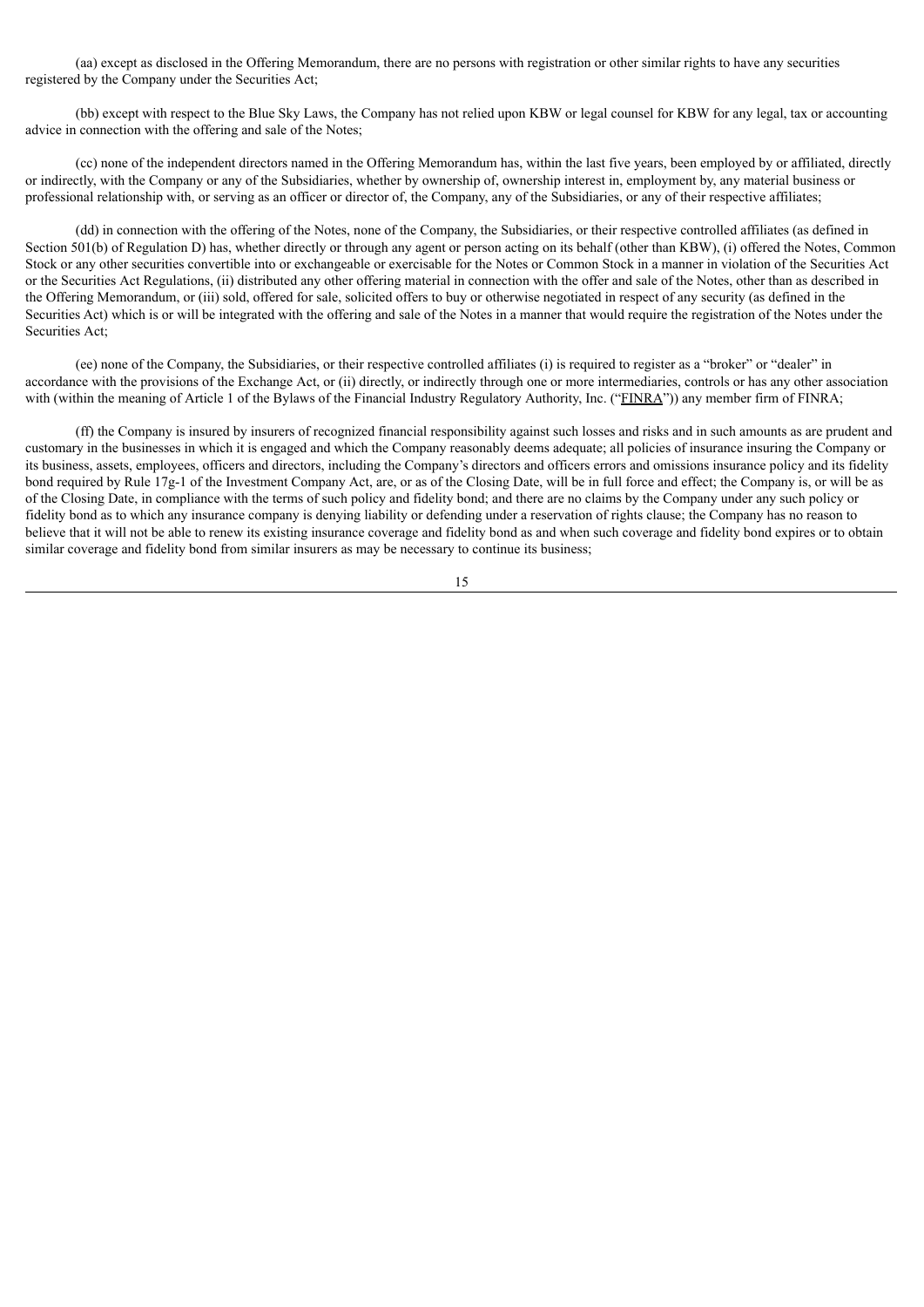(gg) none of the Company, the Subsidiaries, or, to the Company's knowledge, their respective directors, officers, affiliates, or representatives has taken, directly or indirectly, any action that might reasonably be expected to cause or result (under the Exchange Act) in, or that has constituted, stabilization or manipulation of the price of any security of the Company to facilitate the sale or resale of Notes;

(hh) the financial statements of the Company, including the notes and schedules thereto, included in the Offering Memorandum, (i) present fairly in all material respects the financial condition of the Company and its Subsidiaries as of the respective dates thereof, and the results of operations and statements of cash flows for the periods specified, (ii) correctly reflect and disclose all extraordinary items, and (iii) have been prepared in conformity with United States generally accepted accounting principles ("GAAP") applied on a consistent basis;

(ii) Ernst & Young LLP, who has certified certain financial statements included in the Offering Memorandum, whose report with respect to such financial statements is included in the Offering Memorandum, and who has delivered a comfort letter referred to in Section  $6(b)$  hereof, is an independent registered public accountant with respect to the Company or its applicable predecessors within the meaning of the Securities Act, the Securities Act Regulations, and the Public Company Accounting Oversight Board (United States), as required by the Securities Act for registered offerings;

(jj) the Company maintains a system of internal accounting controls sufficient to provide reasonable assurance that (i) transactions are executed in accordance with management's general or specific authorizations, (ii) transactions are recorded as necessary to permit preparation of financial statements in conformity with GAAP and to maintain asset accountability, (iii) access to assets is permitted only in accordance with management's general or specific authorization, and (iv) the recorded accountability for assets is compared with the existing assets at reasonable intervals and appropriate action is taken with respect to any differences. Except as disclosed in the Offering Memorandum, (A) the Company is not aware of any material weaknesses or significant deficiencies (as such terms are defined in Rule 1-02(a)(4) of Regulation S-X under the Securities Act) in the Company's internal controls over financial reporting, and (B) there has been no change in the Company's internal controls over financial reporting since the respective dates of the information given in the Offering Memorandum that has materially affected, or is reasonably likely to materially affect, the Company's internal controls over financial reporting;

(kk) the operations of the Company and its affiliates are and have been conducted at all times in compliance with applicable financial recordkeeping and reporting requirements of the Currency and Foreign Transactions Reporting Act of 1970, as amended, the Money Laundering Control Act of 1986, as amended, the Bank Secrecy Act, as amended, the United and Strengthening of America by Providing Appropriate Tools Required to Intercept and Obstruct Terrorism Act (USA PATRIOT Act) of 2001, and any other money laundering statutes of all jurisdictions, the rules and regulations thereunder, and any related or similar rules, regulations or guidelines, issued, administered or enforced by any Governmental Authority (collectively, the "Money Laundering Laws"); and no action, suit or proceeding by or before any Governmental Authority or any arbitrator involving the Company or any of its affiliates with respect to the Money Laundering Laws is pending or, to the knowledge of the Company, threatened;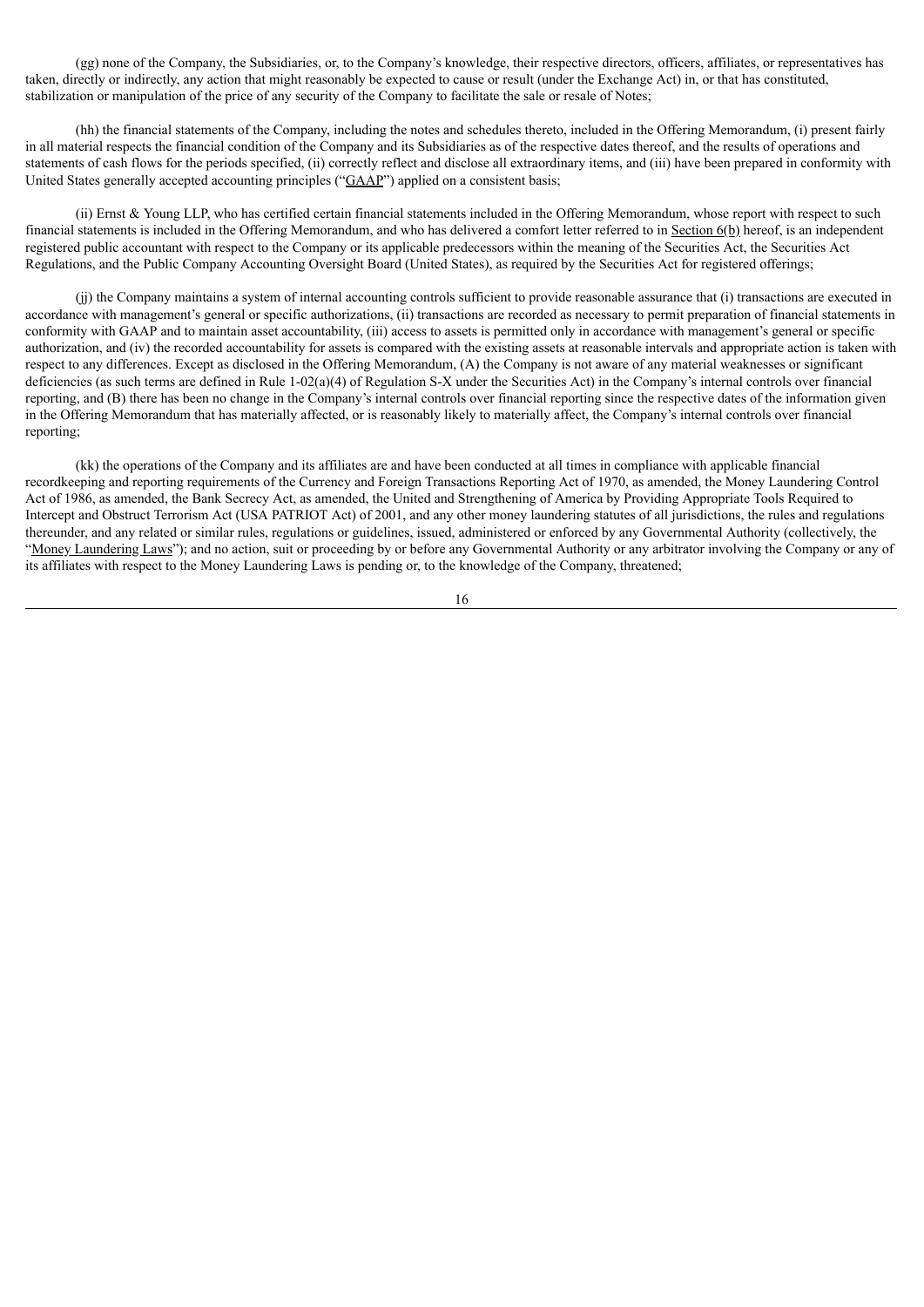(ll) none of the Company, the Subsidiaries, or, to the knowledge of the Company, the directors, officers, employees, affiliates, or agents of the Company or any Subsidiary is currently subject to, or a target of, any sanctions administered or enforced by the U.S. government (including, without limitation, Office of Foreign Assets Control of the U.S. Department of the Treasury ("OFAC") or the U.S. Department of State, and including, without limitation, the designation as a "specially designated national" or "blocked person"); and the Company will not directly or indirectly use the proceeds of the offering of the Notes hereunder, or lend, contribute or otherwise make available such proceeds to any Subsidiary, joint venture partner or other person or entity, (i) for the purpose of financing the activities of any person currently subject to any U.S. sanctions administered by OFAC, (ii) to fund or facilitate any activities of or business in any Sanctioned Country (as defined below) in violation of applicable law or (iii) in any other manner that will result in a violation by any person (including any person participating in the transaction, whether as underwriting, advisor, investor or otherwise) of applicable sanctions laws. Neither the Company nor the Subsidiaries have knowingly engaged in, nor are they now knowingly engaged in, any dealings or transactions with any person that at the time of the dealing or transaction is or was the subject or the target of applicable sanctions laws or with any country or territory that is the subject or target of applicable sanctions laws, including, without limitation, Cuba, Iran, North Korea, Sudan, Syria and Crimea (each, a "Sanctioned Country"), except as permitted by applicable law;

(mm) the Company is in compliance in all material respects with all presently applicable provisions of ERISA; no "reportable event" (as defined in ERISA) has occurred with respect to any "pension plan" (as defined in ERISA) for which the Company would have any liability; the Company has not incurred and does not expect to incur liability under (i) Title IV of ERISA with respect to termination of, or withdrawal from, any "pension plan" or (ii) Section 412 or 4971 of the Internal Revenue Code of 1986, as amended, including the regulations and published interpretations thereunder (the "Code"); each "pension plan" for which the Company would have any liability that is intended to be qualified under Section 401(a) of the Code is so qualified and nothing has occurred, whether by action or by failure to act, which would cause the loss of such qualification; and participation by "benefit plan investors" in the Company has at no time been "significant" for purposes of Section 2510.3-101(f) of the Regulations of the U.S. Department of Labor, as modified by Section 3(42) of ERISA;

(nn) no labor disturbance by or dispute with employees of the Company or any Subsidiary exists or, to the knowledge of the Company, is threatened, which would be reasonably be expected to result in a Material Adverse Effect;

(oo) any certificate signed by any officer of the Company delivered to KBW or to counsel for KBW pursuant to or in connection with this Agreement shall be deemed a representation and warranty by the Company to KBW as to the matters covered thereby;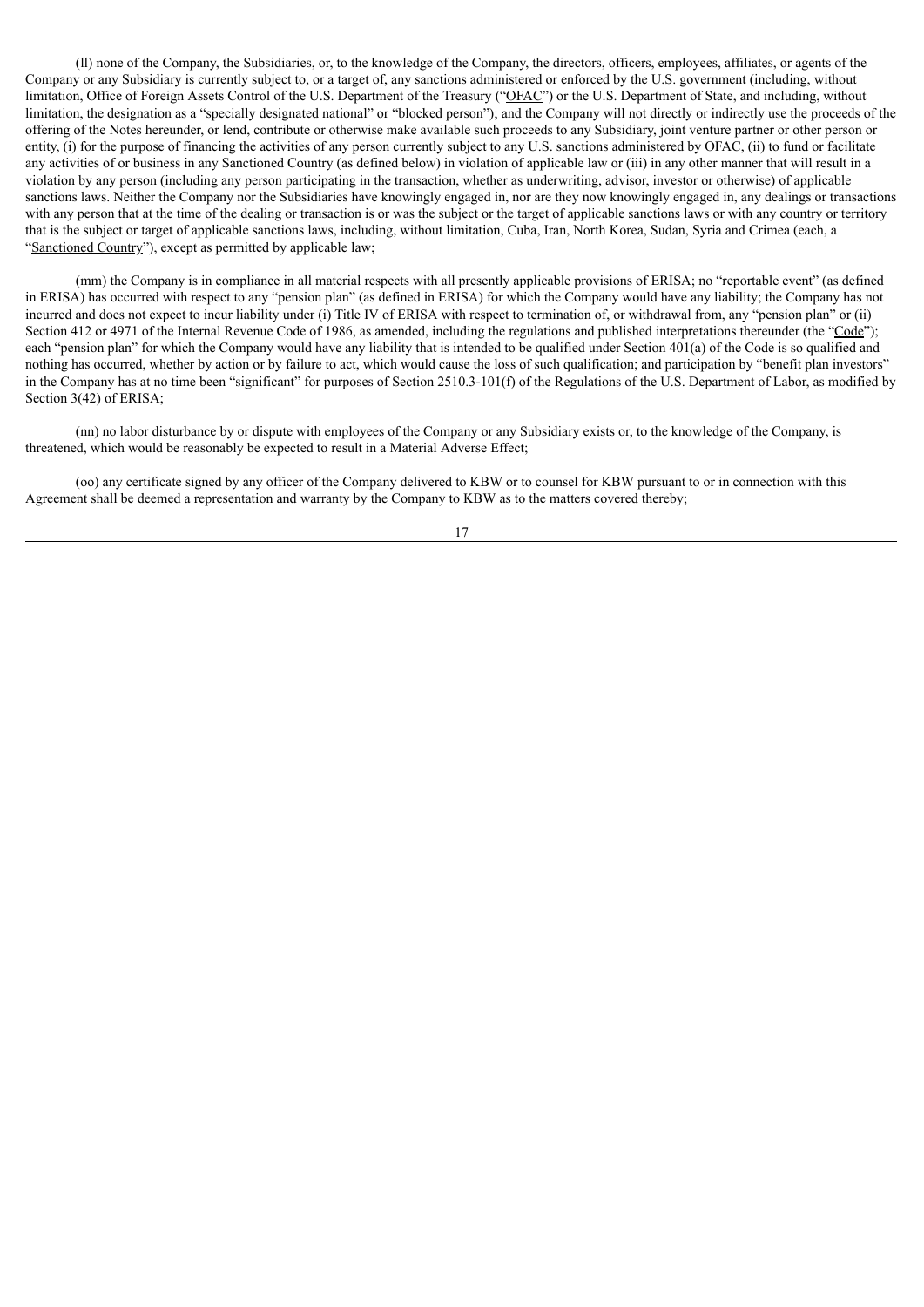(pp) except where such failure to file or pay a tax, assessment, charge or lien would not, individually or in the aggregate, reasonably be expected to have a Material Adverse Effect or where such matters are the result of a pending bona fide dispute with taxing authorities, (i) the Company and the Subsidiaries have accurately prepared and timely filed (taking into account any extensions of time within which to file) any and all federal, state, foreign and other tax returns that are required to be filed by them, if any, and have paid or made provision for the payment of all taxes, assessments, governmental or other similar charges, including, without limitation, all sales and use taxes and all taxes which the Company and the Subsidiaries are obligated to withhold from amounts owing to employees, creditors and third parties, with respect to the periods covered by such tax returns (whether or not such amounts are shown as due on any tax return), and (ii) there is no tax Lien, whether imposed by any federal, state, foreign or other taxing authority, outstanding against the assets, properties or business of the Company or any Subsidiary, other than Liens for taxes not yet due and payable; no deficiency assessment with respect to a proposed adjustment of the Company's or any Subsidiary's federal, state, local or foreign taxes is pending or, to the knowledge of the Company, threatened; since the date of the most recent audited financial statements, none of the Company or the Subsidiaries has incurred any liability for taxes other than in the ordinary course of its business;

(qq) except as otherwise disclosed in the Offering Memorandum, the Company and its consolidated Subsidiaries have no off-balance sheet transactions, arrangements, obligations (including contingent obligations), or any other similar relationships with unconsolidated entities or other persons;

(rr) except such as are disclosed in the Offering Memorandum, at the Closing Time, the Company and the Subsidiaries will possess, or have the right to use, all of the material assets, tangible and intangible, that they require to conduct their respective businesses as presently conducted, and there are no material assets reasonably necessary for the conduct of their businesses as presently conducted that will not be transferred, licensed or leased to them as of the Closing Time;

(ss) nothing has come to the attention of the Company that has caused the Company to believe that any statistical and market-related data included in the Offering Memorandum are not based on or derived from sources that the Company reasonably believes are reliable and accurate in all material respects;

(tt) no forward-looking statement (within the meaning of Section 27A of the Securities Act and Section 21E of the Exchange Act) contained in the Offering Memorandum has been made or reaffirmed without a reasonable basis or has been disclosed other than in good faith;

(uu) no relationship, direct or indirect, exists between or among the Company or any Subsidiary, on the one hand, and the directors, officers, stockholders, customers or suppliers of the Company or any Subsidiary, on the other hand, which would be required by the Securities Act and the Securities Act Regulations to be described in a prospectus included in a registration statement on Form N-2 under the Securities Act, which is not so described in the Offering Memorandum;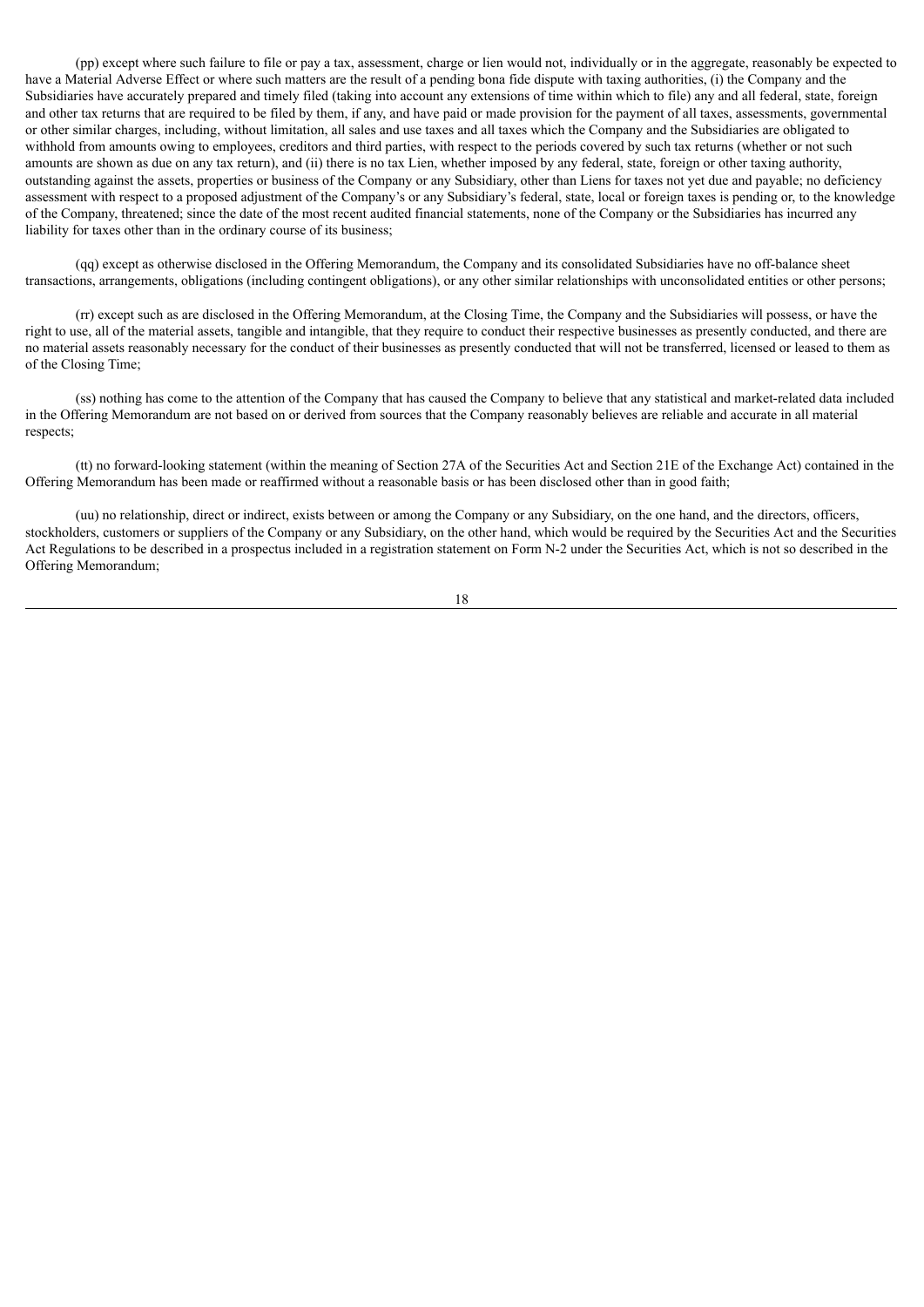(vv) except as disclosed in the Offering Memorandum under the caption "Certain Relationships and Related Party Transactions," the Company and its Subsidiaries have not entered into any transaction with any person which would be required to be disclosed under Item 404 of Regulation S-K under the Securities Act;

(ww) since January 16, 2020, the Company has been organized and operated in conformance with the requirements to be taxed as a regulated investment company ("RIC") under Subchapter M of the Code;

(xx) the Company has elected to be regulated by the Commission as a business development company under the Investment Company Act and has not withdrawn that election, and the Commission has not ordered that such election be withdrawn, nor to the best of the Company's knowledge, have proceedings to effectuate such withdrawal been initiated or threatened by the Commission; since January 16, 2020, the Company has been organized and operated in material conformance with the requirements of the Investment Company Act applicable to business development companies;

(yy) the Company has (i) appointed a Chief Compliance Officer and (ii) adopted and implemented written policies and procedures reasonably designed to prevent violation of the Federal Securities Laws (as that term is defined in Rule 38a-1 under the Investment Company Act) by the Company, including policies and procedures that provide oversight of compliance for each administrator and transfer agent of the Company;

(zz) the Transaction Agreements comply in all material respects with all applicable provisions of the Securities Act, the Securities Act Regulations, the Investment Company Act and the rules and regulations promulgated thereunder;

(aaa) neither the Company nor any Subsidiary is required to register as an "investment company" under the Investment Company Act;

(bbb) the individuals set forth on Schedule B hereto have executed and delivered to KBW a lock-up agreement in the form attached as Exhibit C hereto;

(ccc) upon issuance and delivery of the Notes in accordance with this Agreement and the Indenture, the Notes will be convertible into cash, Underlying Securities, and/or a combination of cash and Underlying Securities, as set forth in the Indenture and in accordance with the terms of the Notes; the Underlying Securities reserved for issuance upon conversion of the Notes have been duly authorized and reserved and, if issued upon conversion of the Notes in accordance with the terms of the Indenture and the Notes, will be validly issued, fully paid and non-assessable, and the issuance of the Underlying Securities will not be subject to any preemptive or similar rights; and

(ddd) there is and has been no failure on the part of the Company or any of the Company's directors or officers, in their capacities as such, to comply with any provision of the Sarbanes-Oxley Act of 2002 and the rules and regulations promulgated in connection therewith ("SOX"), including Section 402 related to loans and Sections 302 and 906 related to certifications.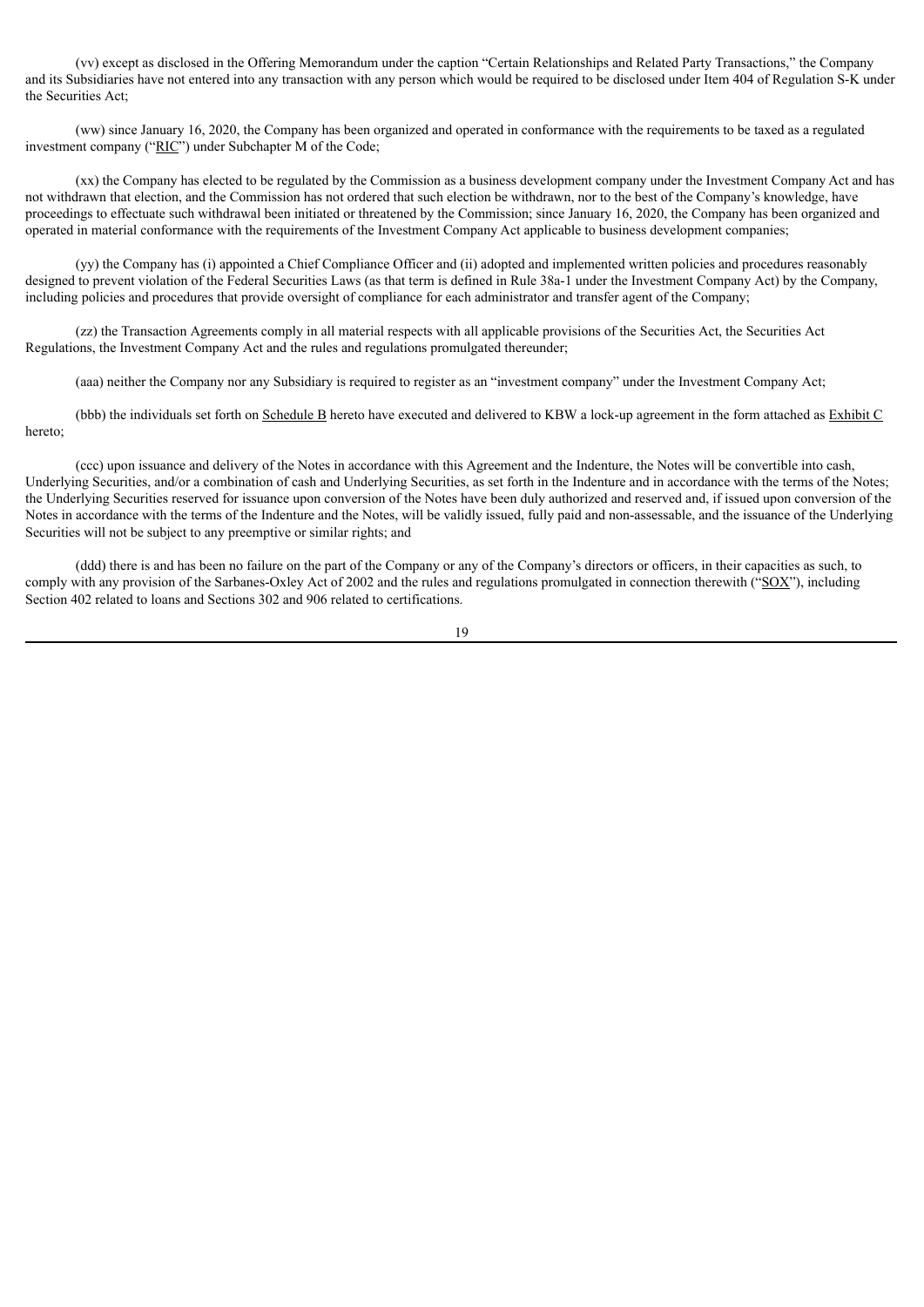## **5. Certain Covenants of the Company.**

#### The Company hereby agrees with KBW as follows:

(a) to furnish such information as may be required and otherwise to cooperate in qualifying the Notes for offer and sale under the securities or blue sky laws of such states and other jurisdictions as KBW may reasonably designate, or as required for the Private Placement and the Exempt Resales to maintain such qualifications in effect as long as required by such Laws for the distribution of the Notes and for the Exempt Resales of the Resale Notes; *provided*, *however*, that the Company shall not be required to qualify as a foreign corporation or other foreign entity or to consent to the service of process under the Laws of, or subject itself to taxation as doing business in, any such state or other jurisdiction (except service of process with respect to the offering and sale of the Notes);

(b) to furnish promptly (and with respect to the initial delivery of such Offering Memorandum, not later than 10:00 a.m. (New York City time) on the second day following the execution and delivery of this Agreement) to KBW or to purchasers upon the direction of KBW as many copies of the Offering Memorandum (and any amendments or supplements thereto) as KBW may request for the purposes contemplated by this Agreement;

(c) to advise KBW promptly, confirming such advice in writing, of: (i) the happening of any event known to the Company within the time during which the Offering Memorandum shall (in the reasonable view of KBW after consultation with its counsel) be required to be distributed by KBW in connection with an Exempt Resale (and KBW hereby agrees to promptly notify the Company in writing when the foregoing time period has ended) which, in the judgment of the Company, would require the making of any change in the Offering Memorandum then being used so that the Offering Memorandum would not include an untrue statement of a material fact or omit to state a material fact necessary to make the statements therein, in the light of the circumstances under which they are made, not misleading; and (ii) the receipt of any notification with respect to the modification, rescission, withdrawal or suspension of the qualification of the Notes, or of any exemption from such qualification or from registration of the Notes, for offering or sale in any jurisdiction, or of the initiation or threatening of any proceedings for any of such purposes, and, if any Governmental Authority should issue any such order, to use its commercially reasonable efforts to obtain the lifting or removal of such order as soon as possible;

(d) not to amend or supplement the Offering Memorandum prior to the Closing Time, unless KBW shall previously have been advised thereof and shall have consented (which consent shall not be unreasonably withheld or delayed) thereto or not have reasonably objected thereto (for legal reasons) in writing within a reasonable time after being furnished a copy thereof;

(e) during any period in the one year (or such shorter period as may then be applicable under the Securities Act regarding the holding period for securities under Rule 144 under the Securities Act or any successor rule) after the Closing Date in which the Company is not subject to Section 13 or 15(d) of the Exchange Act, to furnish, upon request, to any holder of such Notes the information ("Rule 144A Information") specified in Rule 144A(d)(4) under the Securities Act; and any such Rule 144A Information shall not, at the date thereof, contain any untrue statement of a material fact or omit to state a material fact necessary in order to make the statements therein, in the light of the circumstances under which they are made, not misleading;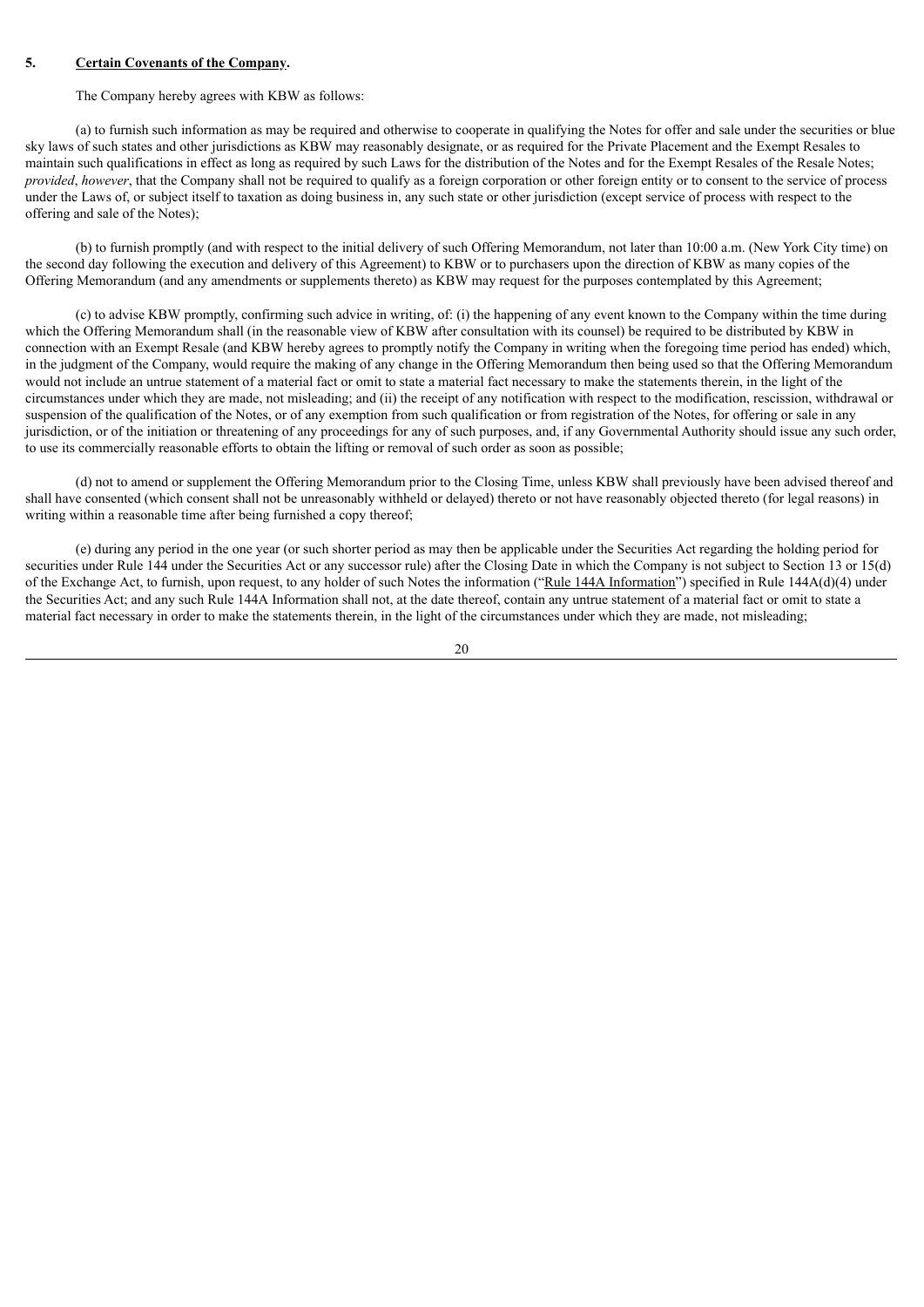(f) to apply the net proceeds from the sale of the Notes in the manner set forth under the caption "Use of Proceeds" in the Offering Memorandum;

(g) that the Company shall not, and shall cause its controlled affiliates (as defined in Section 501(b) of Regulation D) not to, whether directly or through any agent or person acting on its behalf (other than KBW): (i) offer the Notes, Common Stock or any other securities convertible into, exchangeable or exercisable for the Notes or Common Stock in a manner in violation of the Securities Act or the Securities Act Regulations; (ii) distribute any other offering material in connection with the offer and sale of the Resale Notes and the Regulation D Notes, other than as described in the Offering Memorandum; or (iii) sell, offer for sale, solicit offers to buy, or otherwise negotiate in respect of, any security (as defined in the Securities Act) which will be integrated with the offering and sale of the Notes in a manner that would require the registration under the Securities Act of the sale to KBW or the Eligible Purchasers of the Resale Notes or to the Accredited Investors of the Regulation D Notes;

(h) that the Company will not, and will use its commercially reasonable efforts to cause its controlled affiliates not to, take, directly or indirectly, any action designed to, or that might be reasonably expected to, cause or result in stabilization or manipulation of the price of the Notes;

(i) that, except as permitted by the Securities Act, the Company shall not, and shall cause its controlled affiliates not to, distribute any offering materials in connection with Exempt Resales;

(j) to pay all expenses, fees and taxes in connection with (i) the preparation of the Offering Memorandum, and any amendments or supplements thereto, and the printing and furnishing of copies of each thereof to KBW (including costs of mailing and shipment), (ii) the preparation, sale, issuance and delivery of the Notes, including any stock or other transfer taxes or duties payable upon the sale of the Resale Notes to KBW, (iii) the printing of this Agreement and any dealer agreements, and the reproduction and/or printing and furnishing of copies of each thereof to dealers (including costs of mailing and shipment), (iv) the qualification of the Notes for offering and sale under state Laws and the determination of their eligibility for investment under state Law as aforesaid (including any filing fees and fees and disbursements of KBW's counsel in connection therewith), and the printing and furnishing of copies of any blue sky surveys or legal investment surveys to KBW and to dealers, (v) all fees and disbursements of counsel and accountants for the Company, (vi) the fees and expenses of the trustee for the Notes, (vii) costs of background investigations, (viii) the reasonable costs and expenses incurred by the Company in connection with the marketing of the Notes, including all reasonable and documented "out of pocket" expenses, and expenses of personnel of the Company, including but not limited to commercial or charter air travel, local hotel accommodations and transportation, and (ix) performance by the Company of the Company's other obligations hereunder;

(k) to use commercially reasonable efforts in cooperation with KBW to obtain permission for the Notes to be eligible for clearance and settlement through DTC;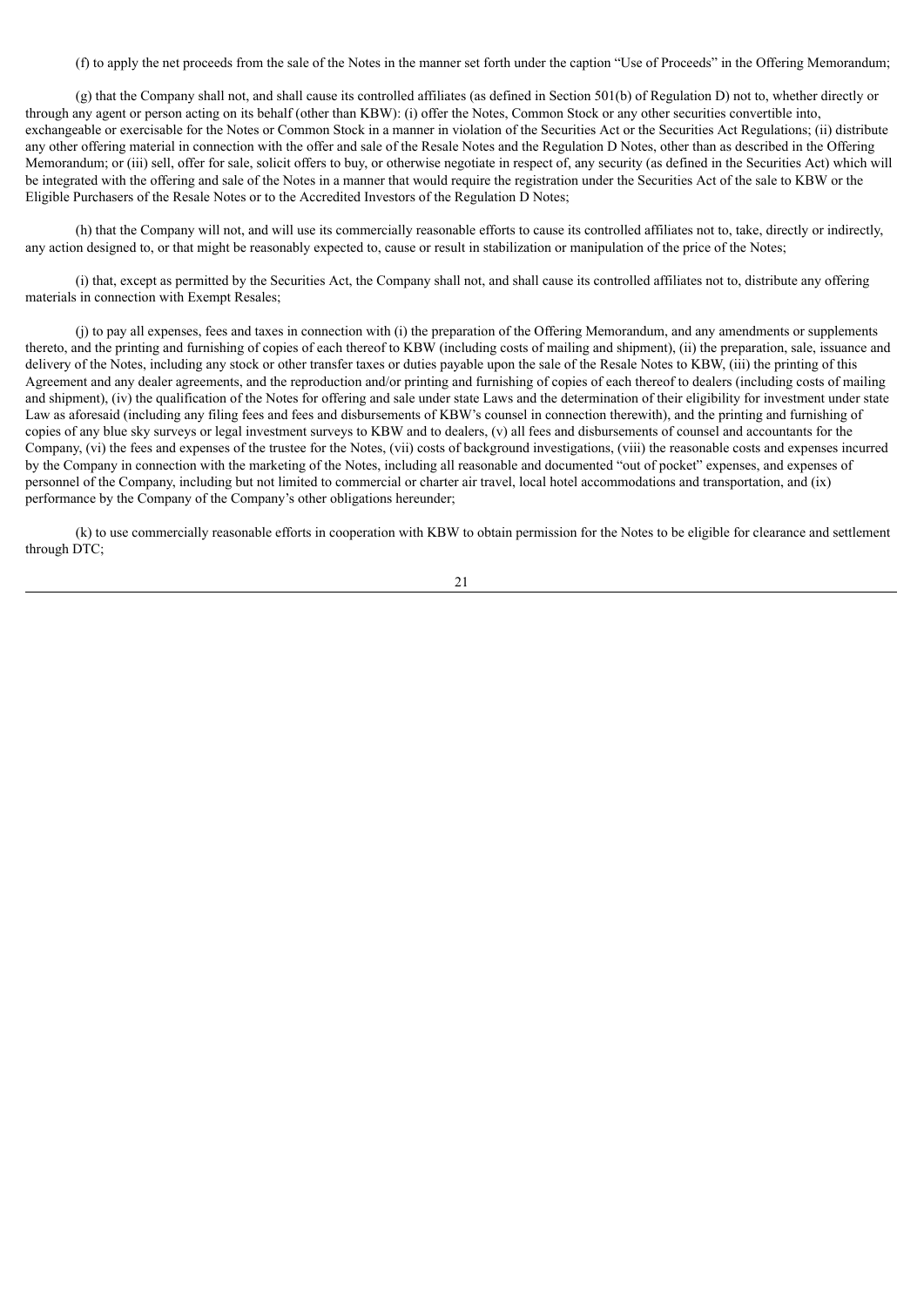(l) in connection with Resale Notes offered and sold in an offshore transaction (as defined in Regulation S), not to register any transfer of such Resale Notes not made in accordance with the provisions of Regulation S and not, except in accordance with the provisions of Regulation S, if applicable, to issue any such Resale Notes in the form of definitive securities;

(m) to furnish to KBW, during the period referred to in Section  $5(c)(i)$ , not fewer than two (2) business days before filing with the Commission, a copy of the most current draft at such time of any document proposed to be filed with the Commission pursuant to Section 13, Section 14 or Section 15(d) of the Exchange Act;

(n) During a period of thirty (30) days from the date of the Offering Memorandum (the "Lock-Up Period"), the Company shall not, without the prior written consent of KBW, (i) directly or indirectly, offer, pledge, announce the intention to sell, sell, contract to sell, sell any option or contract to purchase, purchase any option or contract to sell, grant any option, right or warrant to purchase or otherwise transfer or dispose of any debt securities issued or guaranteed by the Company or any securities convertible into or exercisable or exchangeable for debt securities issued or guaranteed by the Company or file any registration statement under the Securities Act with respect to any of the foregoing (provided, however, the Company may file a universal shelf registration statement on Form N-2 under the Securities Act to register the offer and sale of common stock, preferred stock, subscription rights, warrants and debt securities to be issued from time to time by the Company, and resale registration statements on Form N-2 pursuant to that certain registration rights agreement related to the Common Stock, dated January 16, 2020, and that certain registration rights agreement related to the Company's 7.00% senior unsecured notes due 2025, dated January 16, 2020) or (ii) enter into any swap or any other agreement or any transaction that transfers, in whole or in part, directly or indirectly, the economic consequence of ownership of any debt securities issued or guaranteed by the Company, whether any such swap or transaction described in clause (i) or (ii) above is to be settled by delivery of any debt securities issued or guaranteed by the Company, in cash or otherwise. For the avoidance of doubt, nothing in this Section 5(n) will limit the Company's ability to increase the size of the Credit Agreement or enter into one or more additional credit agreements.

(o) for a period of five (5) years following the Closing Date, the Company shall furnish as soon as practicable to KBW at Keefe, Bruyette  $\&$ Woods, Inc., 787 7th Avenue, 4th Floor, New York, NY 10019, Attention: Capital Markets, to the extent not furnished or filed with the Commission, copies of all reports or other communications (financial or other) furnished generally to holders of its securities, copies of any reports and financial statements furnished to or filed with the Commission or any national securities exchange on which any class of securities of the Company is listed and such additional information concerning the business and financial condition of the Company as KBW may from time to time reasonably request (such financial statements to be on a consolidated basis to the extent the accounts of the Company and the Subsidiaries are consolidated in reports furnished to its shareholders generally or to the Commission).

(p)that the Company shall have in place and maintain a system of internal accounting controls sufficient to provide reasonable assurance that (i) transactions are executed in accordance with management's general or specific authorizations, (ii) transactions are recorded as necessary to permit preparation of financial statements in conformity with GAAP and to maintain asset accountability, (iii) access to assets is permitted only in accordance with management's general or specific authorization, and (iv) the recorded accountability for assets is compared with the existing assets at reasonable intervals, and appropriate action is taken with respect to any differences;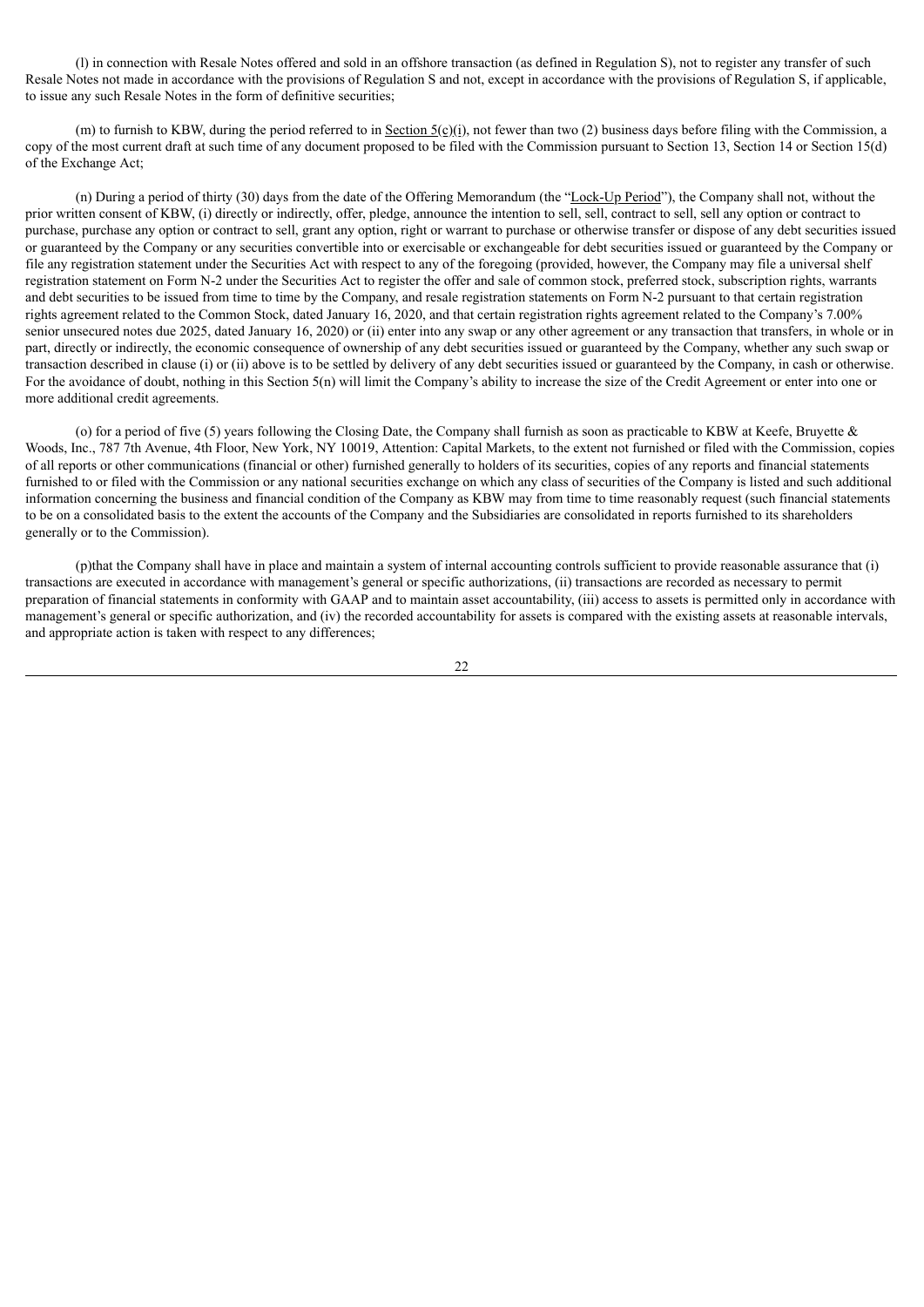(q) the Company and its Subsidiaries shall comply with all effective applicable provisions of SOX;

(r) for a period of at least two (2) years from the Closing Date, the Company shall maintain its status as a business development company under the Investment Company Act; provided, however, the Company may change the nature of its business so as to cease to be, or to withdraw its election as, a business development company, with the approval of the board of directors and a vote of stockholders as required by Section 58 of the Investment Company Act or any successor provision;

(s) that the Company shall conform with the applicable requirements to be treated as a RIC under Subchapter M of the Code for so long as the Company is a business development company under the Investment Company Act;

(t) participation by "benefit plan investors" in the Company has shall at all times not be "significant" for purposes of Section 2510.3-101(f) of the Regulations of the U.S. Department of Labor, as modified by Section 3(42) of ERISA;

(u) that, as soon as reasonably practicable following the completion of the transactions contemplated hereunder, to use commercially reasonable efforts to cause the Company's board of directors to approve any changes to the corporate governance policies and procedures that may be required by Law or applicable regulations of The Nasdaq Stock Market LLC or other national securities exchange on which the Common Stock becomes listed or quoted prior to effectiveness of any registration statement filed with the Commission under the Securities Act or the listing of the Common Stock on any national securities exchange; and

(v) the Company will reserve and keep available at all times, free of preemptive rights, shares of Common Stock for the purpose of enabling the Company to satisfy all obligations to issue the Underlying Securities upon conversion of the Notes. The Company will use its commercially reasonable efforts to cause the Underlying Securities to be listed on the New York Stock Exchange, the Nasdaq Capital Market, the Nasdaq Global Select Market or the Nasdaq Global Market (or any of their respective successors) and to maintain such listing pursuant to the terms of the Registration Rights Agreement.

#### **6. Conditions of KBW's Obligations.**

The obligations of KBW hereunder are subject to (i) the accuracy of the representations and warranties on the part of the Company on the date hereof and at the Closing Time, as applicable, (ii) the accuracy of the statements of the Company's officers made in any certificate pursuant to the provisions hereof as of the date of such certificate, (iii) the performance by the Company of all of its respective covenants and other obligations hereunder in all material respects, and (iv) the following other conditions: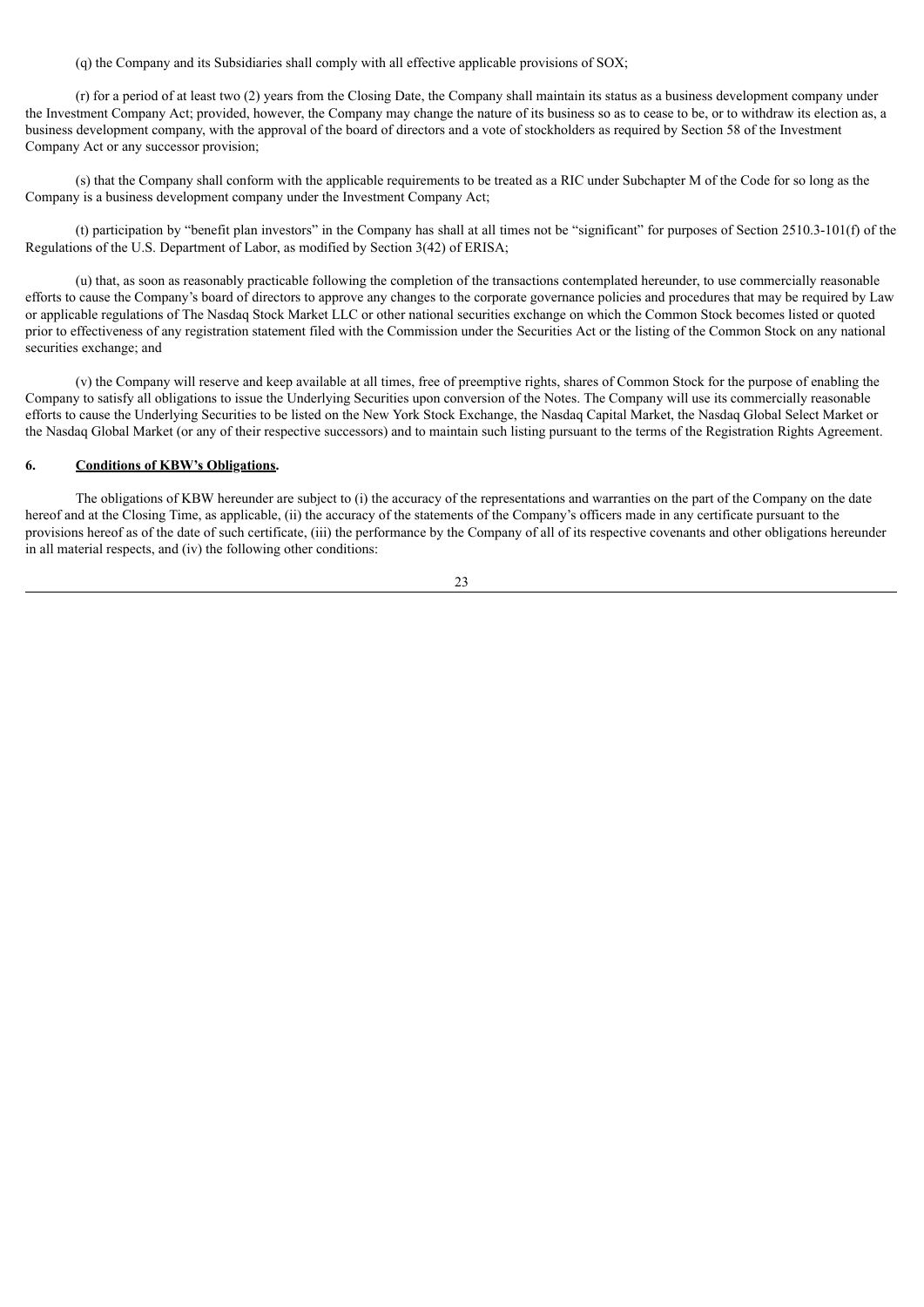(a) The Company shall have furnished to KBW on the Closing Date, the opinion and negative assurance letter of Eversheds Sutherland (US) LLP, counsel to the Company, addressed to KBW and dated the Closing Date, in substantially the form attached hereto as Exhibit D. Such opinion and negative assurance letter shall indicate that they are being rendered to KBW pursuant to the terms of this Agreement.

(b) KBW shall have received from Ernst & Young LLP (i) on the date hereof, a "comfort" letter dated the date hereof, and (ii) on the Closing Date, a "bring down" comfort letter, dated the Closing Date, relating to the matters covered in the comfort letter referred to in clause (i) above. Each comfort letter shall be addressed to KBW and the board of directors of the Company and shall be in form and substance reasonably satisfactory to KBW.

(c) KBW shall have received on the Closing Date, a favorable opinion and negative assurance letter of Dechert LLP, counsel to KBW, dated the Closing Date, in form and substance satisfactory to KBW.

(d) Prior to the Closing Time, (i) no suspension of the qualification of the Notes for offering or sale in any jurisdiction, or of the initiation or threatening of any proceedings for any of such purposes, shall have occurred, and (ii) the Offering Memorandum, together with any amendments or supplements thereto, or any modifications thereof, shall not contain an untrue statement of material fact or omit to state a material fact necessary to make the statements therein, in the light of the circumstances under which they are made, not misleading.

(e) Between the time of execution of this Agreement and the Closing Time, (i) no event, circumstance or change constituting a Material Adverse Effect shall have occurred or become known, (ii) no transaction which is material to the Company and its Subsidiaries, taken as a whole, shall have been entered into by the Company or any Subsidiary that has not been fully and accurately disclosed in the Offering Memorandum, as modified by any amendment or supplement thereto, and (iii) no order or decree preventing the use of the Offering Memorandum, or any amendment or supplement thereto, or any order asserting that any of the transactions contemplated by this Agreement are subject to the registration requirements of the Securities Act shall have been issued.

(f) The Company shall have delivered to KBW a certificate, dated the Closing Date, executed by the secretary of the Company on behalf of the Company, as to (i) the resolutions adopted by the Company's board of directors in form and substance reasonably acceptable to KBW, (ii) the Charter Documents, each as in effect as of the Closing.

(g) The Company shall have delivered to KBW a certificate, dated the Closing Date, as applicable, executed by its chief executive officer and chief financial officer, to the effect that (i) the representations and warranties of the Company set forth in this Agreement are true and correct as of the Closing Date, as though made on and as of such date (except to the extent that such representations and warranties speak as of another date, in which case such representations and warranties shall be true and correct as of such other date), (ii) the conditions set forth in Section  $6(d)$  and Section  $6(e)$  hereof shall have been satisfied and be true and correct as of the Closing Date, and (iii) the Company has complied with all covenants and agreements and satisfied all conditions on its part to be performed or satisfied under this Agreement at or prior to the Closing Date.

24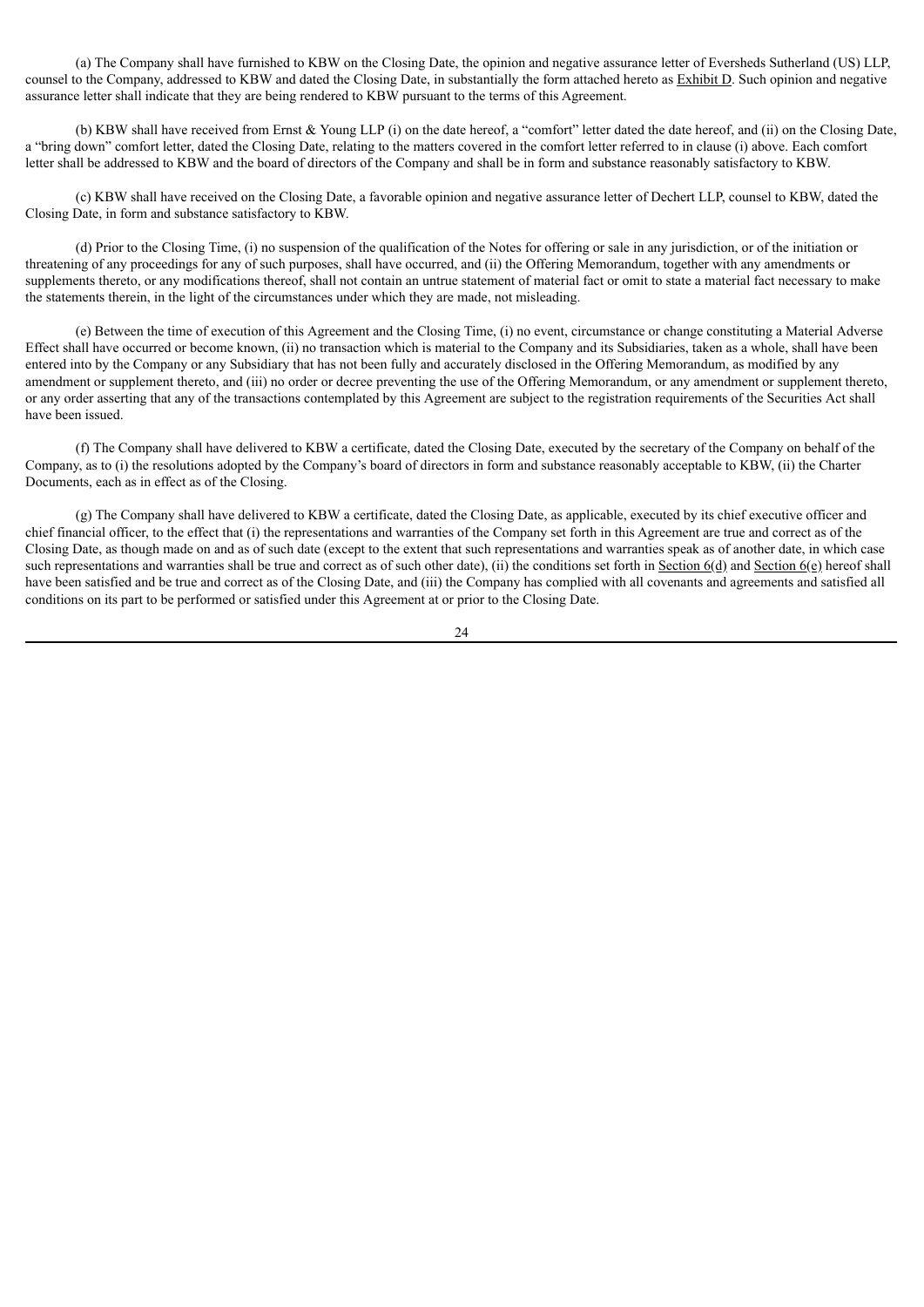(h) On or before the Closing Time, KBW shall have received the Registration Rights Agreement executed by the Company.

(i) The Company shall have furnished to KBW such other documents and certificates as to the accuracy and completeness of any statement in the Offering Memorandum, or any amendment or supplement thereto, and any additional matters as KBW may reasonably request, as of the Closing Time.

(j) The Company and the Trustee shall have executed and delivered the Second Supplemental Indenture in form and substance satisfactory to KBW, and KBW shall have received copies thereof.

(k) Each Subscription Agreement shall remain in full force and effect, and no event shall have occurred giving any party the right to terminate any Subscription Agreement pursuant to the terms thereof.

(l) The aggregate principal amount of Regulation D Notes to be sold on the Closing Date to investors who have properly executed Subscription Agreements in the form of Annex III or Annex IV, as applicable, to the Offering Memorandum, and who have funded the full amount of their purchase price into escrow, plus the aggregate principal amount of 144A/Regulation S Notes to be resold by KBW on the Closing Date to investors who have properly executed purchaser's letters in the form of Annex I or Annex II, as applicable, to the Offering Memorandum, and who have not communicated to KBW or the Company any intention to withdraw or otherwise refuse to settle their purchase, shall equal the aggregate principal amount of Notes as set forth in Schedule A.

## **7. Termination.**

(a) The obligations of KBW hereunder shall be subject to termination in the absolute discretion of KBW at any time prior to the Closing Time, if (i) any of the conditions specified in Section 6 hereof shall not have been fulfilled in all material respects when and as required by this Agreement to be fulfilled, (ii) trading in securities in general on the New York Stock Exchange or the NASDAO Global Market shall have been suspended or minimum prices shall have been established on such exchange or quotation system, (iii) there has been a material disruption in the securities settlement, payment or clearance services in the United States, (iv) additional material governmental restrictions, not in force on the date of this Agreement, have been imposed upon the sale or trading in securities, (v) a banking moratorium shall have been declared either by the United States or New York State authorities, (vi) any outbreak or escalation of hostilities or other calamity, terrorist activity, crises or any change or development involving a prospective change in national or international political, financial, economic or other conditions or (vii) declaration by the United States of a national emergency or war or other calamity shall have occurred, the effect of any of which is such as to make it, in the sole reasonable judgment of KBW, impracticable or inadvisable to market the Notes on the terms and in the manner contemplated by the Agreement. In the event that KBW elects to terminate this Agreement prior to the Closing Time, then the obligations of any persons who have agreed to purchase the Regulation D Notes at the Closing Time shall immediately terminate.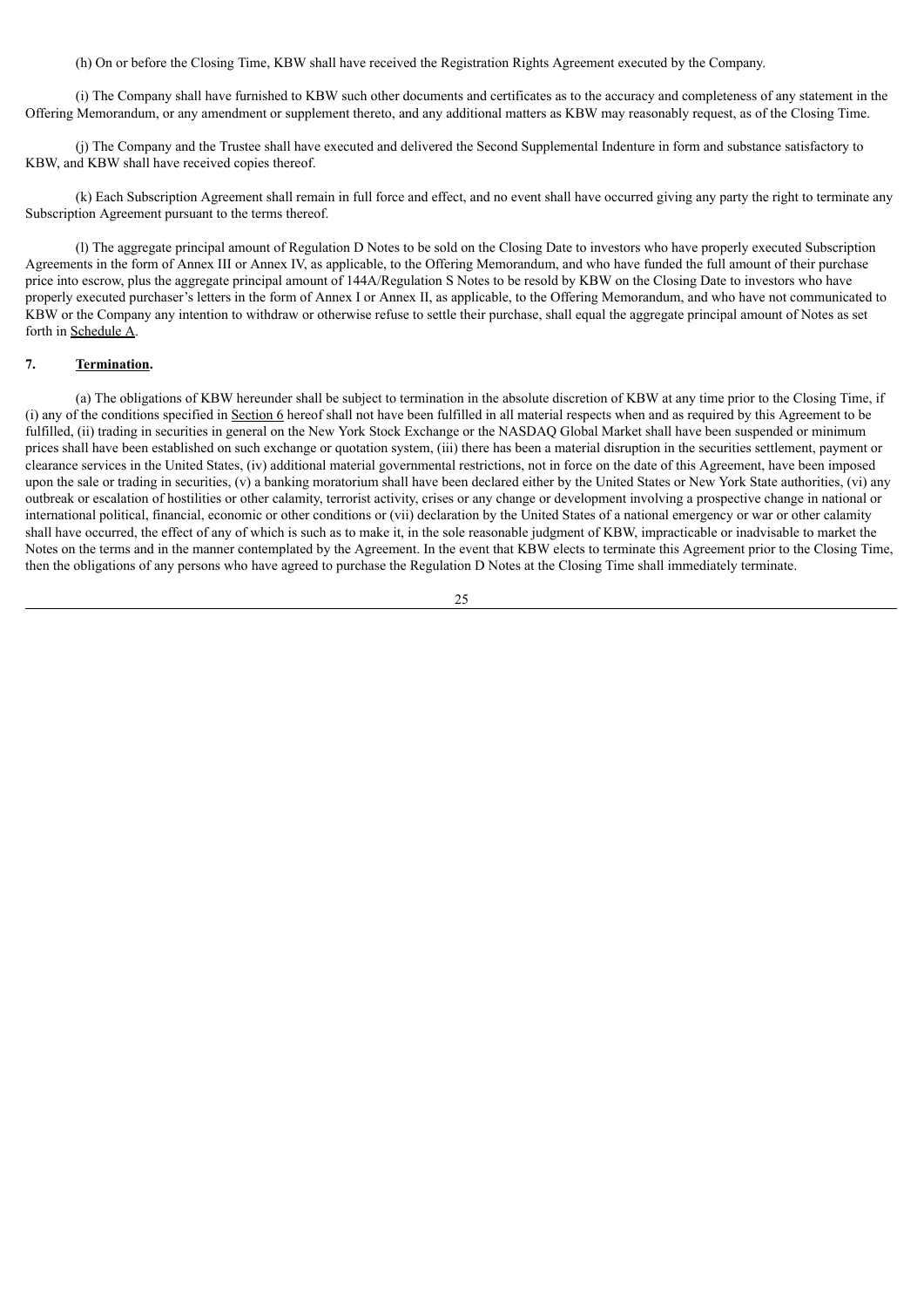(b) The respective indemnities, agreements, representations, warranties and other statements of the Company or its officers and of KBW set forth in or made pursuant to this Agreement will remain in full force and effect regardless of any investigation or statement as to the results thereof, made by or on behalf KBW, the Company or any of their respective representatives, officers or directors or any controlling person, and will survive delivery of and payment for the Notes. If the purchase of the Notes by KBW is not consummated for any reason other than solely because of (i) a material default of KBW's obligations hereunder or (ii) the termination of this Agreement pursuant to Section 7(a)(ii), Section 7(a)(iii), Section 7(a)(v), Section 7(a)(v), Section 7(a)(vi) or Section 7(a)(vii), the Company shall reimburse KBW for all out-of-pocket expenses (including fees and disbursements of counsel) reasonably incurred by KBW in connection with the offering of the Notes and the other transactions hereunder, and the respective obligations of the Company and KBW pursuant to Section 8 hereof shall also remain in effect. In addition, if any Notes have been purchased hereunder, the representations and warranties in Section 1 and all obligations under Section 5 shall remain in effect. If the sale to KBW of the Resale Notes, as contemplated by this Agreement, is not carried out by KBW for any reason permitted under this Agreement or if such sale is not carried out because the Company is unable to comply with any of the terms of this Agreement, KBW shall not be under any obligation or liability to the Company under this Agreement (except to the extent provided in Section 8 hereof).

# **8. Indemnity.**

(a) The Company agrees to indemnify, defend and hold harmless KBW and its affiliates, and their respective directors, officers, partners, members, employees, representatives and agents, and any person who controls KBW within the meaning of Section 15 of the Securities Act or Section 20 of the Exchange Act, from and against any loss, expense, liability, damages or claim (or actions in respect thereof) (including without limitation, reasonable attorneys' fees and any and all reasonable expenses whatsoever incurred in investigating, preparing or defending against any litigation, commenced or threatened, or any claim whatsoever, and any and all amounts paid in settlement of any claim or litigation) which, jointly or severally, KBW or any such controlling person may incur under the Securities Act, the Exchange Act or otherwise, insofar as such loss, expense, liability, damages or claim arises out of or is based upon any untrue statement or alleged untrue statement of a material fact contained in the Offering Memorandum, or arises out of or is based upon any omission or alleged omission to state a material fact necessary to make the statements made therein, in the light of the circumstances under which they were made, not misleading, except insofar as such loss, expense, liability or claim arises out of or is based upon any untrue statement, alleged untrue statement, omission or alleged omission of a material fact contained in and in conformity with information furnished in writing by KBW to the Company expressly for use in the Offering Memorandum (that information being limited to that described in the last sentence of Section 8(b) hereof).

(b) KBW agrees to indemnify, defend and hold harmless the Company and its affiliates, and their respective its directors, officers, partners, members, employees, representatives and agents, and any person who controls the Company within the meaning of Section 15 of the Securities Act or Section 20 of the Exchange Act, from and against any loss, expense, liability, damages or claim (or actions in respect thereof) (including without limitation, reasonable attorneys' fees and any and all reasonable expenses whatsoever incurred in investigating, preparing or defending against any litigation, commenced or threatened, or any claim whatsoever, and any and all amounts paid in settlement of any claim or litigation) which, jointly or severally, the Company or any such person may incur under the Securities Act, the Exchange Act or otherwise, insofar as such loss, expense, liability or claim arises out of or is based upon any untrue statement, alleged untrue statement, omission or alleged omission of a material fact contained in the Offering Memorandum that was made in reliance upon and in conformity with information furnished in writing by KBW to the Company expressly for use in the Offering Memorandum (or in any amendment or supplement thereof), such information being limited to the following: (i) the last paragraph of the cover page regarding delivery of the Notes and (ii) the second paragraph and the last paragraph of the section entitled "Plan of Distribution."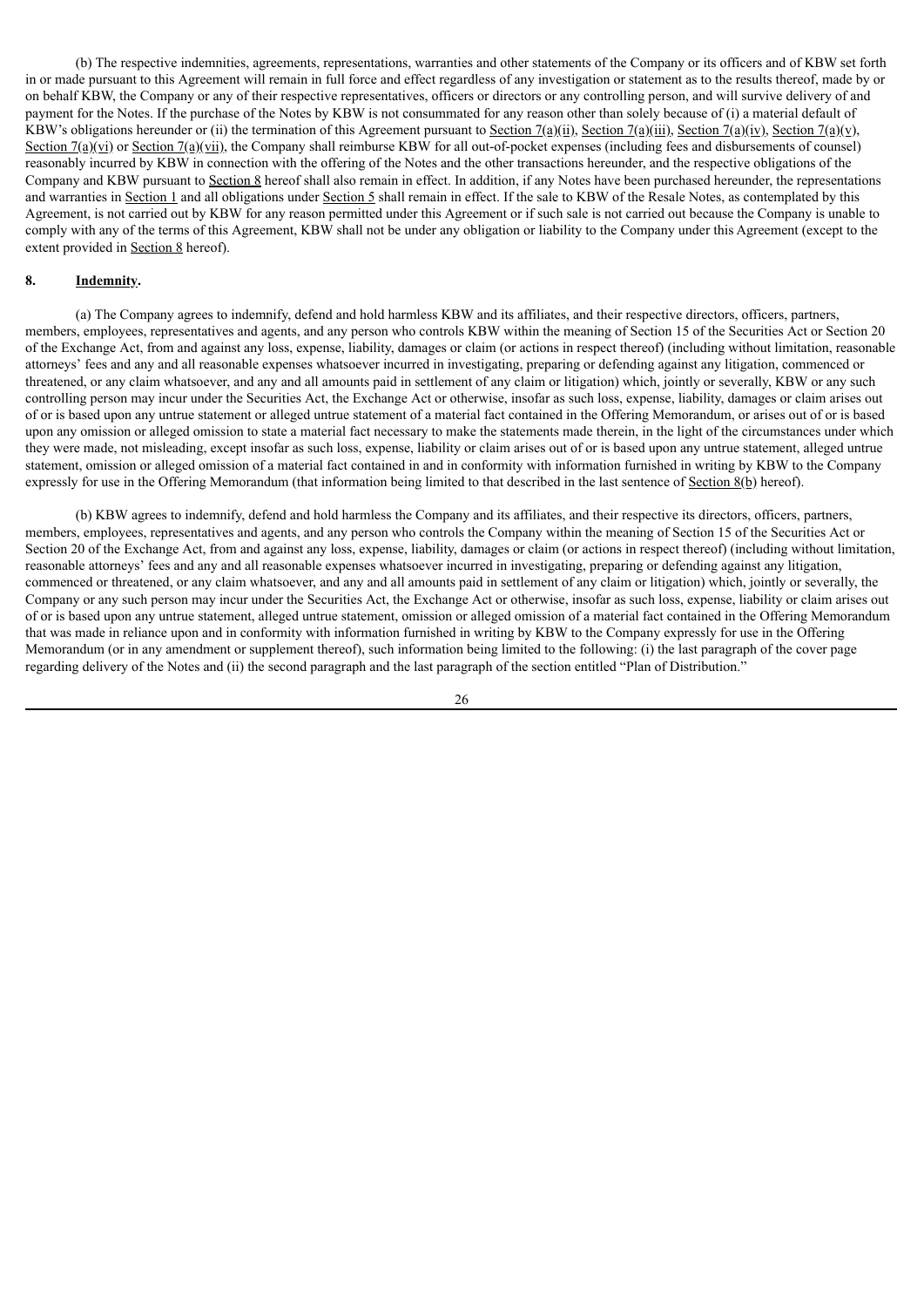(c) If any action is brought against any person or entity (each, an "Indemnified Party"), in respect of which indemnity may be sought pursuant to Section 8(a) or Section 8(b) above, the Indemnified Party shall promptly notify the party(ies) obligated to provide such indemnity (each, an "Indemnifying" Party") in writing of the institution of such action, and the Indemnifying Party shall assume the defense of such action, including the employment of counsel and payment of expenses; provided that the failure to notify the Indemnifying Party will not relieve the Indemnifying Party from any liability which the Indemnifying Party may have to any Indemnified Party(ies), unless and to the extent the Indemnifying Party did not otherwise know of such action and such failure results in the forfeiture by the Indemnifying Party of rights and defenses that would have had material value in the defense. The Indemnified Party(ies) shall have the right to employ its or their own counsel in any such case, but the fees and expenses of such counsel shall be at the expense of the Indemnified Party(ies), unless (i) the employment of such counsel shall have been authorized in writing by the Indemnifying Party in connection with the defense of such action, (ii) the Indemnifying Party shall not have employed counsel to have charge of the defense of such action within a reasonable time, or (iii) such Indemnified Party(ies) shall have reasonably concluded that counsel selected by the Indemnifying Party has an actual or potential conflict of interest or there may be defenses available to the Indemnified Party(ies) which are different from or additional to those available to the Indemnifying Party (in which case the Indemnifying Party shall not have the right to direct the defense of such action on behalf of the Indemnified Party(ies)), in any of which events such fees and expenses shall be borne by the Indemnifying Party and paid as incurred (it being understood, however, that the Indemnifying Party shall not be liable for the fees and expenses of more than one separate firm of counsel (in addition to local counsel) for the Indemnified Party(ies) in any one action or series of related actions in the same jurisdiction representing the Indemnified Party(ies) who are parties to such action). Notwithstanding anything in this paragraph to the contrary, the Indemnifying Party shall not be liable for any settlement of any such claim or action effected without its written consent. The Indemnifying Party shall have the right to settle any such claim or action for itself and any Indemnified Party(ies) so long as the Indemnifying Party pays any settlement payment and such settlement (A) includes a complete and unconditional release of the Indemnified Party(ies) from all losses, expenses, claims, damages, injunctions, liability and other obligations with respect to any claims that are the subject matter of such action, and (B) does not include a statement as to, or an admission of, fault, culpability or a failure to act by or on behalf of the Indemnified Party(ies).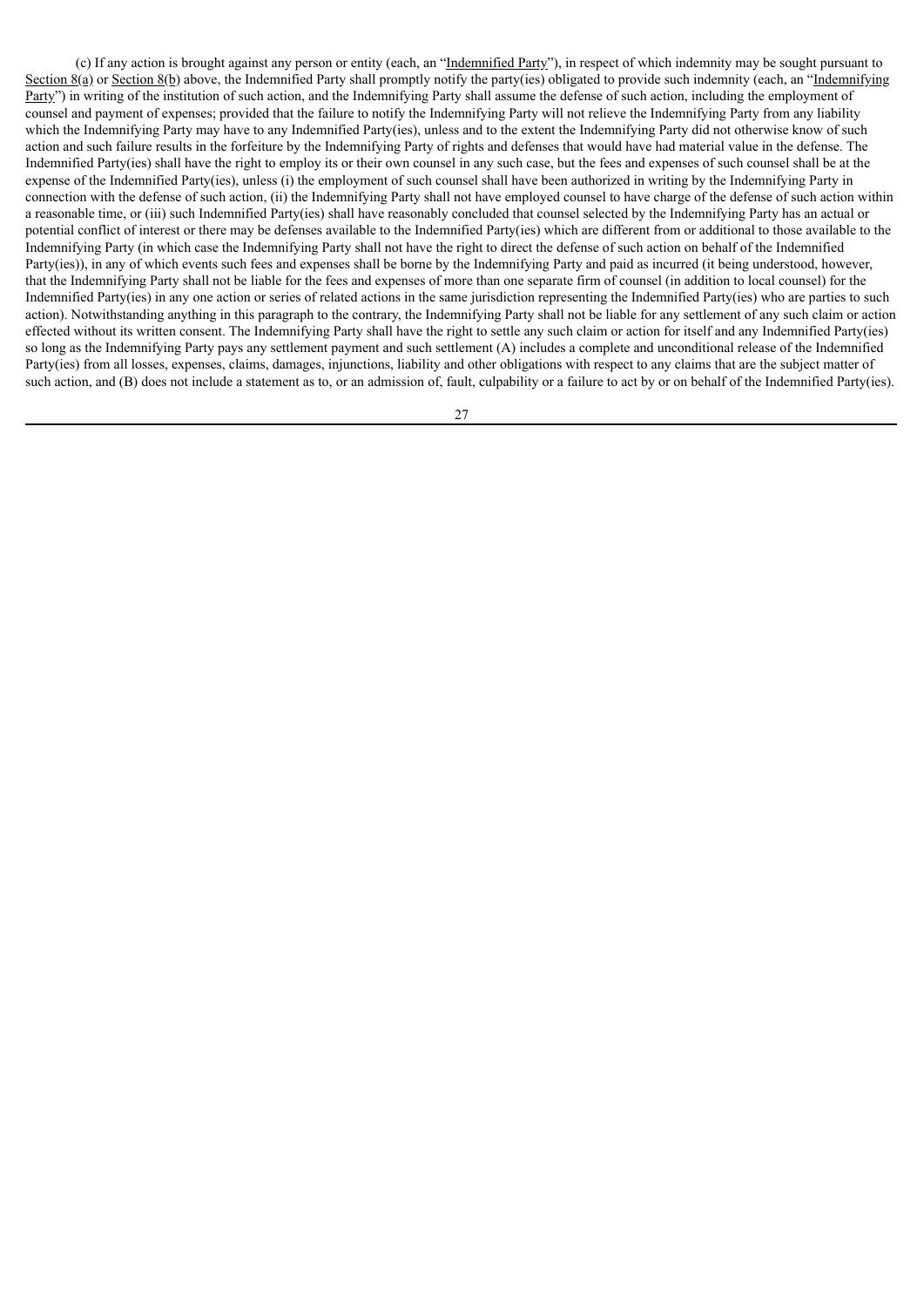(d) If the indemnification provided for in this Section  $8$  is unavailable to an Indemnified Party in respect of any losses, expenses, liabilities or claims referred to therein, then each applicable Indemnifying Party, in lieu of indemnifying such Indemnified Party, shall contribute to the amount paid or payable by such Indemnified Party as a result of such losses, expenses, liabilities, damages or claims (i) in such proportion as is appropriate to reflect the relative benefits received by the Company, on the one hand, and KBW, on the other hand, from the offering and sale of the Notes, or (ii) if the allocation provided by clause (i) above is not permitted by applicable Law, in such proportion as is appropriate to reflect not only the relative benefits referred to in clause (i) above but also the relative fault of the Company, on the one hand, and of KBW, on the other hand, in connection with the statements or omissions which resulted in such losses, expenses, liabilities, damages or claims, as well as any other relevant equitable considerations. The relative benefits received by the Company, on the one hand, and KBW, on the other hand, shall be deemed to be in the same proportion as the total proceeds from the offering (net of the initial purchaser discount and commission and placement agent fee but before deducting expenses) received by the Company bear to the discount and commission and fee received by KBW. The relative fault of the Company, on the one hand, and of KBW, on the other hand, shall be determined by reference to, among other things, whether the untrue statement or alleged untrue statement of a material fact or omission or alleged omission relates to information supplied by the Company or by KBW, and the parties' relative intent, knowledge, access to information and opportunity to correct or prevent such statement or omission. The amount paid or payable by a party as a result of the losses, claims, damages and liabilities referred to above shall be deemed to include any legal or other fees or expenses reasonably incurred by such party in connection with investigating or defending any claim or action.

(e) The parties hereto agree that it would not be just and equitable if contribution pursuant to this Section 8 were determined by pro rata allocation or by any other method of allocation which does not take account of the equitable considerations referred to in Section 8(d) above. Notwithstanding the provisions of this Section 8, KBW shall not be required to contribute any amount in excess of the amount (if any) by which its initial purchaser discount and commission and placement agent fee related to the Notes exceeds the amount of any damages which KBW has otherwise been required to pay. No person guilty of fraudulent misrepresentation (within the meaning of Section 11(f) of the Securities Act) shall be entitled to contribution from any person who was not guilty of such fraudulent misrepresentation.

(f) The indemnity and contribution agreements contained in this Section 8 and the covenants, warranties and representations of each of the Company and KBW contained in this Agreement shall remain in full force and effect regardless of any investigation made by or on behalf of KBW or its affiliates, or their respective directors, officers, representatives and agents, or any person who controls KBW within the meaning of Section 15 of the Securities Act or Section 20 of the Exchange Act, or by or on behalf of the Company or its affiliates, or their respective its directors, officers, partners, members, employees, representatives and agents, or any person who controls the Company within the meaning of Section 15 of the Securities Act or Section 20 of the Exchange Act, and shall survive any termination of this Agreement or the sale and delivery of the Notes. Each party hereto agrees promptly to notify the other party in writing of the commencement of any litigation or proceeding against it and, in the case of the Company, against any of its officers and directors, in connection with the sale and delivery of the Notes, or in connection with the Offering Memorandum, provided that the failure to notify the Indemnifying Party will not relieve the Indemnifying Party from any liability which the Indemnifying Party may have to any Indemnified Party(ies).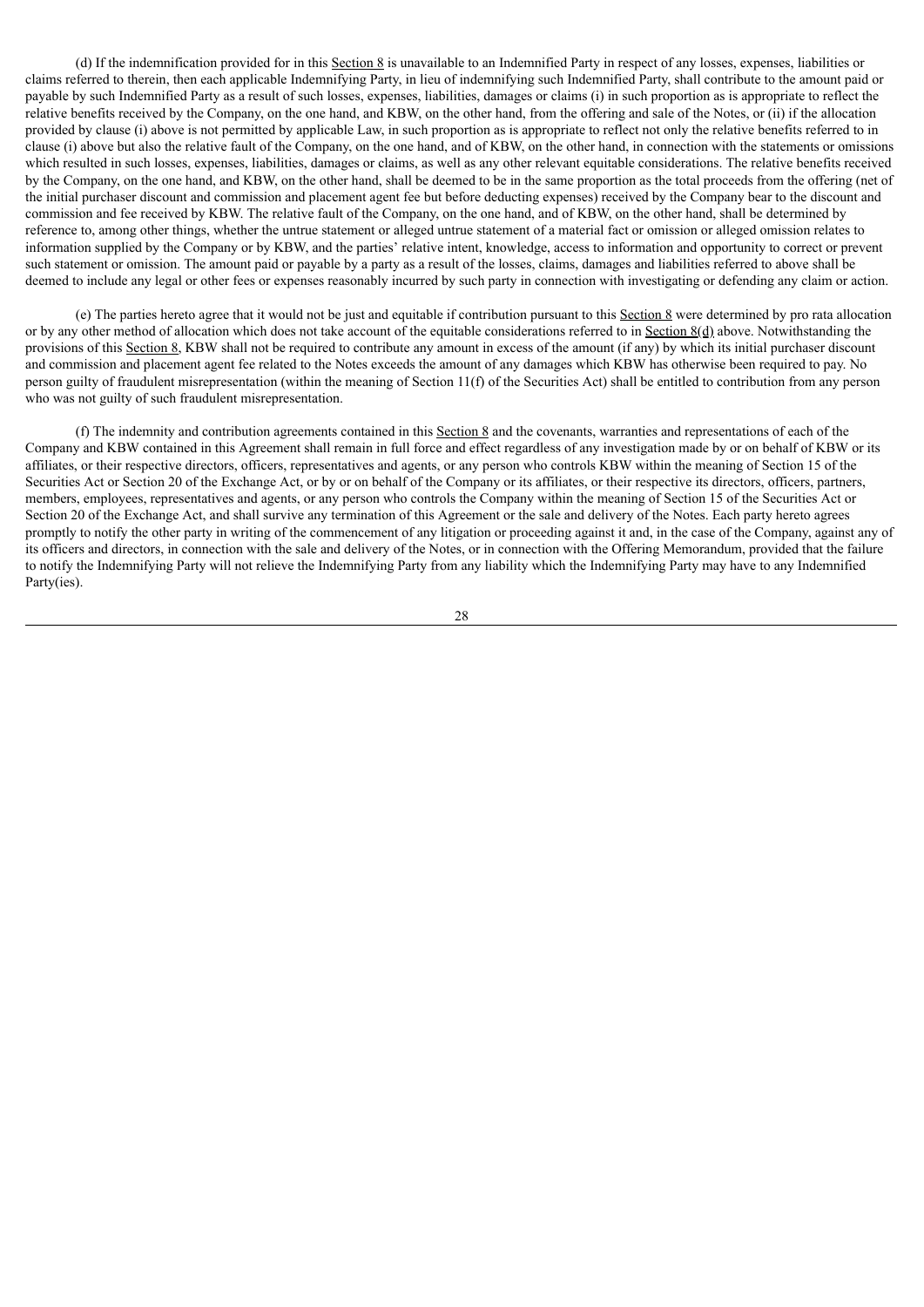(g) The obligations of the parties to this Agreement contained in this Section 8 are not exclusive and shall not limit any rights or remedies which may otherwise be available to any indemnified party at law or in equity.

(h) Notwithstanding any other provision of this Section 8, no party shall be entitled to indemnification and contribution under this Agreement in violation of Section 17(i) of the Investment Company Act.

## **9. Notices.**

Except as otherwise herein provided, all statements, requests, notices and agreements shall be in writing delivered by facsimile (with receipt confirmed), overnight courier or registered or certified mail, return receipt requested, and:

(a) if to KBW, shall be sufficient in all respects if delivered or sent to Keefe, Bruyette & Woods, Inc., 787 7th Avenue, 4th Floor, New York, New York 10019, Attention: General Counsel (facsimile: 212-541-6668); with a copy to Dechert LLP, 100 Oliver St., Boston, MA 02110, Attention: Thomas J. Friedmann (facsimile: (617) 275-8389); and

(b) if to the Company, shall be sufficient in all respects if delivered to the Company at the offices of the Company at 3075 West Ray Road, Suite 525, Chandler, AZ 85226, Attention: Steven Brown, with a copy to Eversheds Sutherland (US) LLP, 700 6<sup>th</sup> St NW, Washington, DC 20001, Attention: Cynthia M. Krus.

### **10. Duties.**

Nothing in this Agreement shall be deemed to create a partnership, joint venture or agency relationship between the parties. KBW undertakes to perform such duties and obligations only as expressly set forth in this Agreement. Such duties and obligations of KBW with respect to the Notes shall be determined solely by the express provisions of this Agreement, and KBW shall not be liable except for the performance of such duties and obligations with respect to the Notes as are specifically set forth in this Agreement. The Company acknowledges and agrees that: (a) the sale and purchase of the Notes pursuant to this Agreement, including the determination of the offering price of the Notes and any related discount and commission and fee, is an arm'slength commercial transaction between the Company, on the one hand, and KBW, on the other hand; (b) the Company is capable of evaluating and understanding and understands and accepts the terms, risks and conditions of the transactions contemplated by this Agreement; (c) in connection with each transaction contemplated hereby and the process leading to such transaction, KBW is and has been acting solely as a principal, and is not the financial advisor, agent or fiduciary of the Company, any of its affiliates, stockholders, creditors or employees, or any other party; (d) KBW has not assumed and will not assume an advisory, agency or fiduciary responsibility in favor of the Company with respect to any of the transactions contemplated hereby or the process leading thereto (irrespective of whether KBW has advised or is currently advising the Company on other matters); (e) KBW and its affiliates may be engaged in a broad range of transactions that involve interests that differ from those of the Company, and KBW has no obligation to disclose any of such interests; and (f) KBW disclaims any implied duties (including any fiduciary duty), covenants or obligations arising from its performance of the duties and obligations expressly set forth in this Agreement. The Company hereby waives and releases, to the fullest extent permitted by Law, any claims that the Company may have against KBW with respect to any breach or alleged breach of agency or fiduciary duty.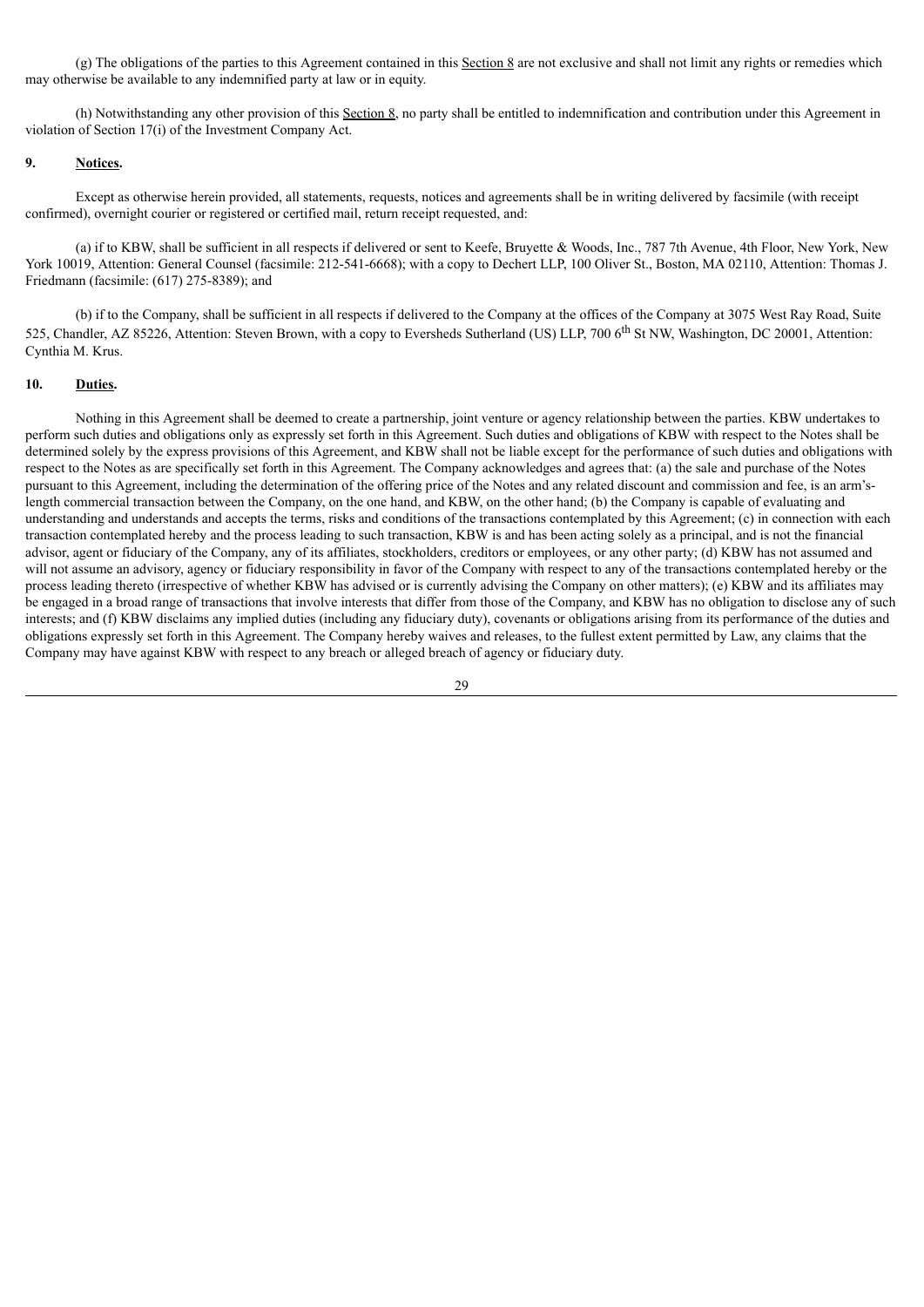# **11. Governing Law.**

**THIS AGREEMENT SHALL BE GOVERNED BY, AND CONSTRUED IN ACCORDANCE WITH, THE LAWS OF THE STATE OF NEW YORK, INCLUDING ALL MATTERS OF CONSTRUCTION, VALIDITY AND PERFORMANCE (INCLUDING SECTIONS 5-1401** AND 5-1402 OF THE NEW YORK GENERAL OBLIGATIONS LAW, BUT EXCLUDING ALL OTHER CHOICE OF LAW AND CONFLICTS OF LAWS RULES AND PRINCIPLES THAT WOULD REQUIRE THE APPLICATION OF THE LAW OF ANY OTHER STATE). The parties hereto agree to be subject to, and hereby irrevocably submit to, the nonexclusive jurisdiction of any United States federal or New York state court sitting in New York, New York, in respect of any Proceeding arising out of or relating to this Agreement or the transactions contemplated herein, and irrevocably agree that all claims in respect of any such Proceeding may be heard and determined in any such court. Each of the parties hereto irrevocably waives, to the fullest extent permitted by applicable Law, any objection to the laying of the venue of any such suit, action or proceeding brought in any such court and any claim that any such suit, action or proceeding has been brought in an inconvenient forum.

### **EACH OF KBW AND THE COMPANY WAIVES ALL RIGHT TO TRIAL BY JURY IN ANY PROCEEDING, CLAIM, OR COUNTERCLAIM (WHETHER BASED ON CONTRACT, TORT OR OTHERWISE) RELATED TO OR ARISING OUT OF THIS AGREEMENT.**

#### **12. Headings.**

The section headings in this Agreement have been inserted as a matter of convenience of reference and are not a part of this Agreement.

## **13. Parties at Interest.**

This Agreement has been and is made solely for the benefit of KBW, the Company, the controlling persons, directors and officers referred to in Section 8 hereof, and their respective successors, executors and administrators. No other person, partnership, association, corporation or entity (including a purchaser, in its capacity as such, from KBW) shall acquire or have any right under or by virtue of this Agreement.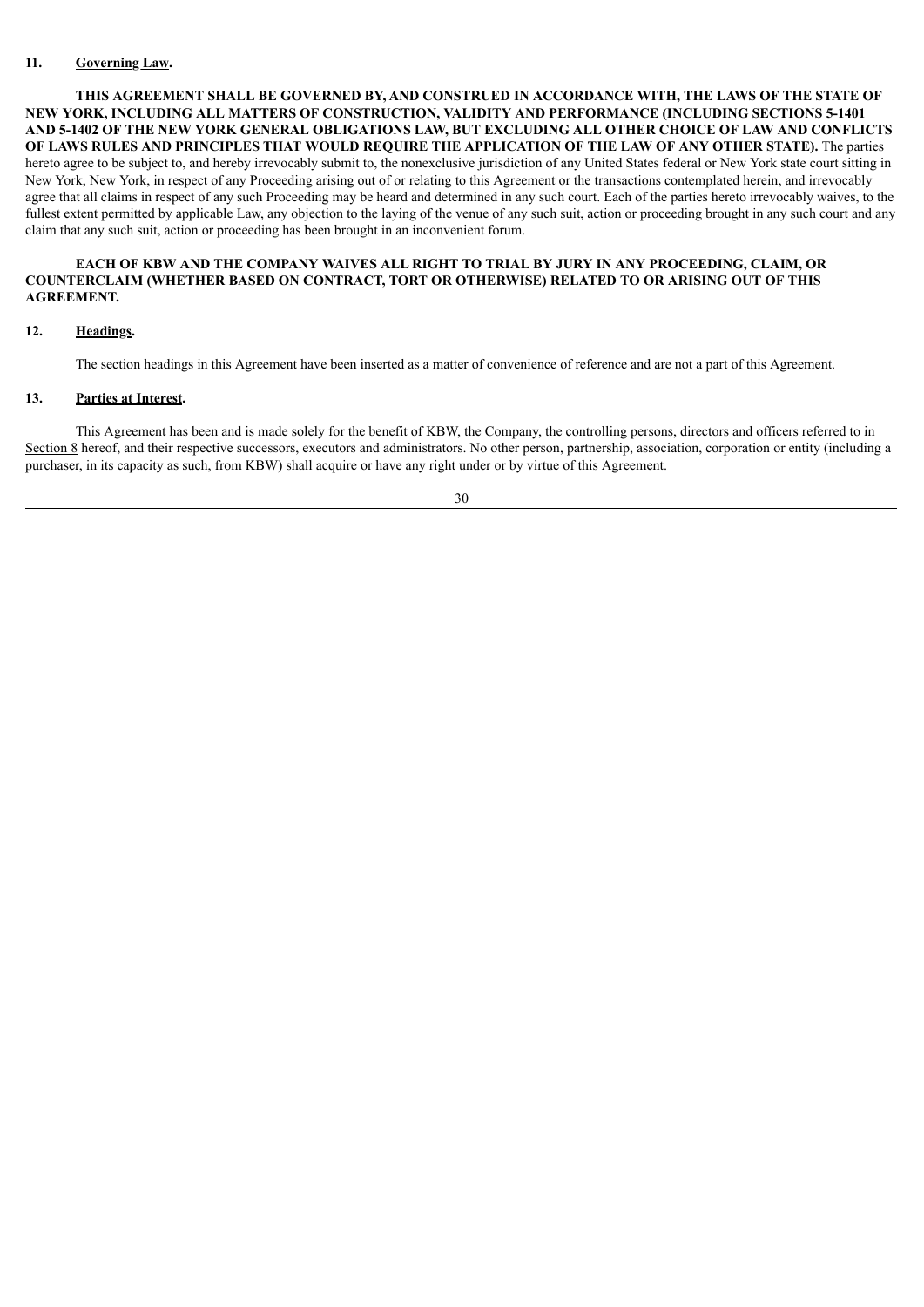# **14. Amendments; Waivers.**

No amendment, modification or waiver of any provision of this Agreement, nor any consent or approval to any departure therefrom, shall in any event be effective unless same shall be in writing and signed by the parties hereto.

## **15. Counterparts.**

This Agreement may be signed by the parties in one or more counterparts (including by PDF attachment), each of which shall constitute an original and all of which together shall constitute one and the same agreement among the parties.

# [SIGNATURE PAGE FOLLOWS]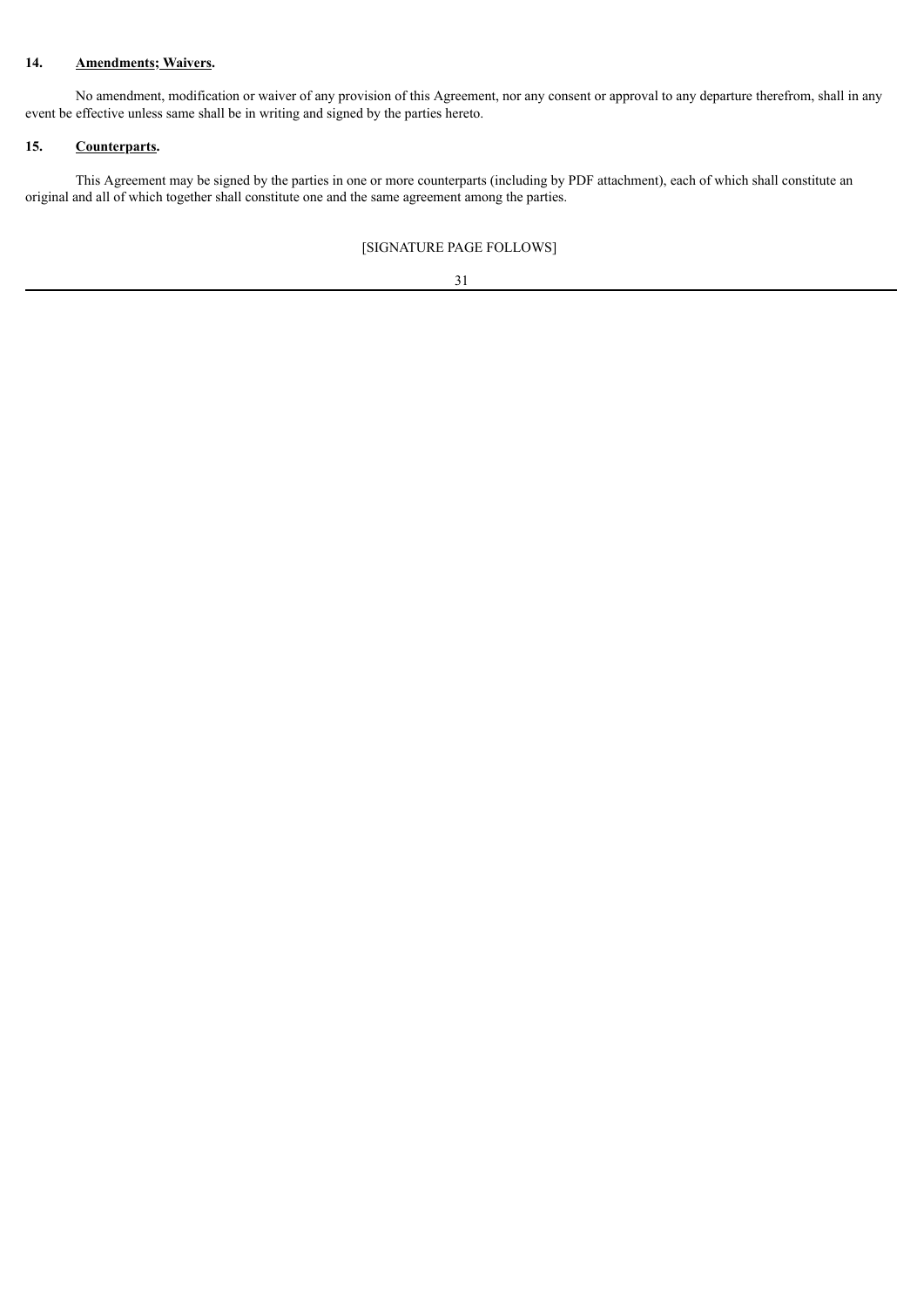If the foregoing correctly sets forth the understanding among the Company and KBW, please so indicate in the space provided below for the purpose, whereupon this letter shall constitute a binding agreement between the Company and KBW.

Very truly yours,

TRINITY CAPITAL INC.

By: /s/ Steven L. Brown Name: Steven L. Brown Title: Chairman and Chief Executive Officer

## [SIGNATURE PAGE TO PURCHASE AGREEMENT]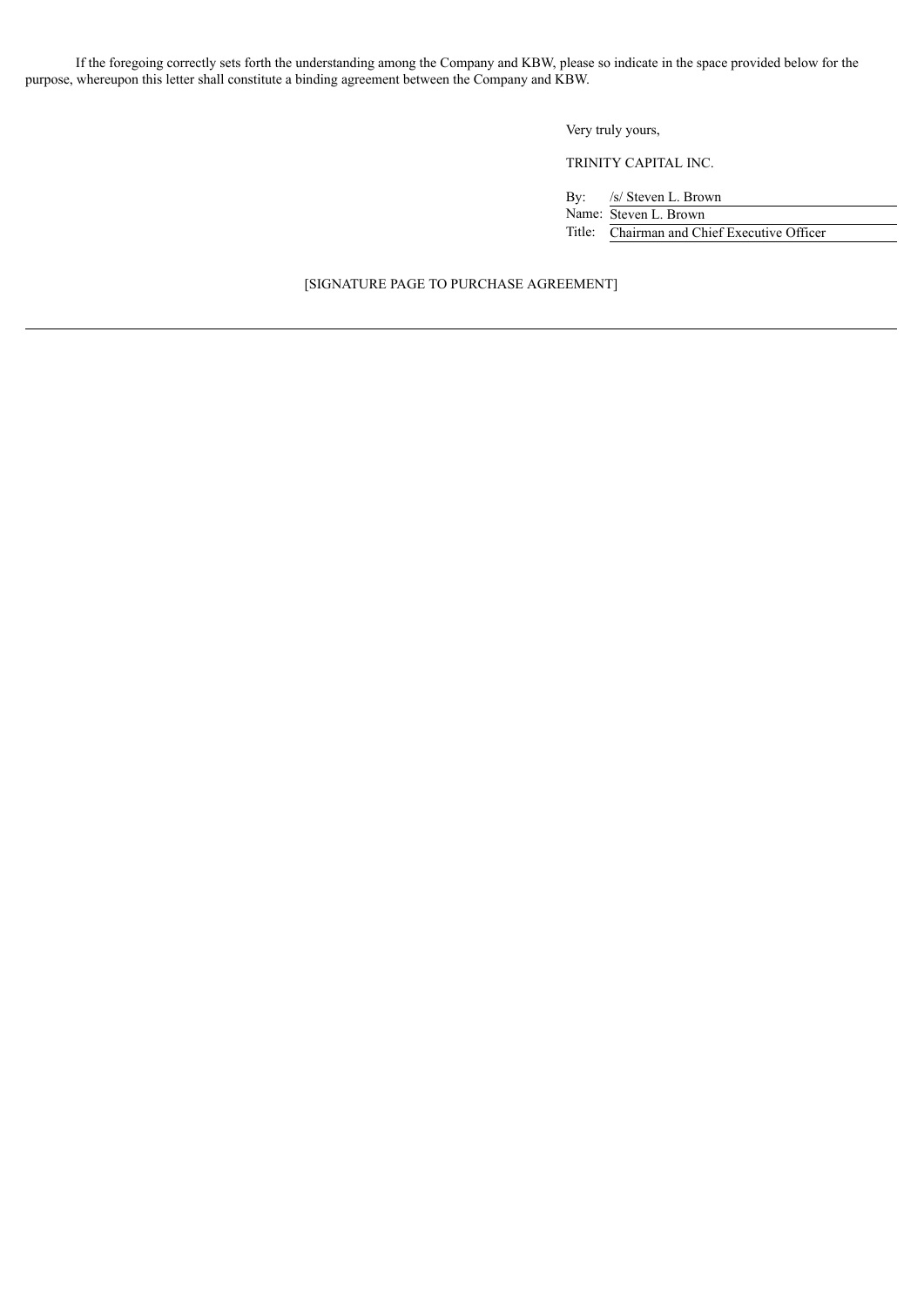KEEFE, BRUYETTE & WOODS, INC.

# By: /s/ Allen G. Laufenberg

Name: Allen G. Laufenberg Title: Managing Director

[SIGNATURE PAGE TO PURCHASE AGREEMENT]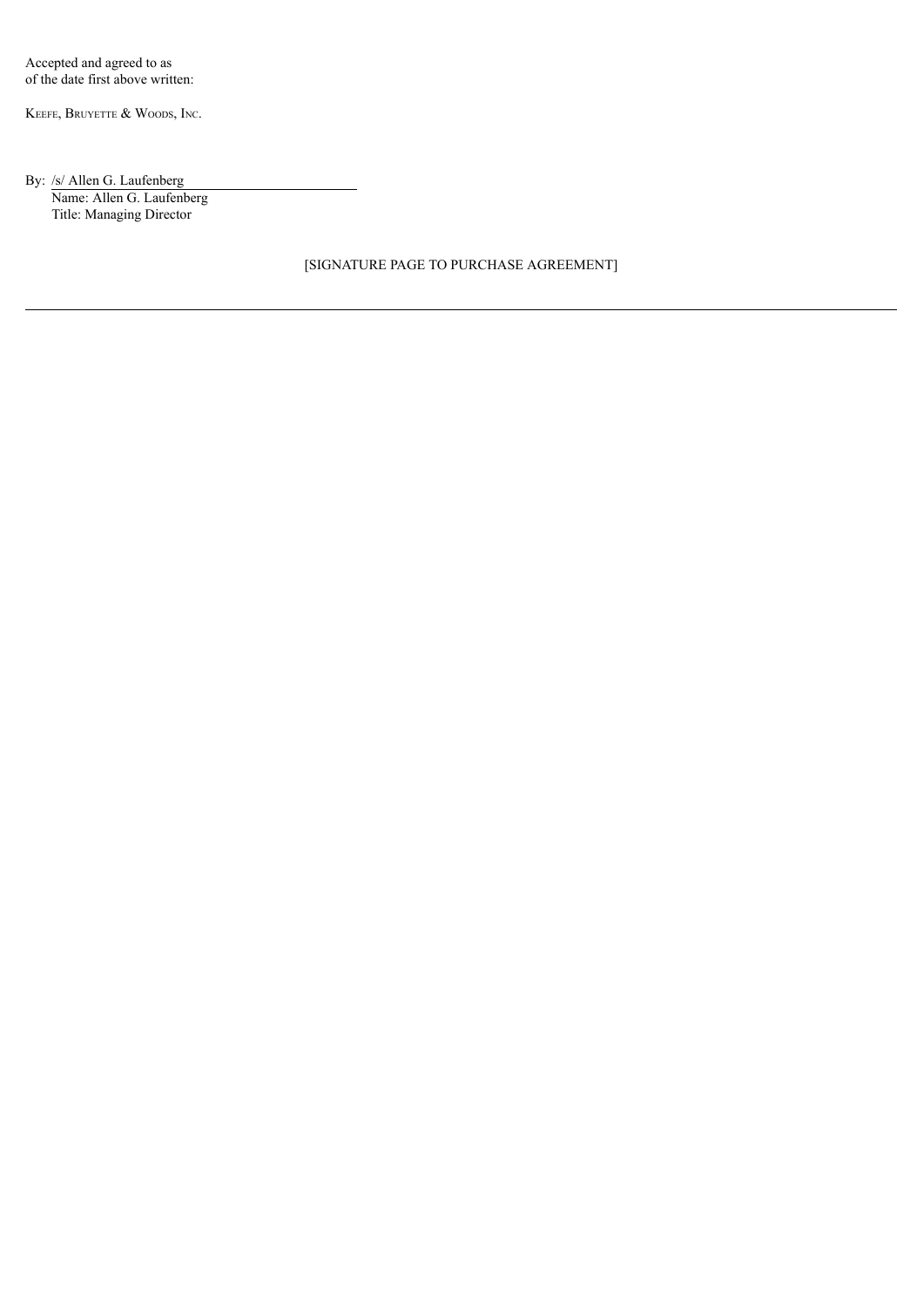# **SCHEDULE A**

Aggregate principal amount of Regulation D Notes: \$10,065,000

Aggregate principal amount of Regulation 144A/S Notes: \$39,935,000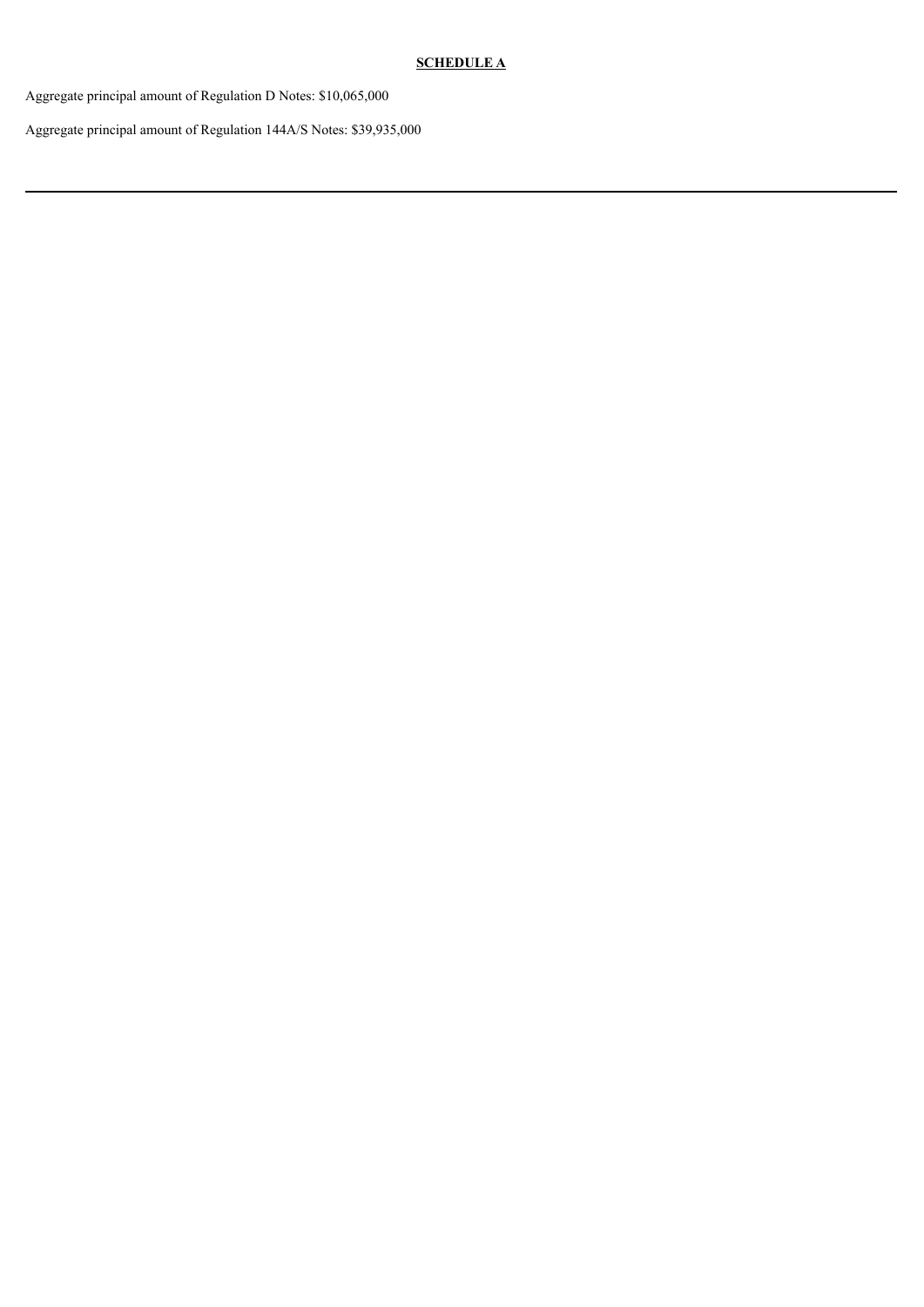# **SCHEDULE B**

| Steven L. Brown |  |
|-----------------|--|
| Kyle Brown      |  |
| Edmund G. Zito  |  |
| Richard Ward    |  |
| Ronald E. Estes |  |
| Gerald Harder   |  |
| Ron Kundich     |  |
| David Lund      |  |
| Scott Harvey    |  |
| Sarah Stanton   |  |
|                 |  |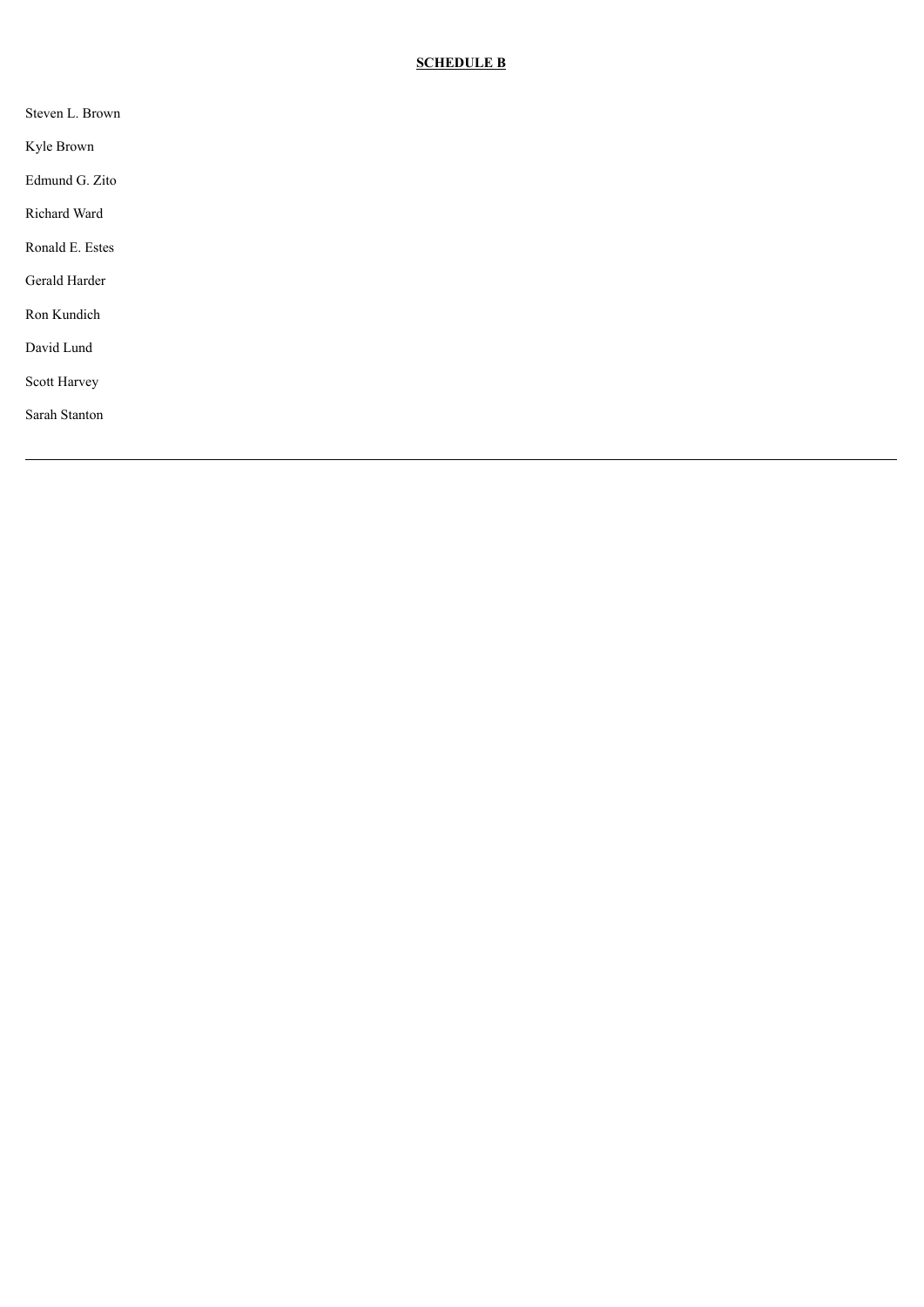# **EXHIBIT A**

# **[FORM OF REGISTRATION RIGHTS AGREEMENT]**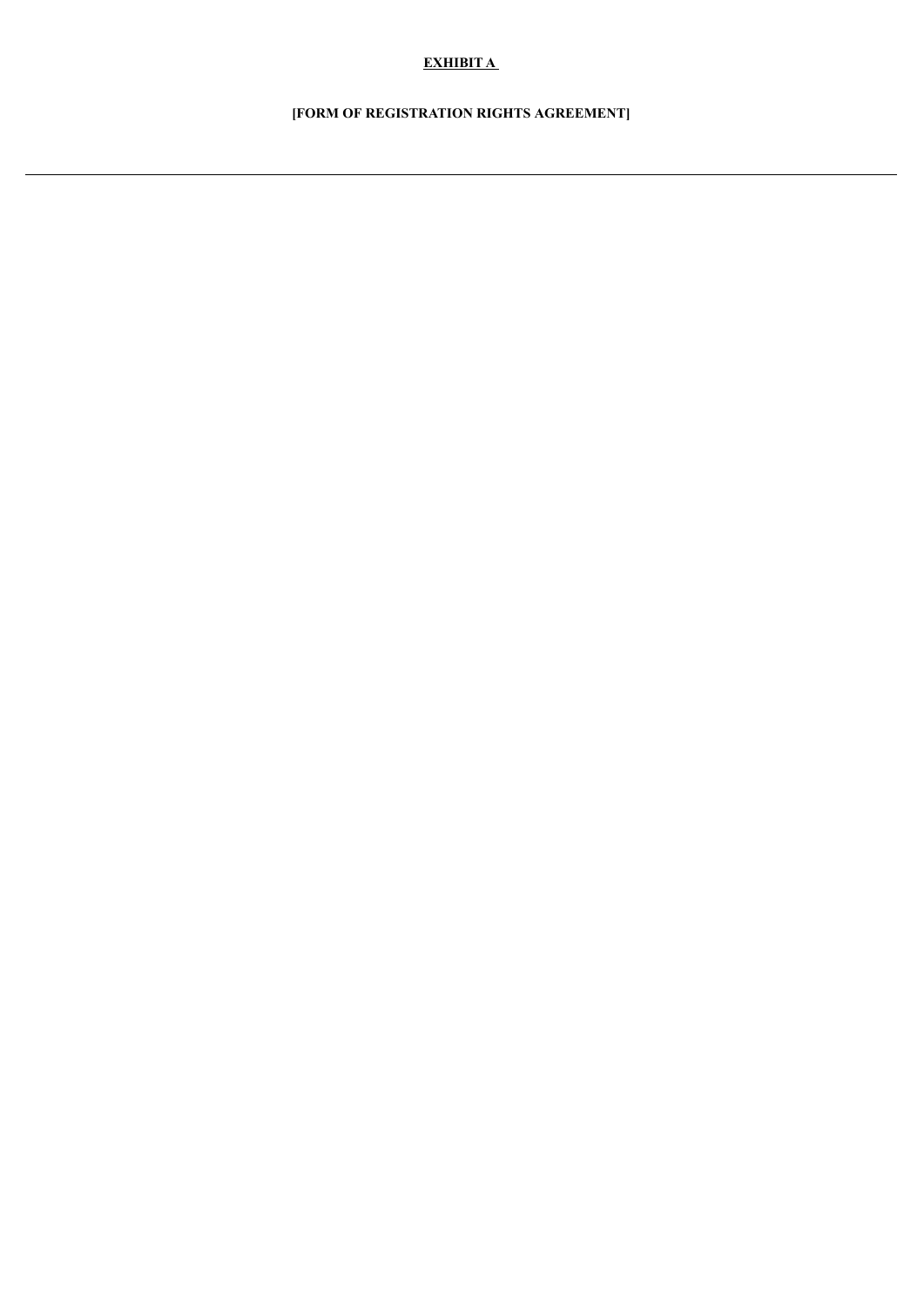# **EXHIBIT B**

# **LIST OF SUBSIDIARIES**

Trinity Funding 1, LLC

Trinity Capital Holdings, LLC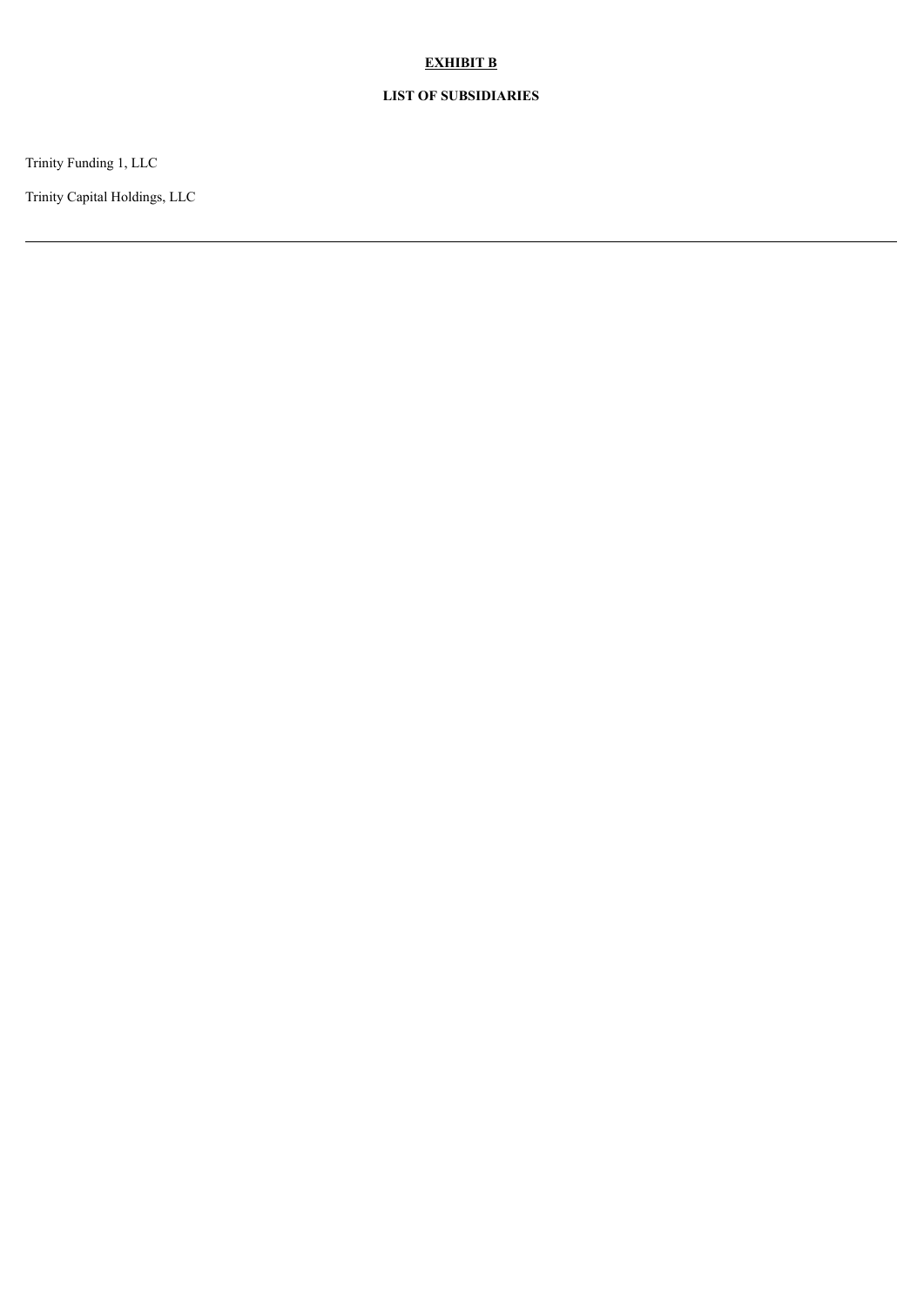#### **EXHIBIT C**

### **FORM OF LOCK-UP AGREEMENT**

#### **Trinity Capital Inc.**

Private Placement of 6.00% Convertible Notes due 2025

Dated as of \_\_\_\_\_\_\_\_\_\_, 2020

KEEFE, BRUYETTE & WOODS, INC.

*A Stifel Company*

*787 Seventh Avenue Fifth Floor*

*New York, New York 10019*

This agreement is being delivered in connection with the proposed Purchase/Placement Agreement (the "Purchase Agreement") by and between Trinity Capital Inc., a Maryland corporation (the "Company"), and Keefe, Bruyette & Woods, Inc. ("KBW"), relating to a proposed private placement, and initial purchase by KBW, of the Company's 6.00% Convertible Notes due 2025 (the "Notes"). The Notes will be convertible into shares (the "Underlying Securities") of common stock of the Company, par value \$0.001 per share (the "Common Stock"), cash, and/or a combination of cash and Underlying Securities, as set forth in the indenture, dated January 16, 2020 (the "Base Indenture"), by and between the Company and U.S. Bank National Association, a national banking association, as trustee (the "Trustee"), as supplemented by that certain second supplemental indenture thereto, to be entered by and between the Company and the Trustee on the Closing Date (as defined in the Purchase Agreement), and in accordance with the terms of the Notes.

In order to induce KBW to enter into the Purchase Agreement, and in light of the benefits that the private placement, and initial purchase by KBW, of the Notes will confer upon the undersigned in its capacity as a securityholder and/or an officer, director or employee of the Company, and for other good and valuable consideration, the receipt and sufficiency of which are hereby acknowledged, the undersigned agrees with KBW that, during the period beginning on and including the date of the Purchase Agreement through and including the thirtieth  $(30<sup>th</sup>)$  day after the date of the Purchase Agreement, the undersigned will not, without the prior written consent of KBW directly or indirectly:

(i) offer, pledge, sell, contract to sell, sell any option or contract to purchase, purchase any option or contract to sell, grant any option, right or warrant to purchase, lend or otherwise transfer or dispose of any shares of the Common Stock or preferred stock or other capital stock (collectively, "Capital Stock") or any securities convertible into or exercisable or exchangeable for Common Stock or other Capital Stock, whether now owned or hereafter acquired by the undersigned or with respect to which the undersigned has or hereafter acquires the power of disposition, or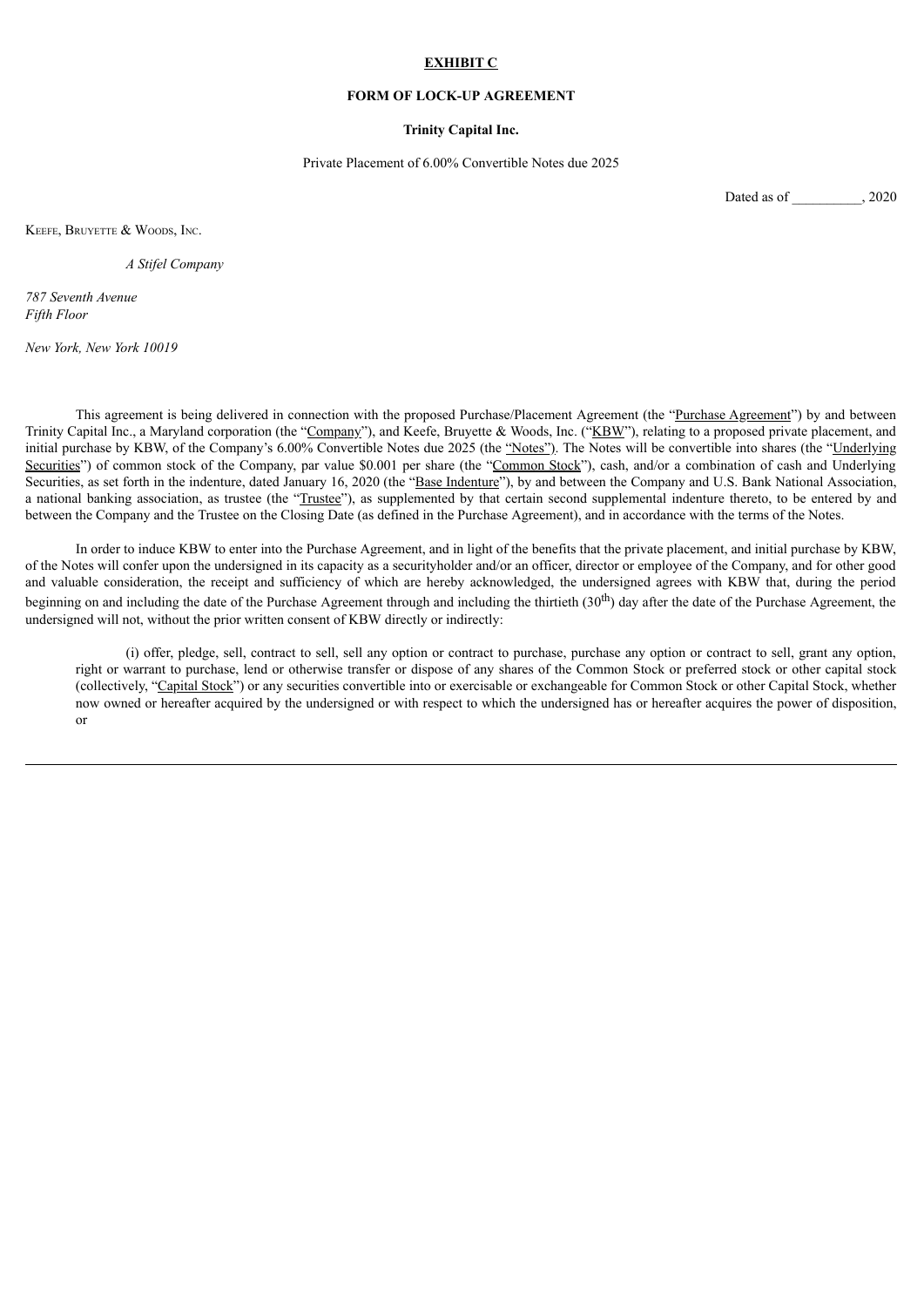(ii) enter into any swap or other agreement, arrangement or transaction that transfers to another, in whole or in part, directly or indirectly, any of the economic consequences of ownership of any Common Stock or other Capital Stock or any securities convertible into or exercisable or exchangeable for any Common Stock or other Capital Stock.

The undersigned agrees that, prior to engaging in any transaction or taking any other action that is subject to the terms of this agreement during the period from and including the date of this agreement through and including the expiration of the restricted period, the undersigned will give prior notice thereof to the Company and will not consummate any such transaction or take any such action unless it has received written confirmation from the Company that such restricted period has expired.

Notwithstanding the provisions set forth in the second preceding paragraph, the undersigned may, without the prior written consent of KBW, transfer any Common Stock or other Capital Stock or any securities convertible into or exchangeable or exercisable for Common Stock or other Capital Stock

(1) if the undersigned is a natural person, as a bona fide gift or gifts, or by will or intestacy, or as may be required by court order or by action of law, to any member of the immediate family (as defined below) of the undersigned or to a trust the beneficiaries of which are exclusively the undersigned or members of the undersigned's immediate family, or as a bona fide gift or gifts to a charity or educational institution,

(2) if the undersigned is a partnership or a limited liability company, to a partner or member, as the case may be, of such partnership or limited liability company if, in any such case, such transfer is not for value, and

(3) if the undersigned is a trust, to a beneficiary of such trust if such transfer is not for value,

provided, however, that in the case of any transfer described in clause  $(1)$  or  $(2)$  above, it shall be a condition to the transfer that  $(A)$  the transferee executes and delivers to KBW, not later than one business day prior to such transfer, a written agreement, in substantially the form of this agreement (it being understood that any references to "immediate family" in the agreement executed by such transferee shall expressly refer only to the immediate family of the undersigned and not to the immediate family of the transferee) and otherwise satisfactory in form and substance to KBW, and (B) such transfer is not reported or required to be reported in any public report or filing with the Securities and Exchange Commission or otherwise, and the undersigned does not otherwise voluntarily effect any public filing or report regarding such transfer during such 30-day restricted period, assuming, for purposes of this clause (B), that the Company's Common Stock was registered under the Securities Exchange Act of 1934, as amended. For purposes of this paragraph, "immediate family" shall mean a spouse, child, grandchild or other lineal descendant (including by adoption), father, mother, brother or sister of the undersigned.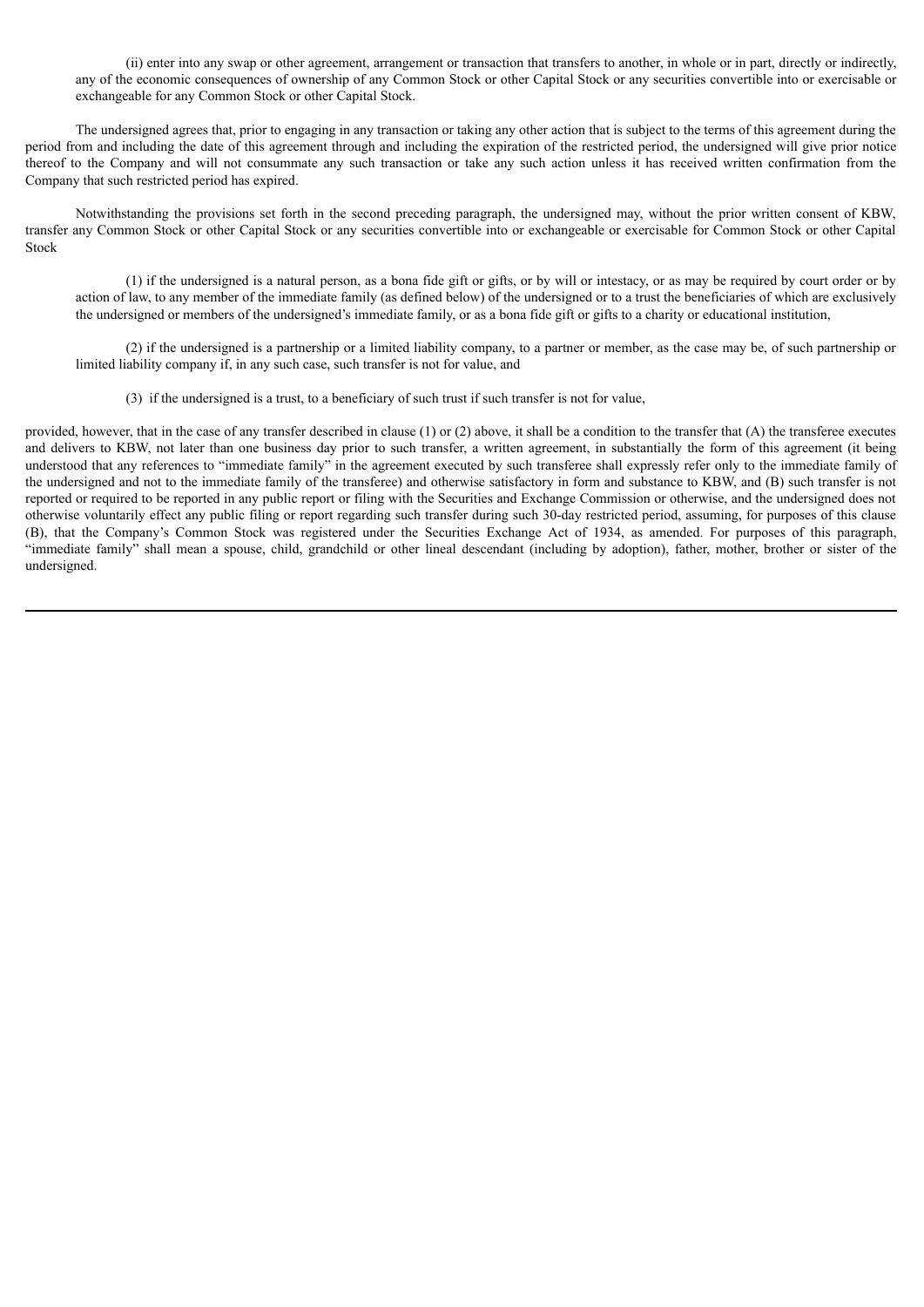The undersigned further agrees that (i) it will not, during such restricted period (as the same may be extended as described above), make any demand or request for or exercise any right with respect to the registration under the Securities Act of 1933, as amended (the "Securities Act"), of any Common Stock or other Capital Stock or any securities convertible into or exercisable or exchangeable for Common Stock or other Capital Stock, and (ii) the Company may, with respect to any Common Stock or other Capital Stock or any securities convertible into or exercisable or exchangeable for Common Stock or other Capital Stock owned or held (of record or beneficially) by the undersigned, cause the transfer agent or other registrar to enter stop transfer instructions and implement stop transfer procedures with respect to such securities during such restricted period (as the same may be extended as described above).

The undersigned hereby represents and warrants that the undersigned has full power and authority to enter into this agreement and that this agreement has been duly authorized (if the undersigned is not a natural person), executed and delivered by the undersigned and is a valid and binding agreement of the undersigned. This agreement and all authority herein conferred are irrevocable and shall survive the death or incapacity of the undersigned (if a natural person) and shall be binding upon the heirs, personal representatives, successors and assigns of the undersigned.

The undersigned acknowledges and agrees that whether or not any private placement of Common Stock actually occurs depends on a number of factors, including market conditions.

#### **[Signature Page Immediately Follows]**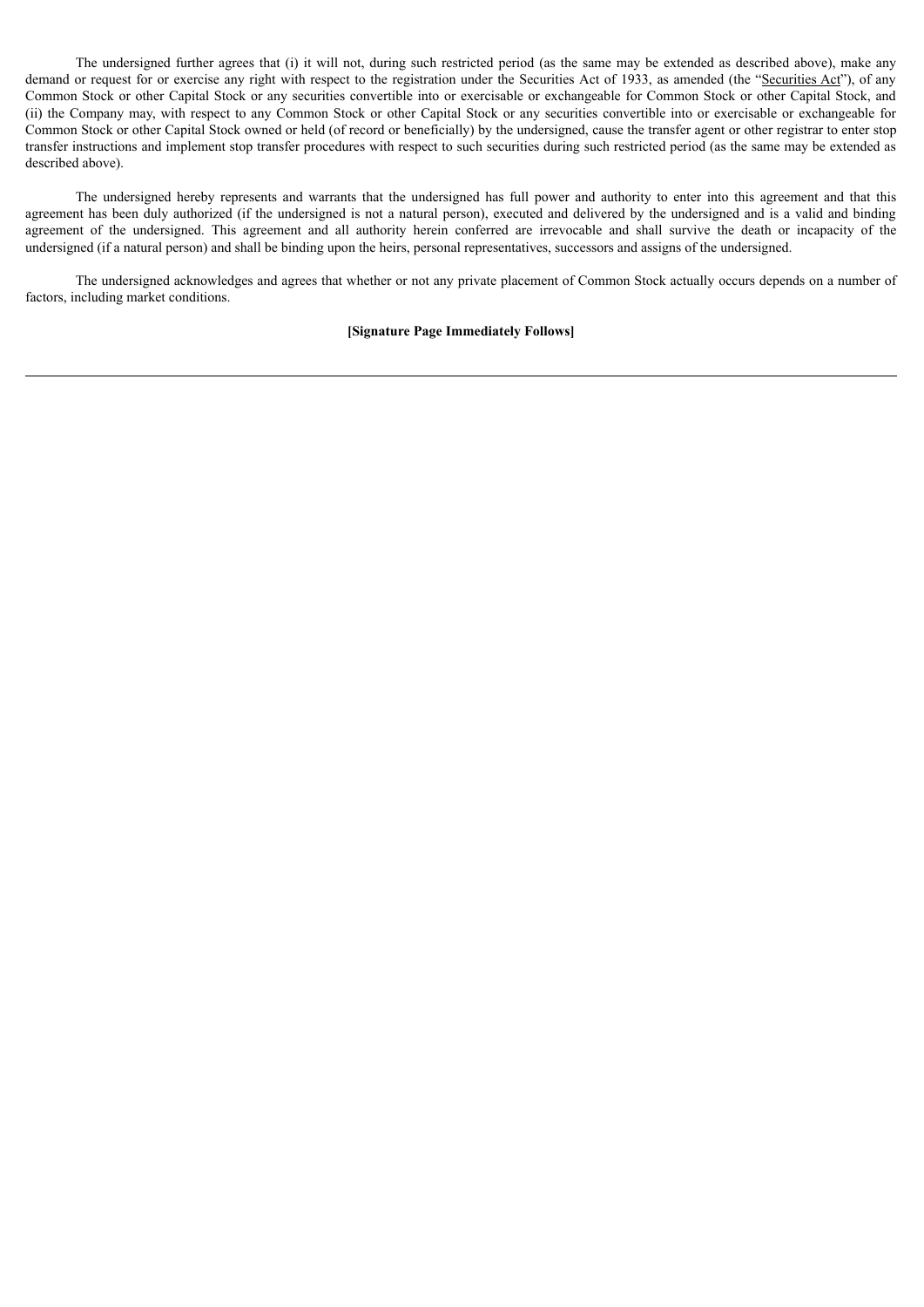IN WITNESS WHEREOF, the undersigned has executed and delivered this agreement as of the date first set forth above.

Yours very truly,

Print Name: